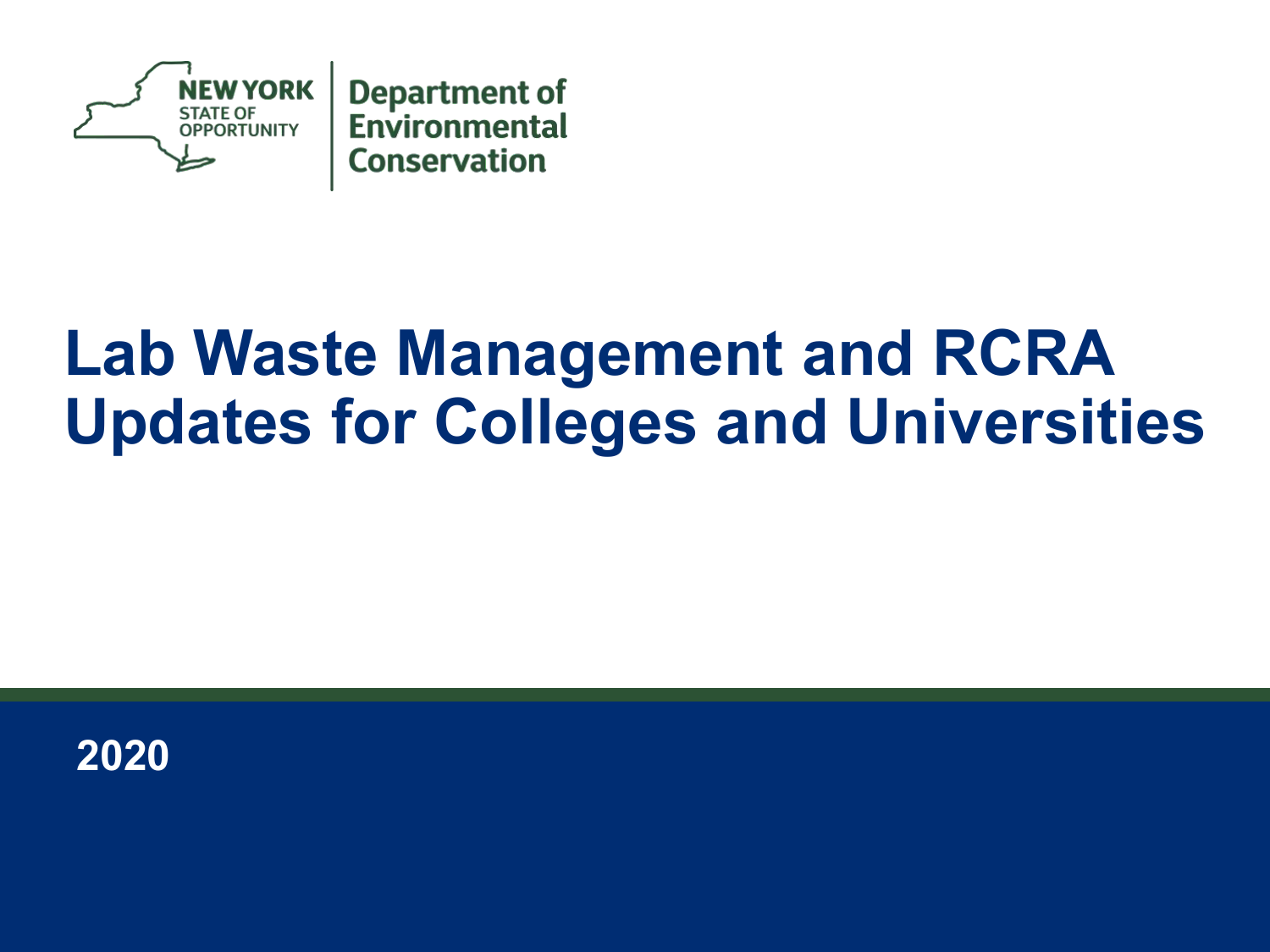## **Agenda**

10:00 AM – Regulatory Update and Overview of the academic labs rule

11:00 AM – Lab management plans

11:20 AM  $-$  Lab clean-outs

11:35 AM - Resources for green chemistry Presented by NYSDEC Pollution Prevention Unit, NYS Pollution Prevention Institute and Beyond Benign

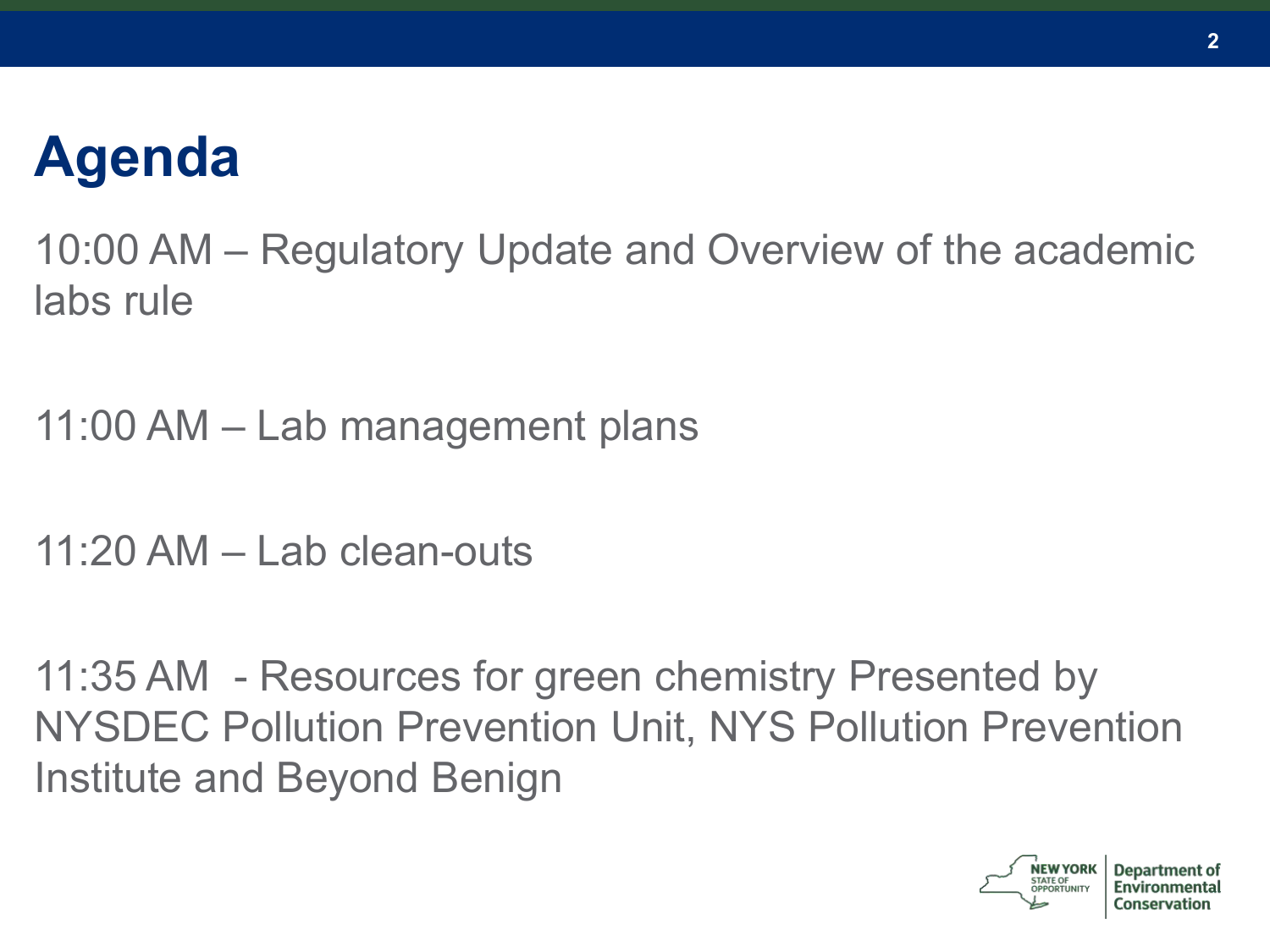# **Status of FedReg 5**

- February 18, 2020 Filed final regulatory package with Department of State.
- To be published in the State Register and on DEC website on March 4, 2020
- Effective April 19, 2020.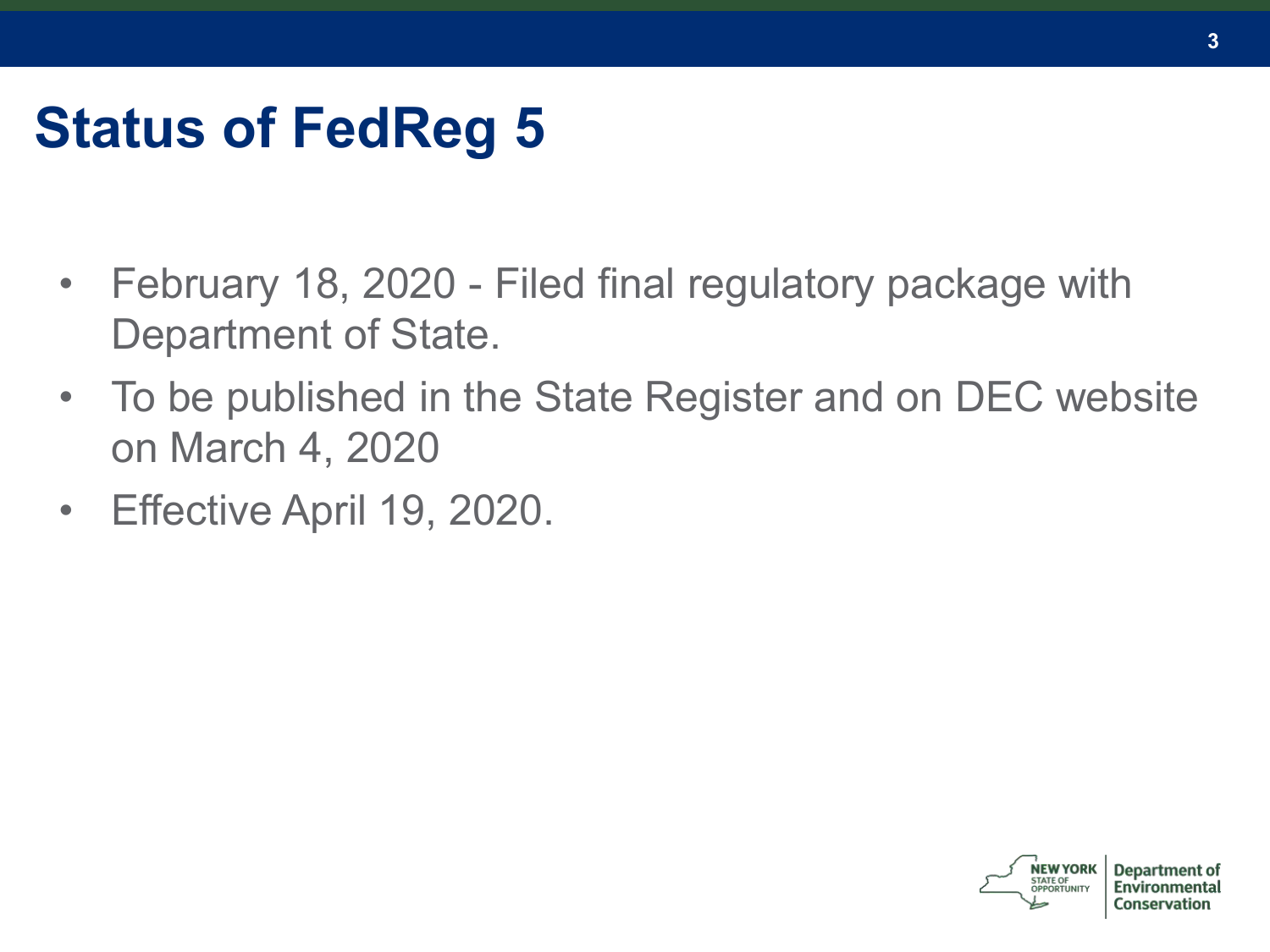# **FedReg 5 Summary**

- 38 federal rules predominantly from 2002 to 2012.
- 10 of those rules are directly related to regulation of Hazardous Waste Combustors
- Key Federal rule revisions within FedReg5 include:

*Changes to the Standards for Hazardous Air Pollutants for Hazardous Waste Combustors* **from September 30, 1999 to present**. These changes will result in formally shifting the responsibility for permitting of the six existing hazardous waste incinerators at four facilities in the State to Division of Air Resources (DAR). This reduces duplication in permitting between Clean Air and RCRA requirements.

*TCLP Use with Manufactured Gas Plant (MGP) Waste***.** The March 13, 2002 Federal Register disallowed the use of the toxicity characteristic leaching procedure (TCLP) to determine whether *MGP waste* is hazardous. More stringent criteria laid out in Program Policy DER-4 is currently followed and proposed amendments would incorporate provisions of DER-4 into the regulations.

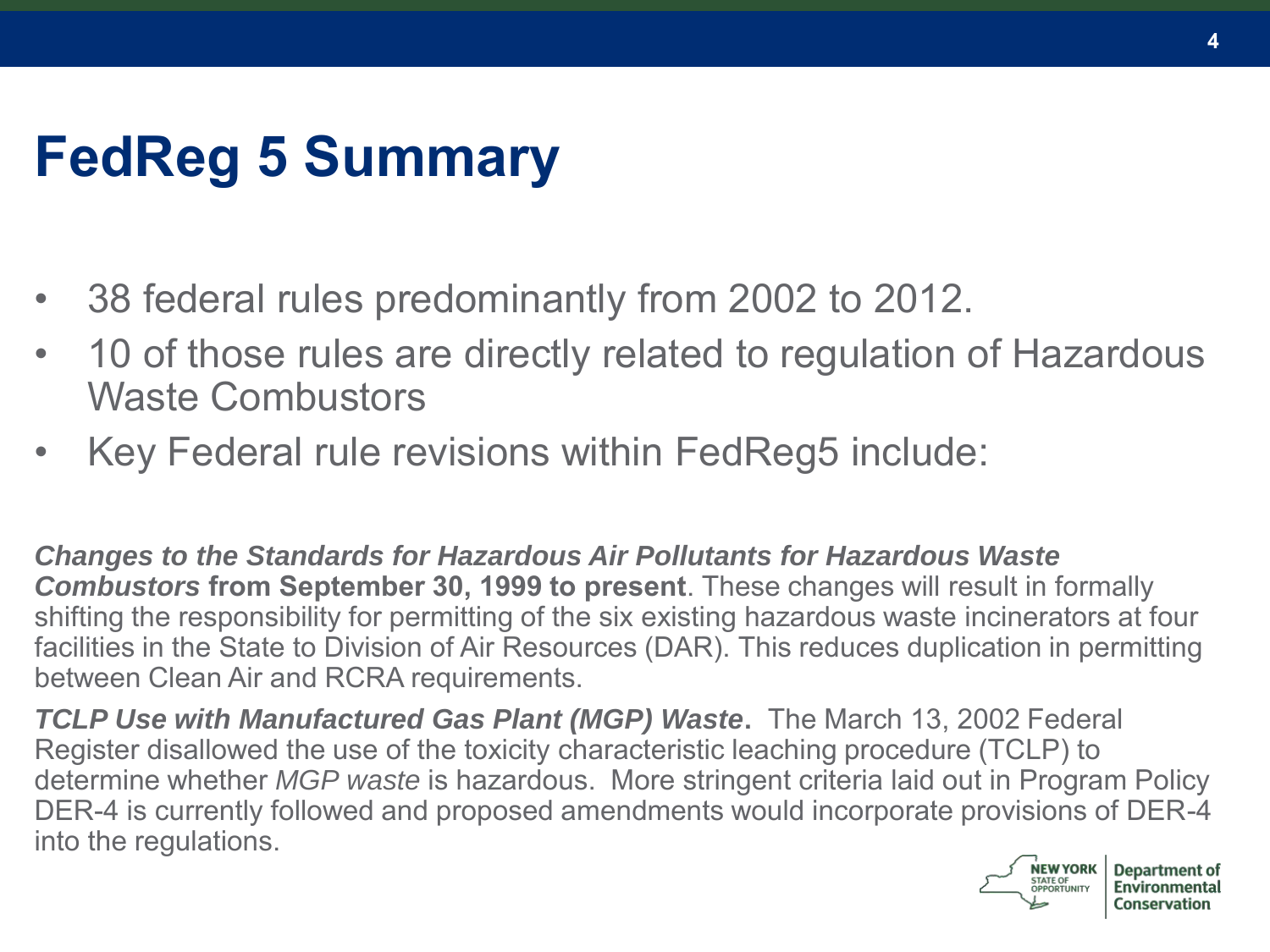# **FedReg 5 Summary**

*Universal Waste Rule* **for mercury containing equipment.** This is presently being implemented by a DEC Commissioner Policy, CP-39, which authorizes enforcement discretion to allow regulated parties to handle hazardous waste mercury containing equipment under the universal waste rule provisions in lieu of full hazardous waste regulation.

*Methods Innovation Rule.* The rule amends a variety of testing and monitoring requirements to allow more flexibility when conducting RCRA related sampling and analysis.

*RCRA Burden Reduction Initiative.* This rule reduces various paperwork requirements for the regulated community. There are certain aspects that are not proposed for adoption by the State, related to certain State notification and documentation requirements and the State requirement for an independent professional engineer certification, both which will be retained.

**The** *Cathode Ray Tubes(CRT)* **Rule**. This is presently being implemented by a DEC Commissioner Policy, CP-57, which authorizes an enforcement discretion to allow regulated parties to store used, broken for CRTs and CRT glass removed from CRTs prior to legitimate recycling in compliance with federal regulations.

*Alternative Requirements for College Labs***.** Universities within the State have expressed interest in managing their waste under this federal rule which is an alternate set of regulations that allows eligible academic entities to participate, on a voluntary basis. The alternate regulations add some flexibility while requiring participating labs to develop a Laboratory Management Plan. The rule also increases regulatory incentives for academic laboratories to conduct regular lab cleanups.

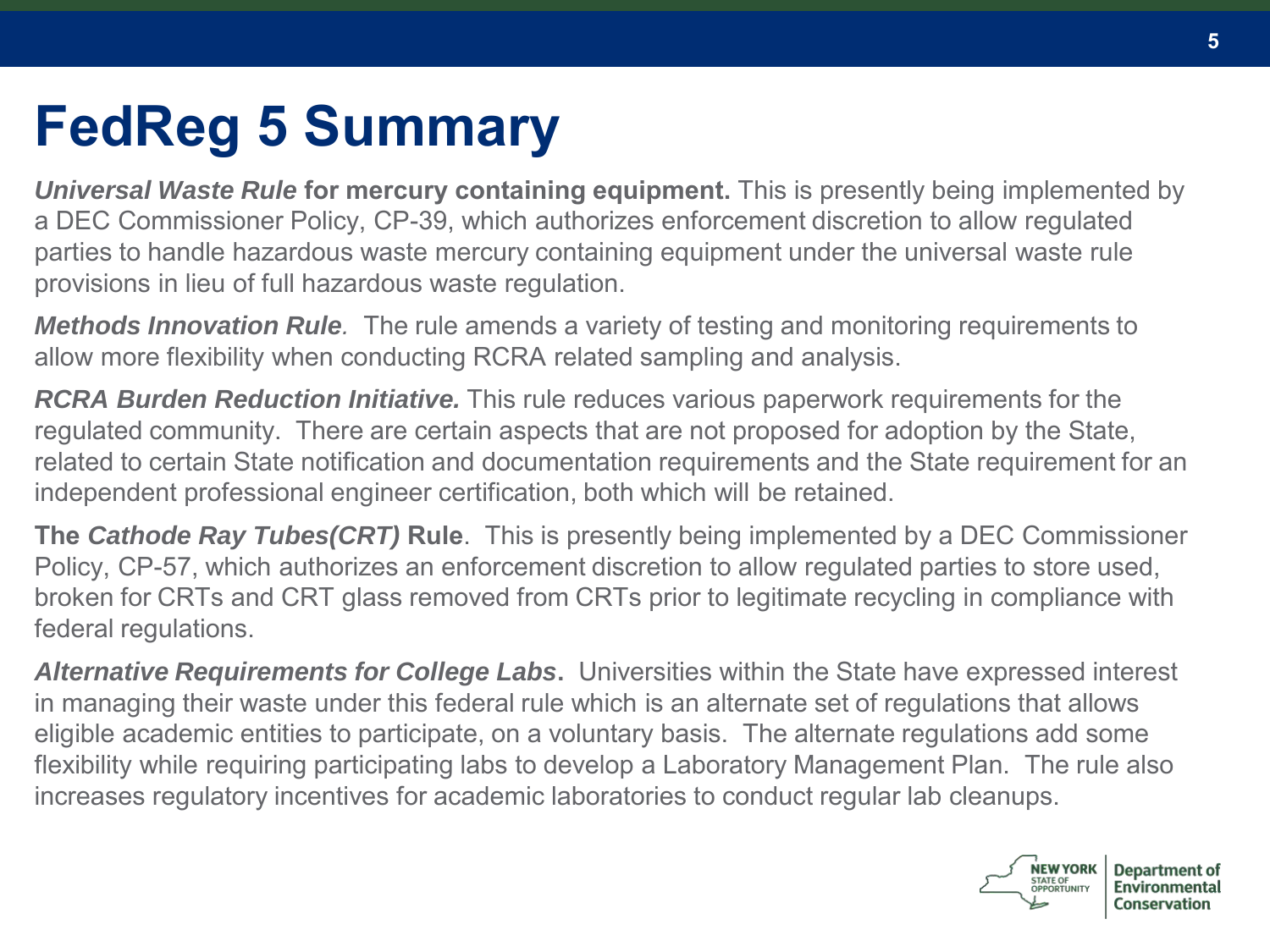#### **FedReg 5 State Initiatives**

- *Notification under 6 NYCRR 371.1(c)(7).* Remove notification requirement for certain commonly recycled wastes; to clarify that parties claiming exemptions must also maintain documentation onsite; and to match federal language for respondents in enforcement actions.
- *Loading and unloading areas are part of a tank system:* Clarification that permit applications would address prevention of hazards for loading and unloading areas are part of a tank system. This would include spills in addition to physical hazards, and increase consistency between the Chemical Bulk Storage regulations and Hazardous Waste Management regulations.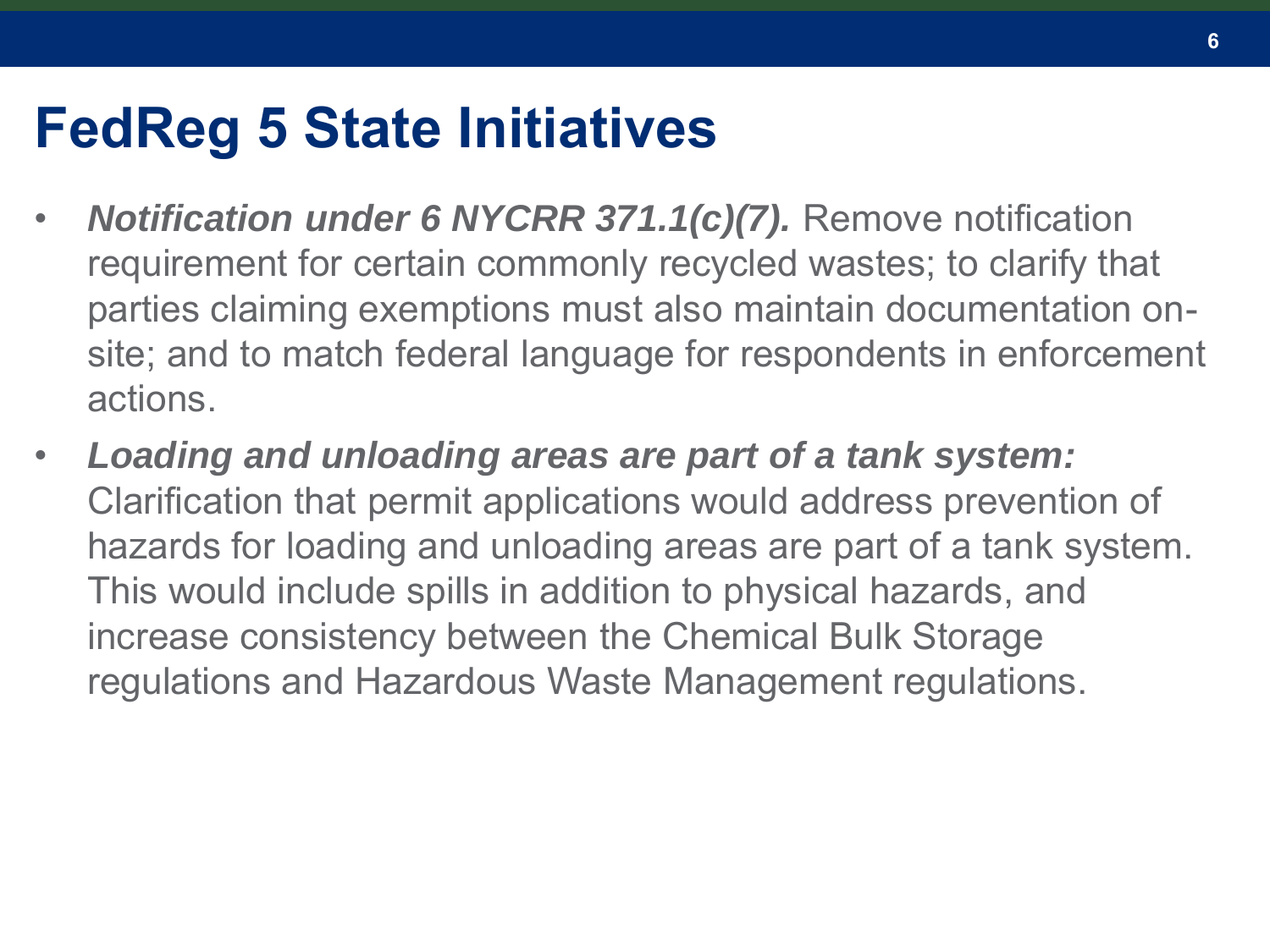#### **FedReg 5 – Minor Changes from Generator Rule**

- Amended the definitions of "Acute hazardous waste" and "Small quantity generator" to match federal language from the Generator Improvements Rule (GIR).
	- **"Acute hazardous waste"** means hazardous wastes that meet the listing criteria in subparagraph 371.2(b)(1)(ii) of this Title and therefore are either listed in subdivision 371.4(b) of this Title with the assigned hazard code of (H) or are listed in paragraph  $371.\dot{4}$ (d)(5) of this Title.
	- **"Small quantity generator"** is a generator who generates the following amounts in a calendar month:

(i) Greater than 100 kilograms (220 lbs) but less than 1,000 kilograms (2,200 lbs) of non-acute hazardous waste; and

(ii) Less than or equal to 1 kilogram (2.2 lbs) of acute hazardous waste listed in subdivision 371.4(b) or paragraph 371.4(d)(5) of this Title; and

(iii) Less than or equal to 100 kilograms (220 lbs) of any residue or contaminated soil, water, or other debris resulting from the cleanup of a spill, into or on any land or water, of any acute hazardous waste listed in subdivision 371.4(b) or paragraph 371.4(d)(5) of this Title.

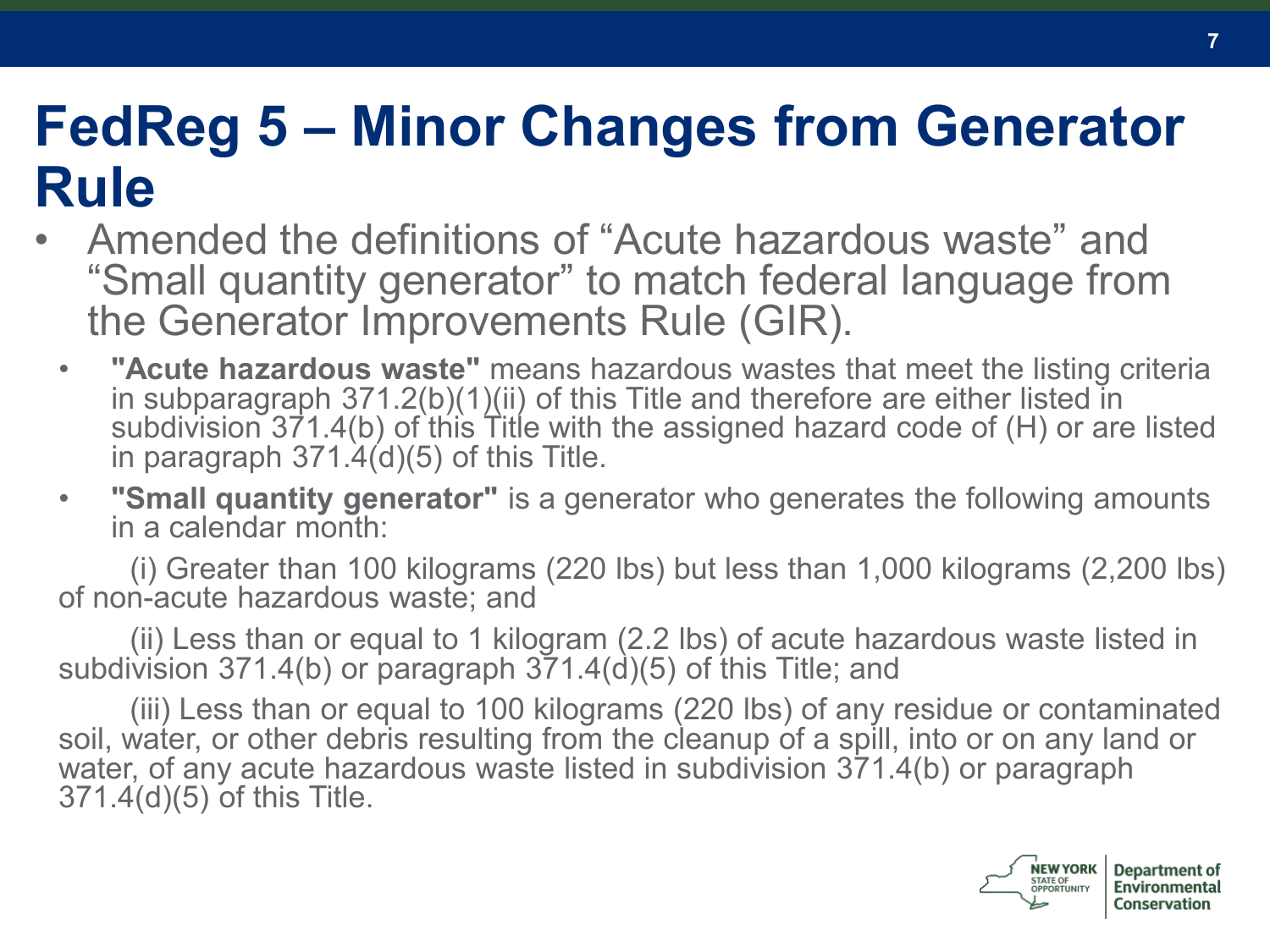### **FedReg 5 – Minor Changes Continued**

- Modified quantity limits for "acute hazardous waste" and "acutely hazardous unwanted material" for consistency with the GIR:
	- 1 quart for acute containerized gases and liquids.
		- (\*Limit for containerized gases is a state change, EPA does not have one\*)
	- 1 kilogram for acute solids.
	- Modified requirements of the Wastewater Treatment Unit and Elementary Neutralization Unit Exemptions to match requirements to generator category
	- Academic Labs Rule ("Subpart K") [6 NYCRR 372.2(e)]: Labs now have 12 months (instead of 6) for removal of unwanted hazardous material from the laboratory – EPA change in GIR.

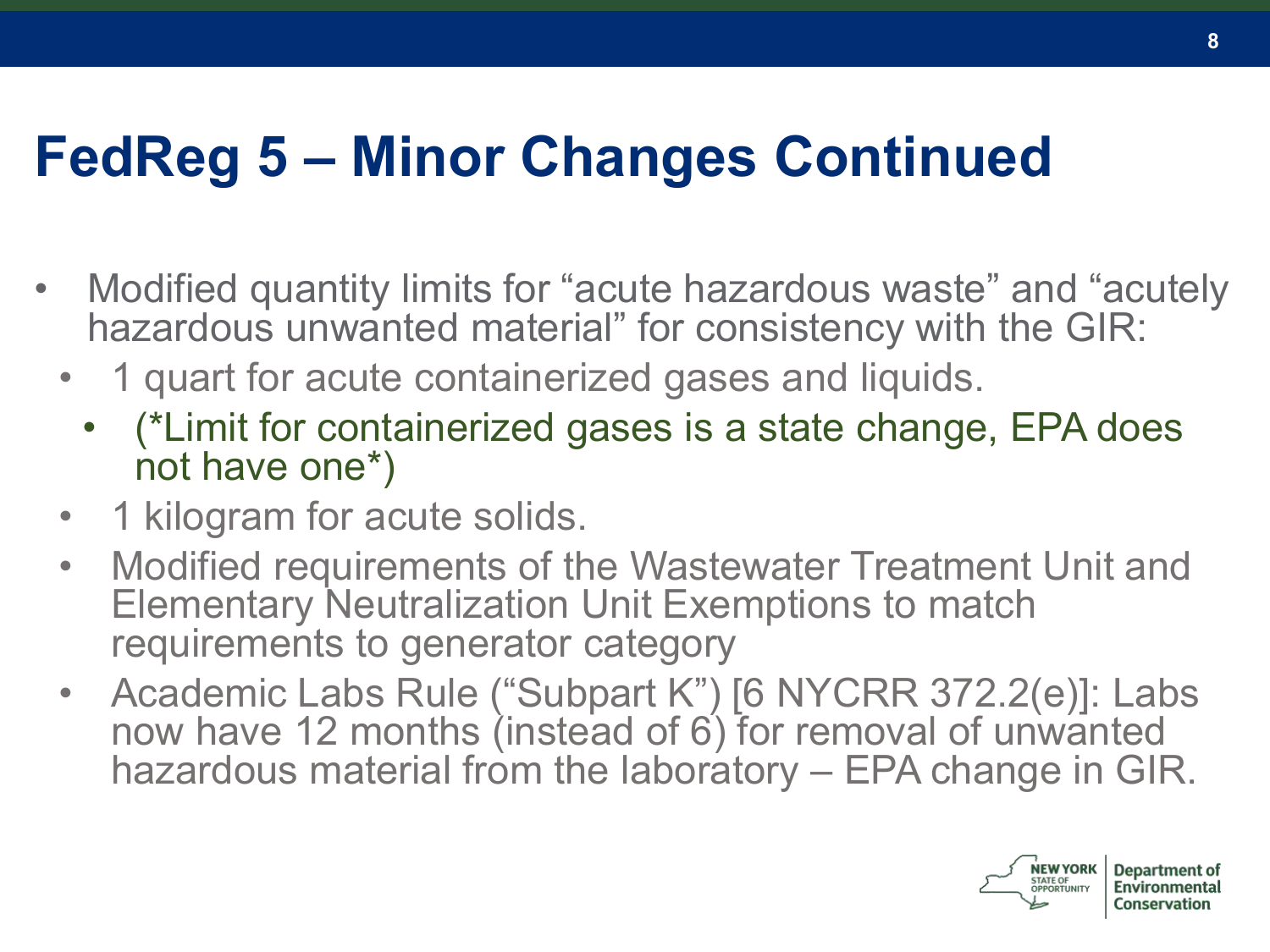# **FedReg6 Overview**

**Revisions Under Development**

> **NEW YORK** STATE OF OPPORTUNITY

**Department of** Environmental Conservation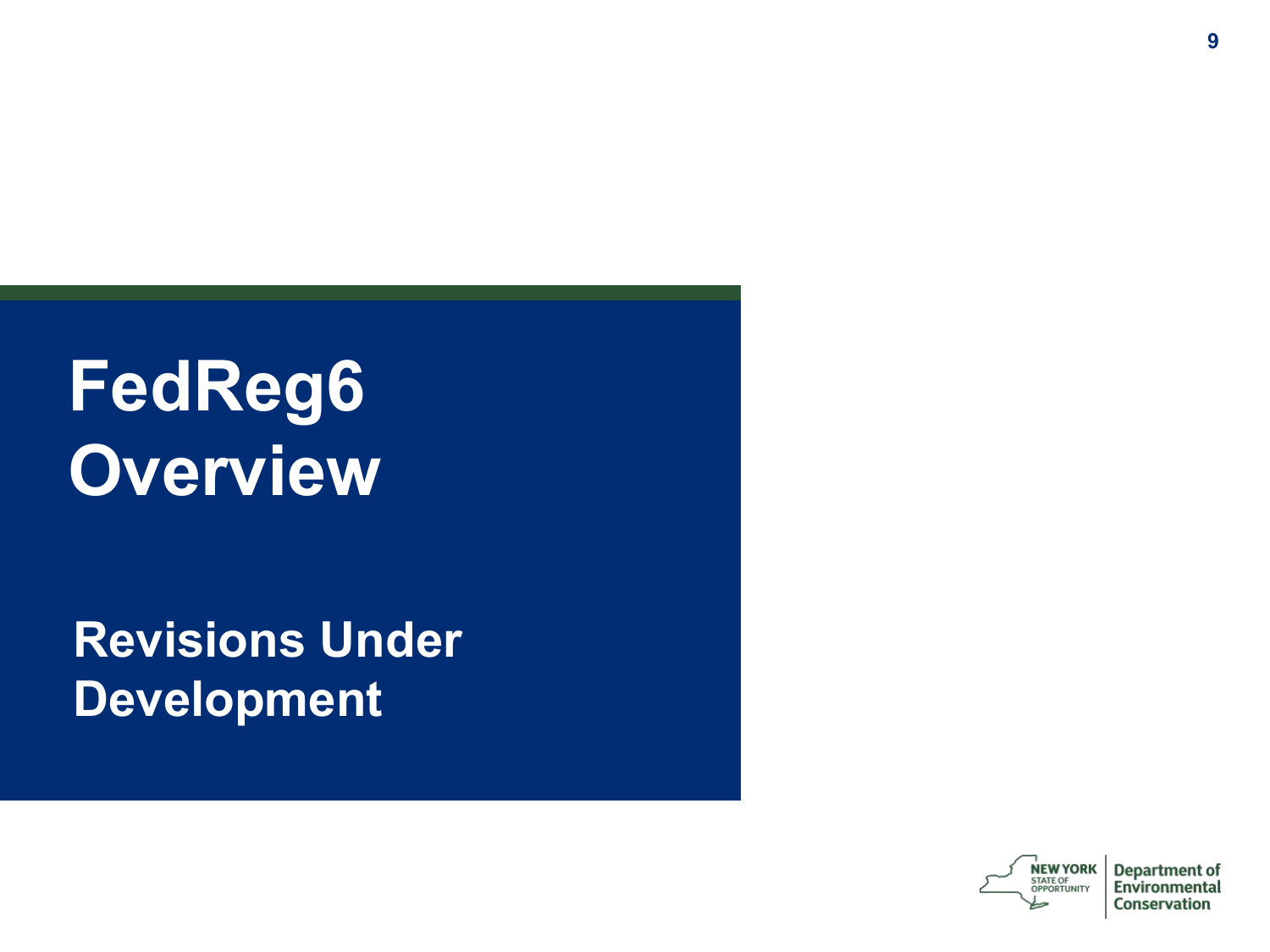# **Status of FedReg 6**

Preparing draft regulations and evaluation documents (explaining the effects)

Next steps:

- Early Public Outreach– webinars and meetings
- Publish draft regulations/more focused outreach?
- Evaluate comments, revise as needed
- Propose regulations public meetings and hearing(s)
- Evaluate comments, revise as needed
- Approval process
- Publish final regulations
- Effective 60 days later



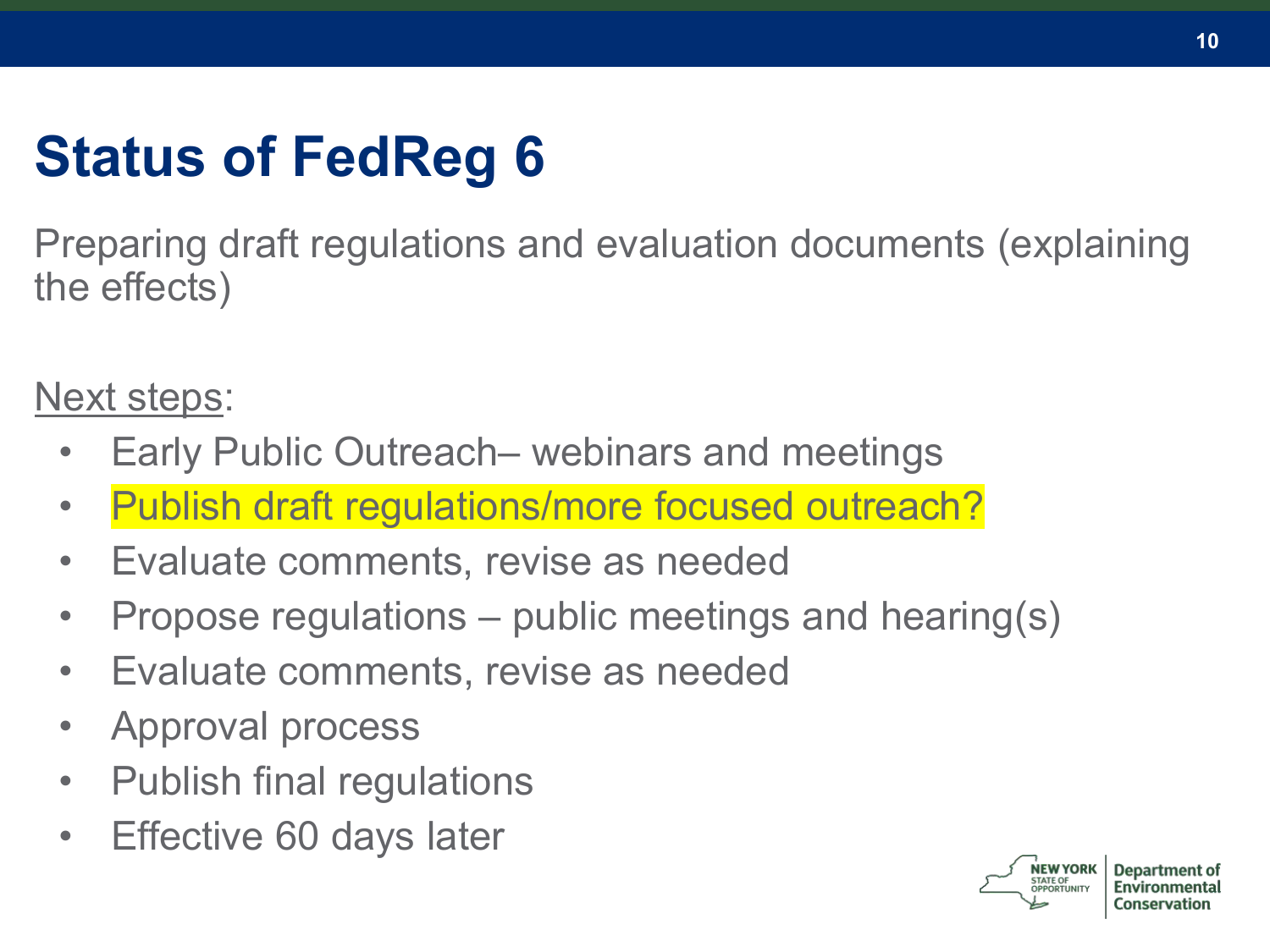## **EPA Rules Included in FedReg 6:**

- **Conditional Exclusions for Solvent Contaminated Wipes (Wipes Rule)** (78 FR 46448) – set of reduced requirements; NYS laundering policy is in some ways inconsistent.
- **Conditional Exclusion for Carbon Dioxide (CO<sup>2</sup> ) Streams in Geologic Sequestration Activities** (79 FR 350) – removes some barriers for CO<sup>2</sup> Sequestration
- **Hazardous Waste Electronic Manifest Rule (e-Manifest Rule)** (79 FR 7518) **and User Fee Rule** (83 FR 420) – in effect nationally but states must adopt for consistency.



Denart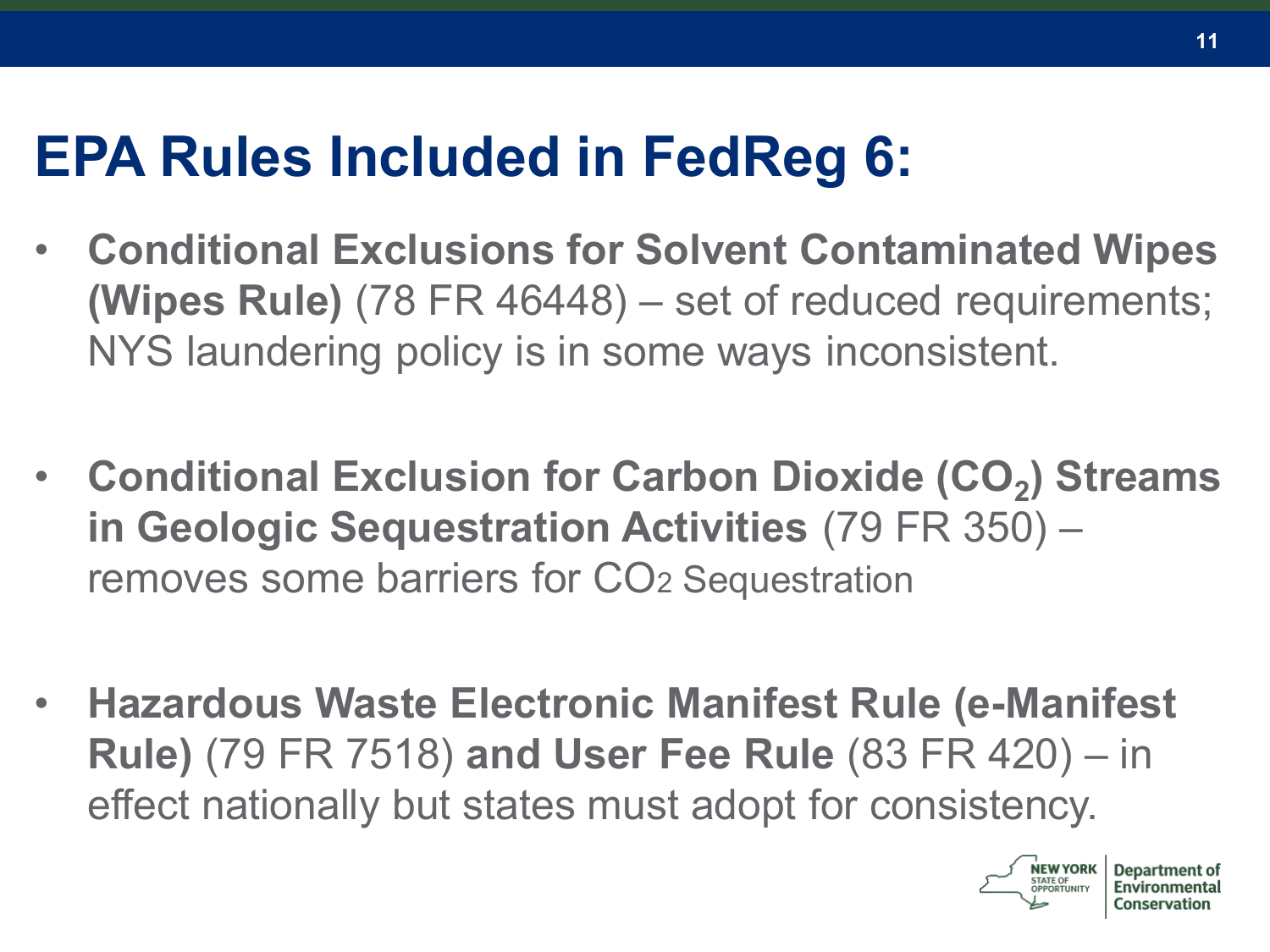### **EPA Rules Included in FedReg 6**

- **Revisions to the Definition of Solid Waste** (73 FR 64668) *as amended by:* **Revisions to the Definition of Solid Waste (DSW Rule)** (80 FR 1694) – recycling provisions for hazardous secondary materials
- **Hazardous Waste Export-Import Revisions (Export-Import Rule)** (81 FR 85696) – On January 1, 2017 EPA began implementing this rule
- **Hazardous Waste Generator Improvements Rule (GIR)** (81 FR 85732) – Reorganizes generator regulations and includes some provisions to help management.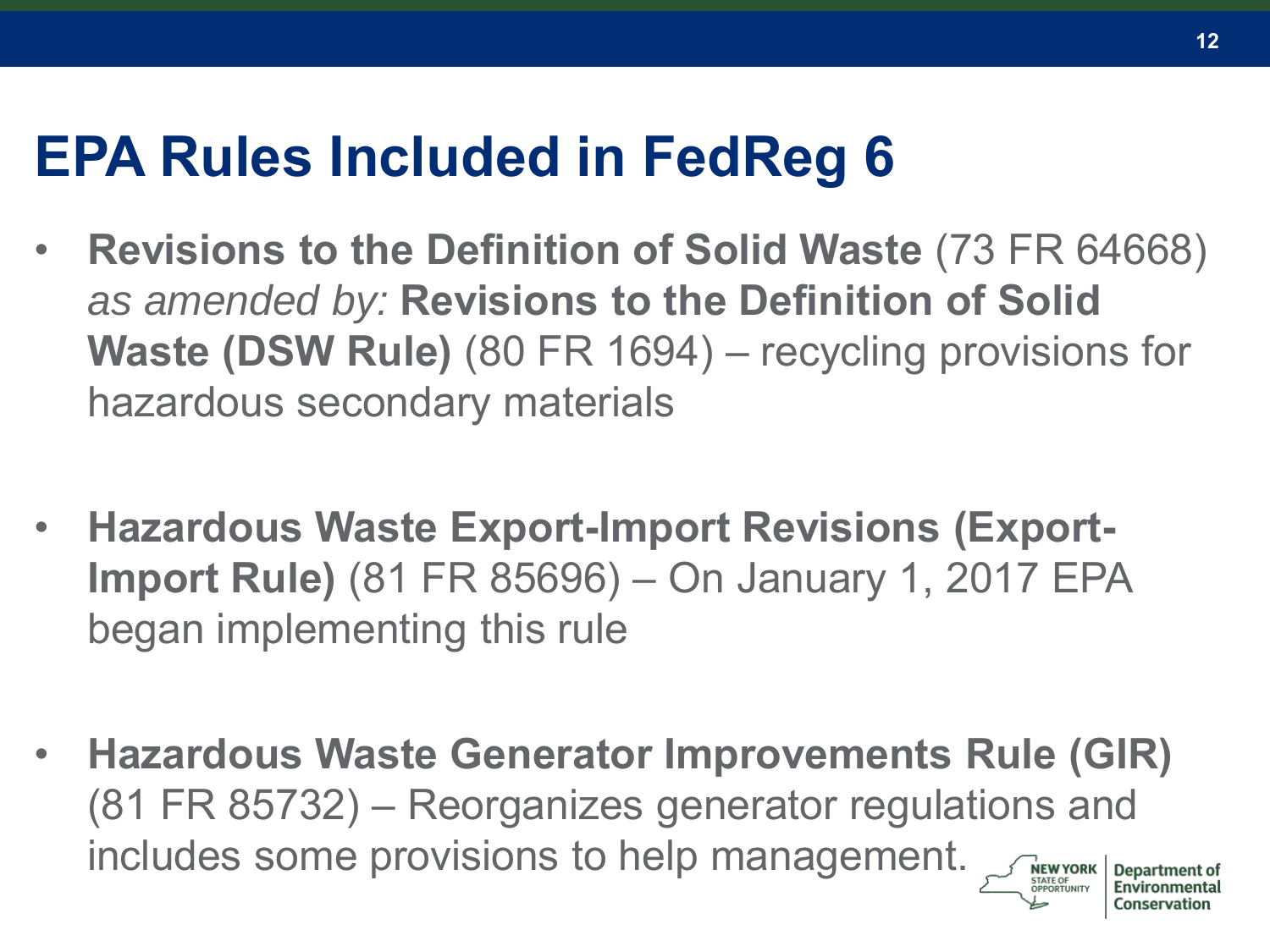## **EPA Rules Included in FedReg 6**

- **Air Bags Rule (Interim Final Rule)** (83 FR 61552) to support safe removal and disposal of recalled and other airbags.
- **Pharmaceuticals Rule (40 CFR 266, Subpart P)** (84 FR 5816) – Sewering ban in effect nationwide on August 21, 2019 regardless of adoption status. Sets up special provisions to expedite safe, secure return and disposal of unused pharmaceuticals.

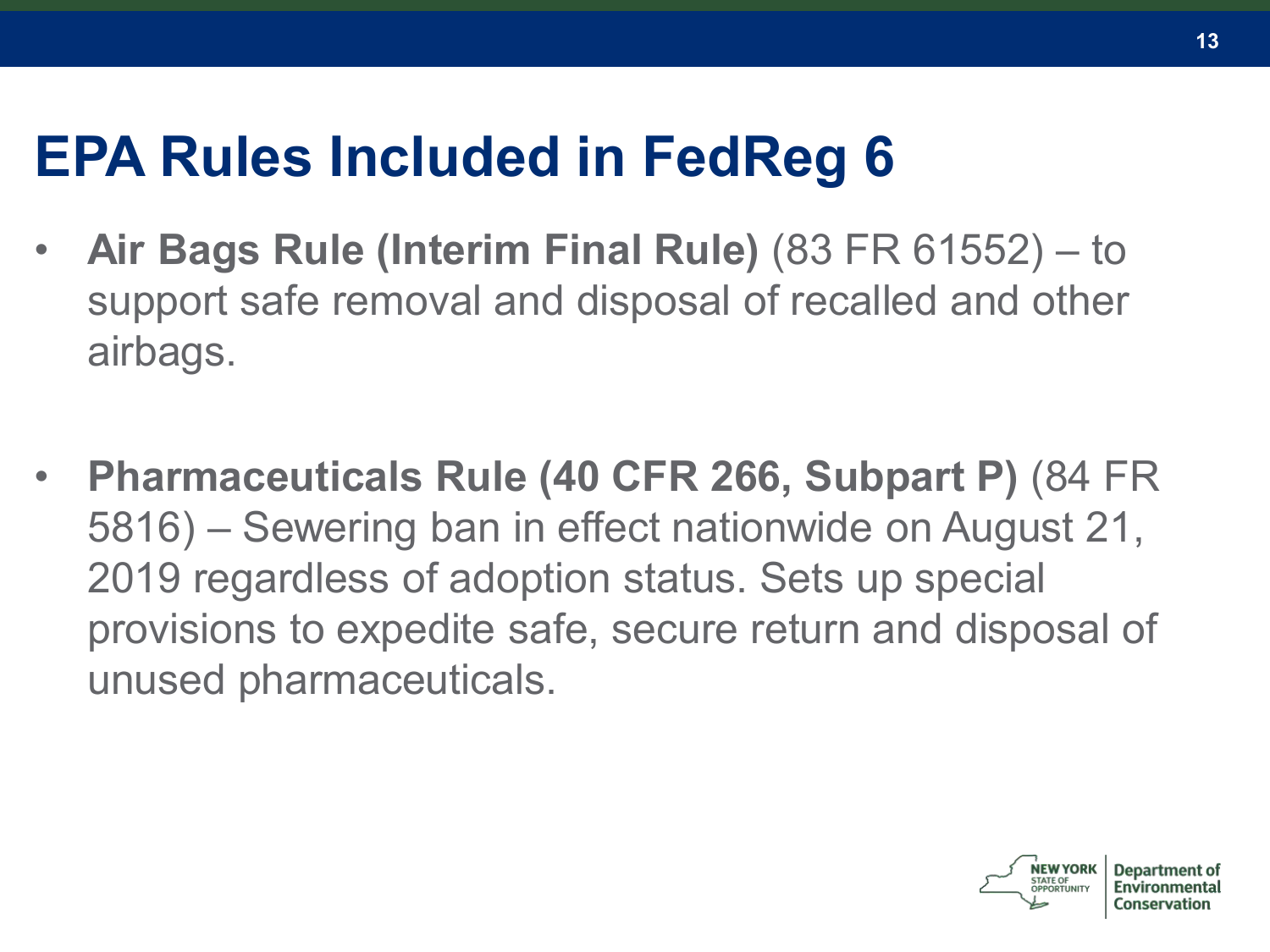### **EPA Rules**

- **Aerosol Cans – published December 2019 (add to Universal Waste Rule and add incentives to recycle aerosol cans) – not effective in NYS until adopted by NYS**
- **Modernizing Ignitable Liquids Determinations (Update to ignitability test method)** – The current test method for ignitability has been out of date for some time. Rule was proposed by EPA on April 2, 2019.

**Unless otherwise noted, EPA Rules are not effective in NY until adopted into state regulationNEW YORK** 

**Department of**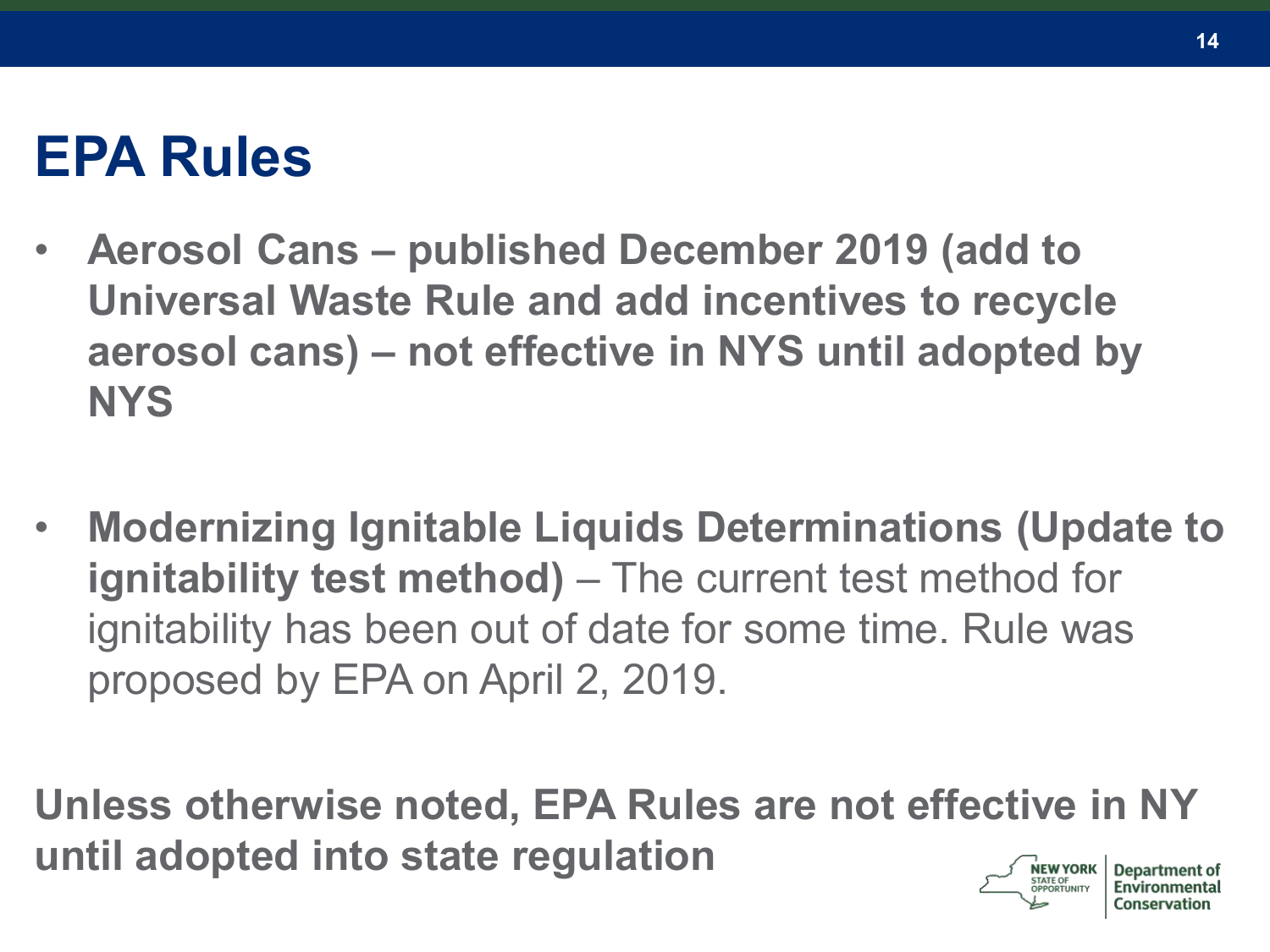### **State Initiatives**

- Define "staging" to eliminate confusion about "no prior storage" with respect to the recycling exemption.
- Add cold crushing option for used oil filters
- Extend secondary containment of liquids provisions to all liquid storage of greater than 185 gallons throughout the state, and include a phase-in period (by quantity or by location?)
- Extend closure requirements to all LQGs statewide.
- Part 364 coordination
- Add paint waste and solar panels to Universal Waste Rule

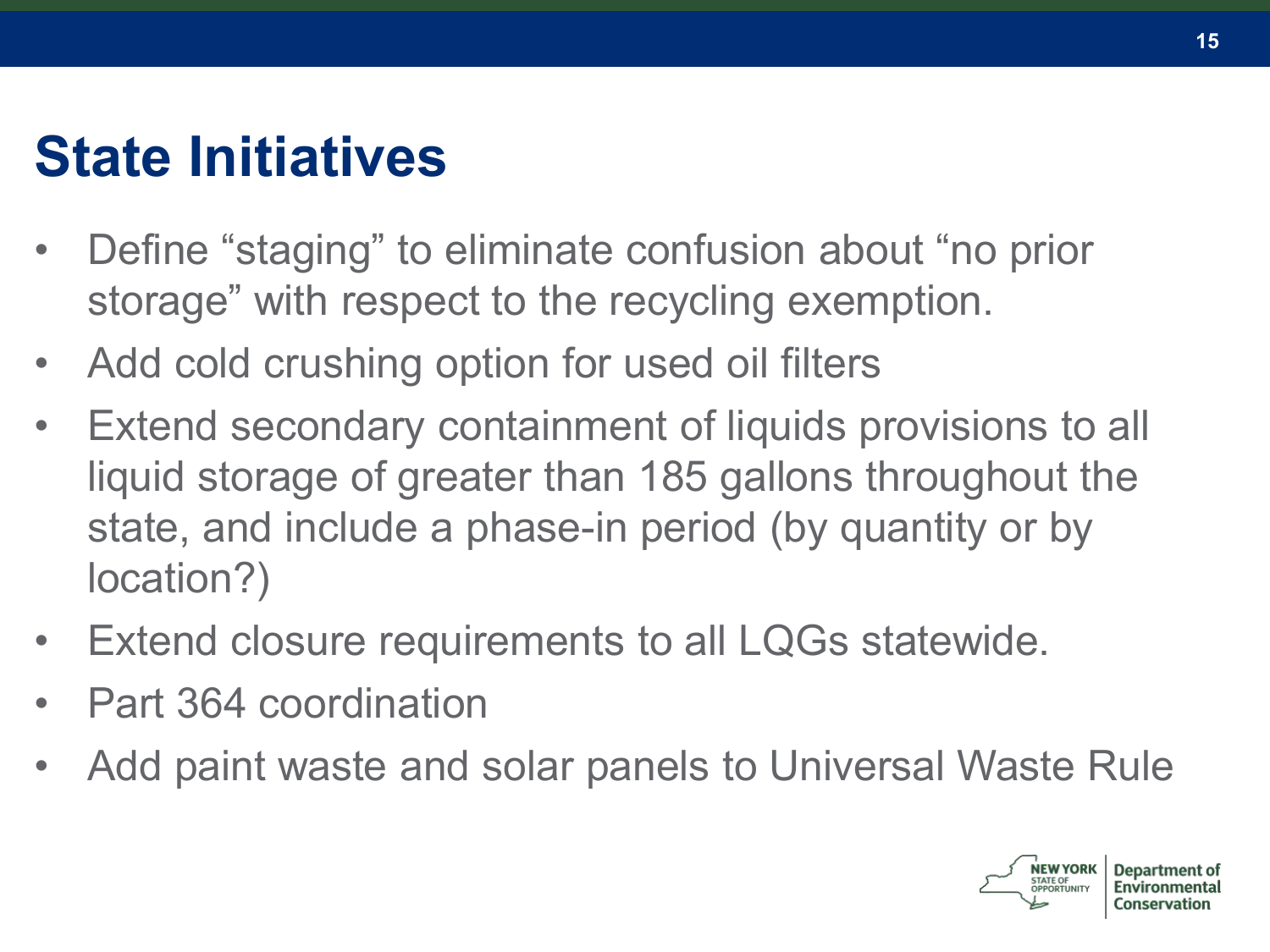# **New Policies**

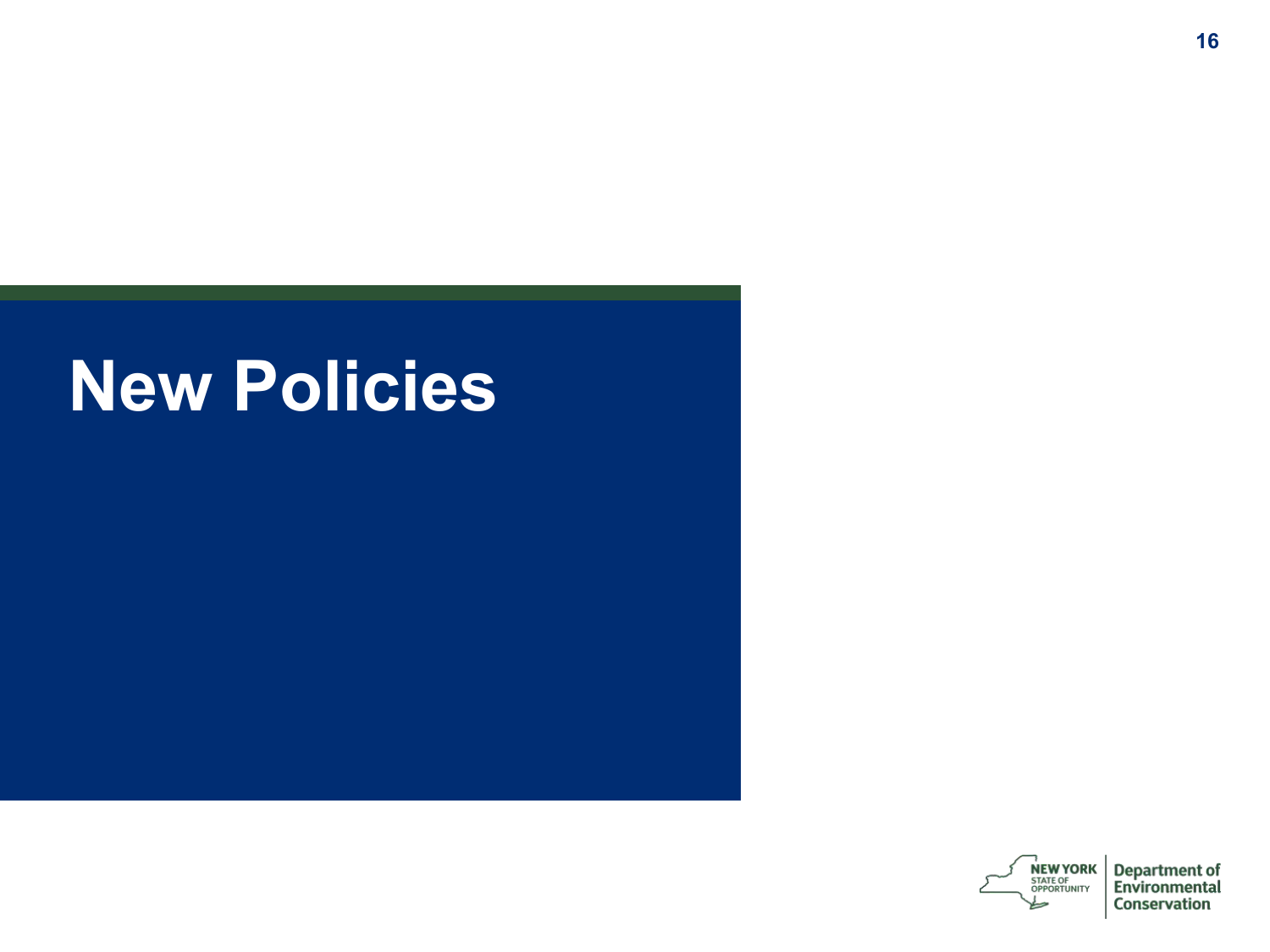# **Pharms Rule: Nicotine Listing Policy**

Listing has been amended to exclude FDA-approved over-thecounter nicotine replacement therapies (OTC NRTs) – Effective through State Enforcement Discretion August 21, 2019

| <b>Nicotine P075 Listing</b>                                 |                                                                                                                                                                                                                                                      |  |
|--------------------------------------------------------------|------------------------------------------------------------------------------------------------------------------------------------------------------------------------------------------------------------------------------------------------------|--|
| <b>No Longer Part of Listing</b>                             | <b>Still Included in Listing</b>                                                                                                                                                                                                                     |  |
| • Nicotine Patches<br>• Nicotine Gums<br>• Nicotine Lozenges | • E-liquids/e-juices in e-cigarettes,<br>cartridges, or vials<br>• Prescription nicotine (e.g., nasal<br>spray, inhaler)<br>• Legacy pesticides containing nicotine<br>• Nicotine used in research and<br>manufacturing<br>Other unused formulations |  |

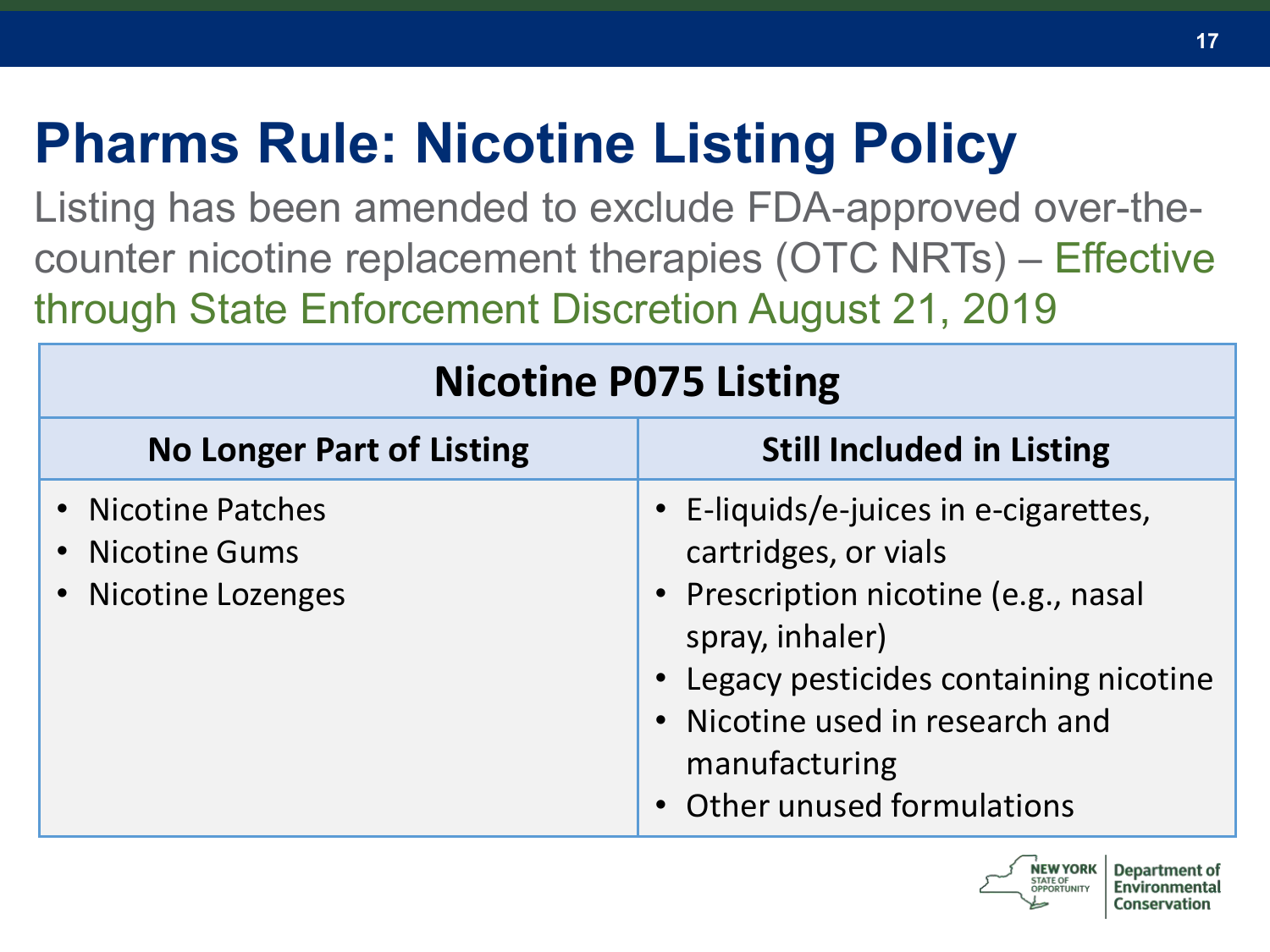## **Conditional exemption for Vehicle Airbags**

- Reduced requirements for airbags sent for safe disposal.
- Airbags managed under the special exemption won't be counted towards generator status.
- Airbags may be deployed while still installed in a vehicle that will be recycled for scrap metal value – deploying installed airbags in vehicles that will go for scrap metal recycling is considered exempt treatment.
- Generator can electronically deploy non-defective airbag modules outside of the vehicle and direct the metal for recycling under the hazardous scrap metal exemption; CESQGs can electronically deploy non-defective airbags.

DEC Enforcement Directive signed July 5, 2019; includes state notification requirement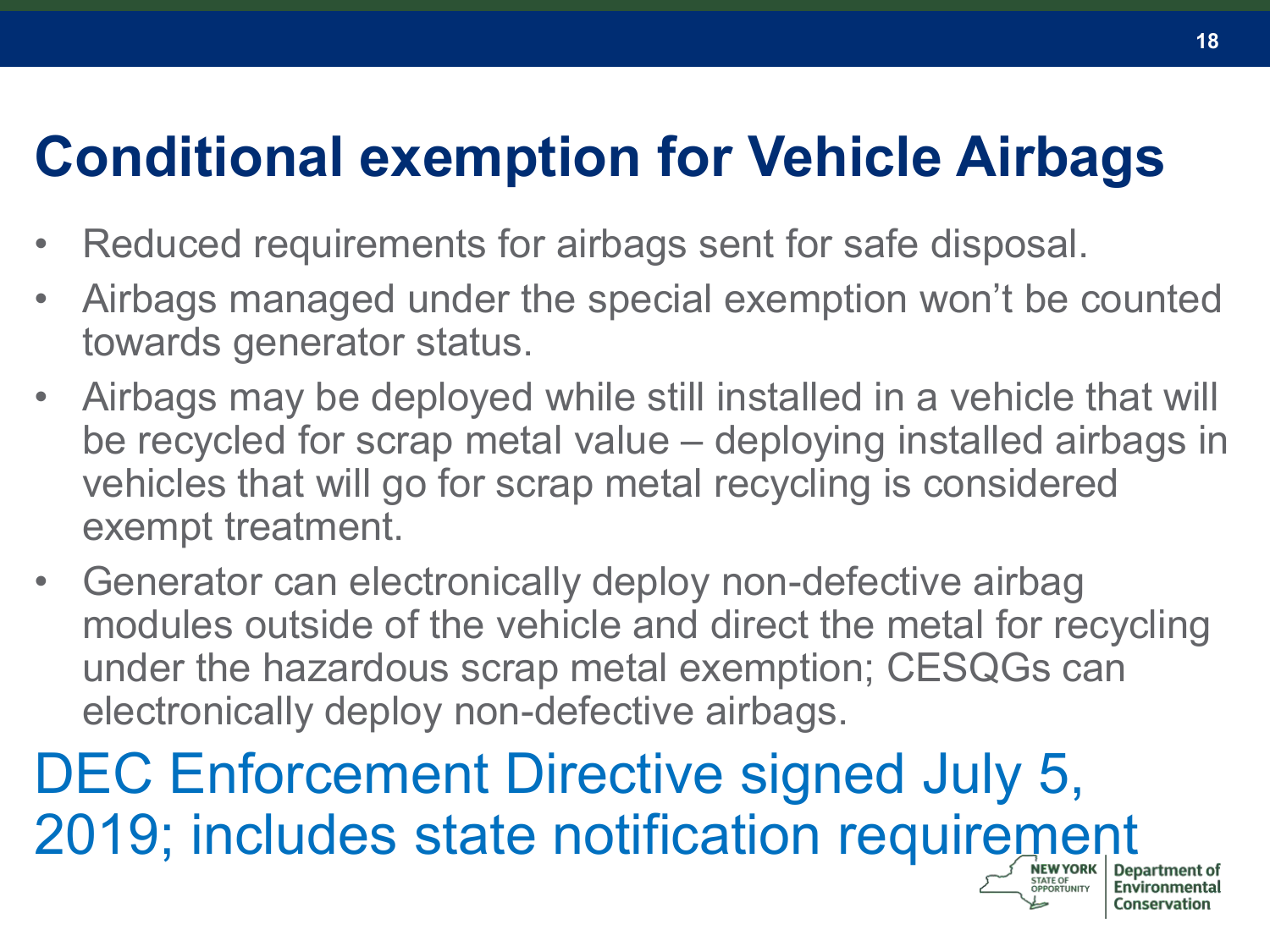# **Focus on Colleges and Universities**

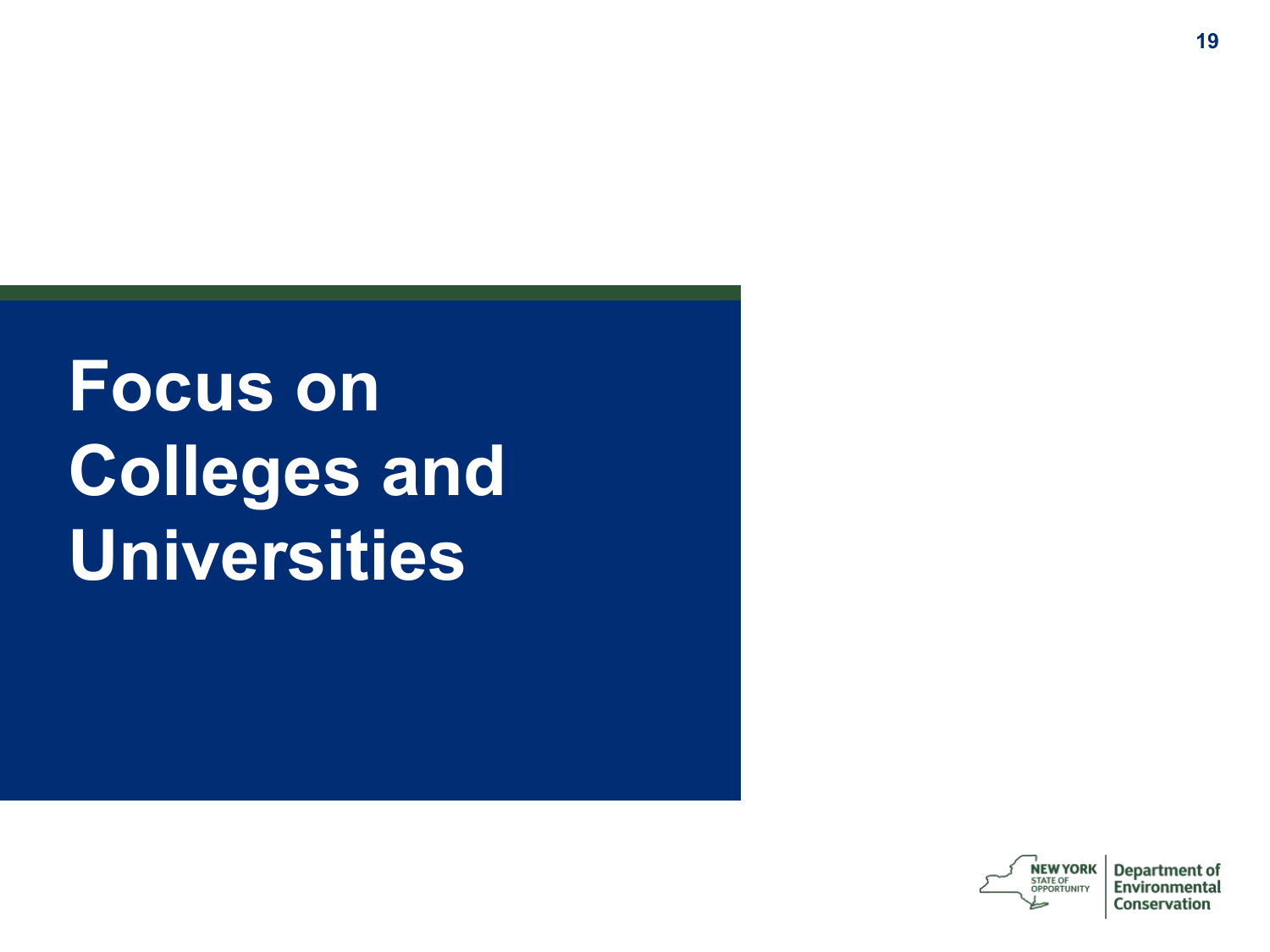#### **Most Frequently Generated Wastes by Colleges and Universities (USA - 2015)**

| <b>Waste Code</b>                   | <b>Number of LQGs</b> | <b>Volume Generated</b><br>(Tons) |
|-------------------------------------|-----------------------|-----------------------------------|
| F001-F005 (Listed<br>Solvents)      | 1721                  | 3852                              |
| Lab Packs                           | 1401                  | 778                               |
| D001 (ignitable)                    | 1233                  | 478                               |
| Ignitable, Corrosive<br>or Reactive | 957                   | 285                               |
| D <sub>0</sub> 02                   | 891                   | 387                               |
| Numerous P & U<br>listed            | Several hundred       | <b>Considerably less</b>          |
|                                     |                       | <b>EXAMPLE IN NORTH</b>           |

**20**

**Department of** 

Environmental

Conservation

**STATE OF** 

OPPORTUNITY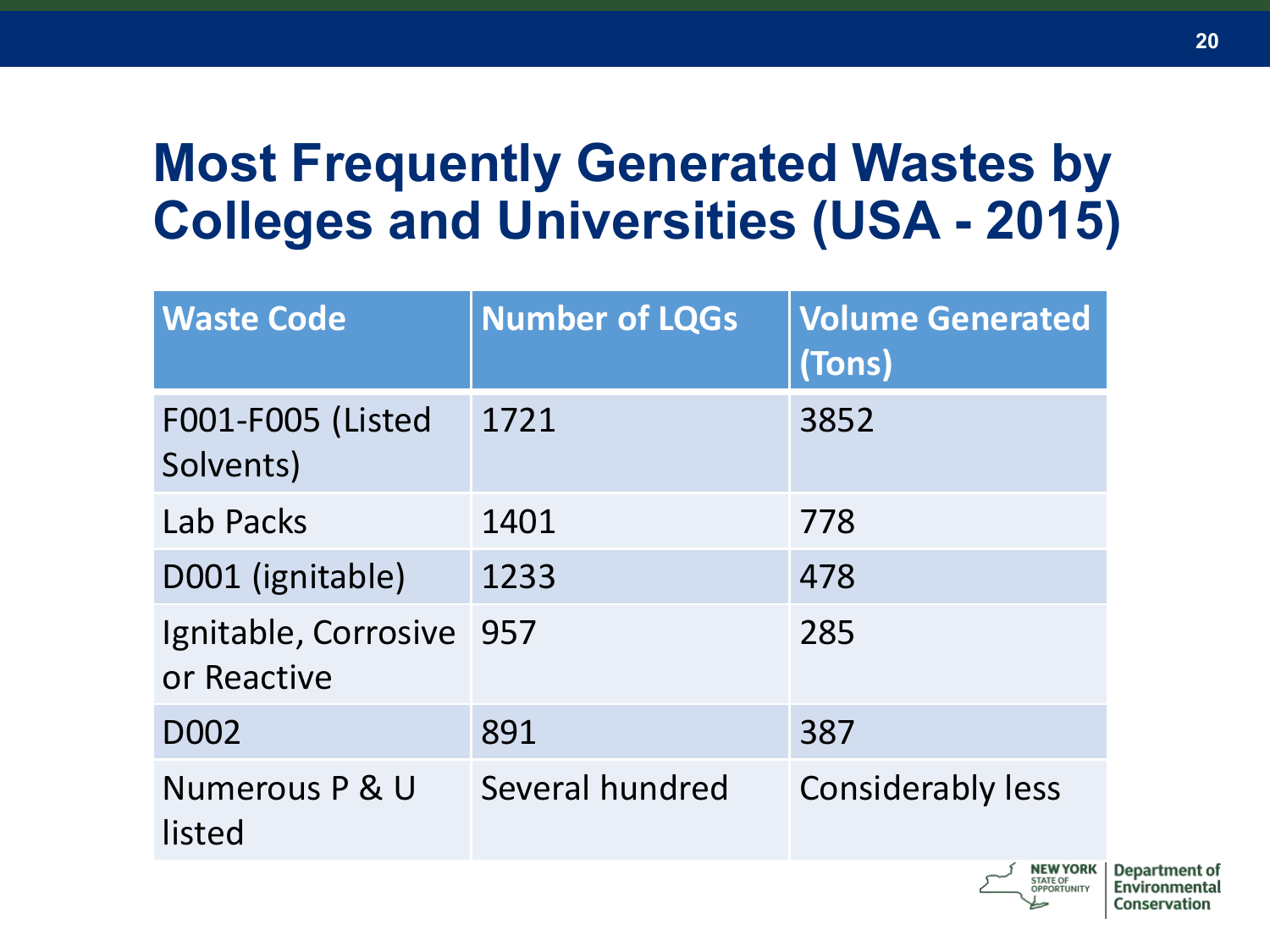# **Typical Lab Wastes**

Unused chemicals Residuals from lab experiments Solvents and cleaning products Batteries, light bulbs Old equipment



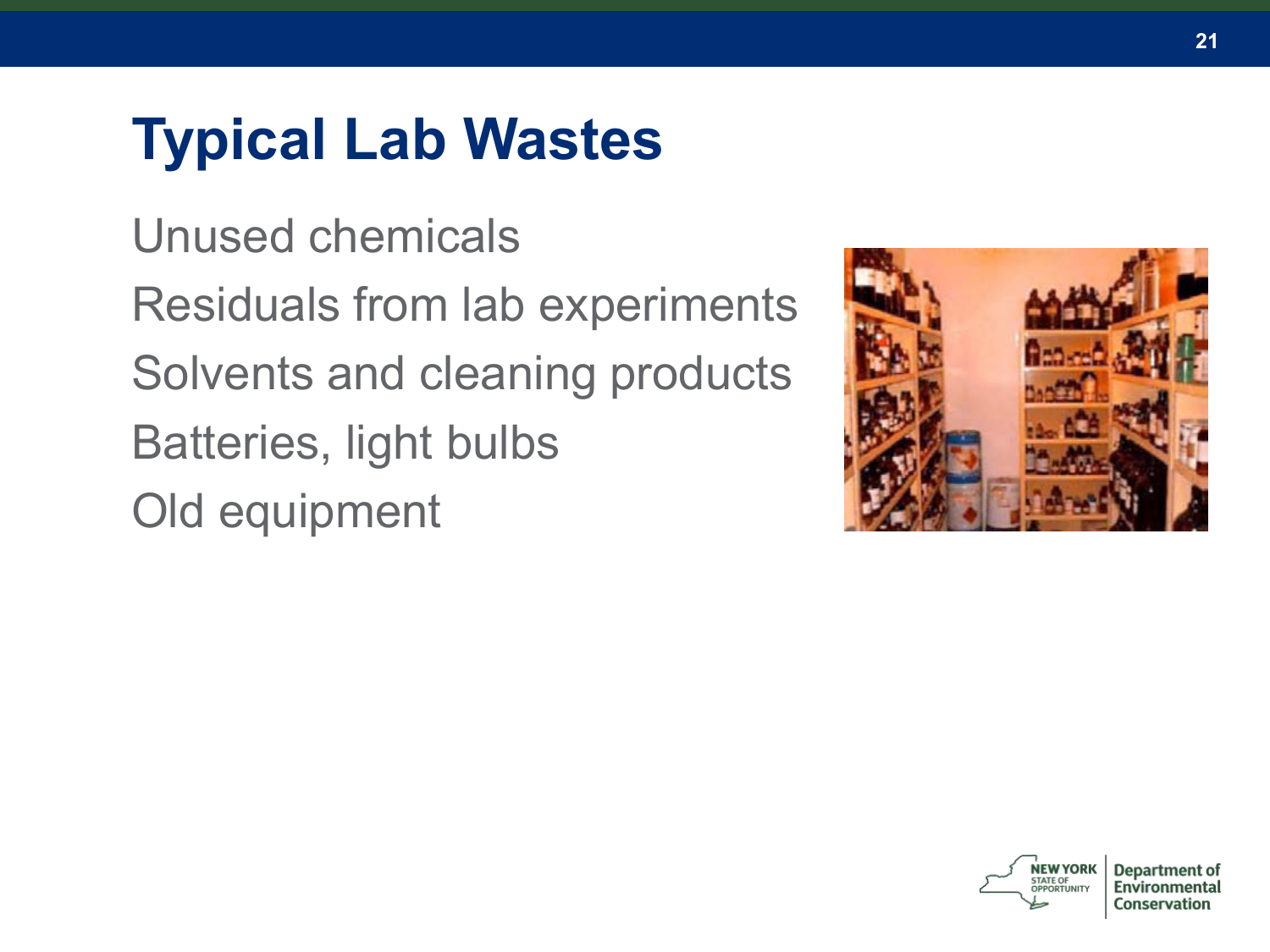# **Lab Issues**

- **Failure to make HW determination** or **inadequate HW determination**(several wastes at each site);
- **Open containers**;
- **Storage** Containers stored in a way that could lead to a release;
- **Labeling** No labels or insufficient labels;
- **Training deficiencies**;
- **Universal waste violations**;
- **Emergency Response**  contingency plan violations; not informing emergency authorities (*hospital, fire, etc.*);
- **Manifest** using the wrong codes

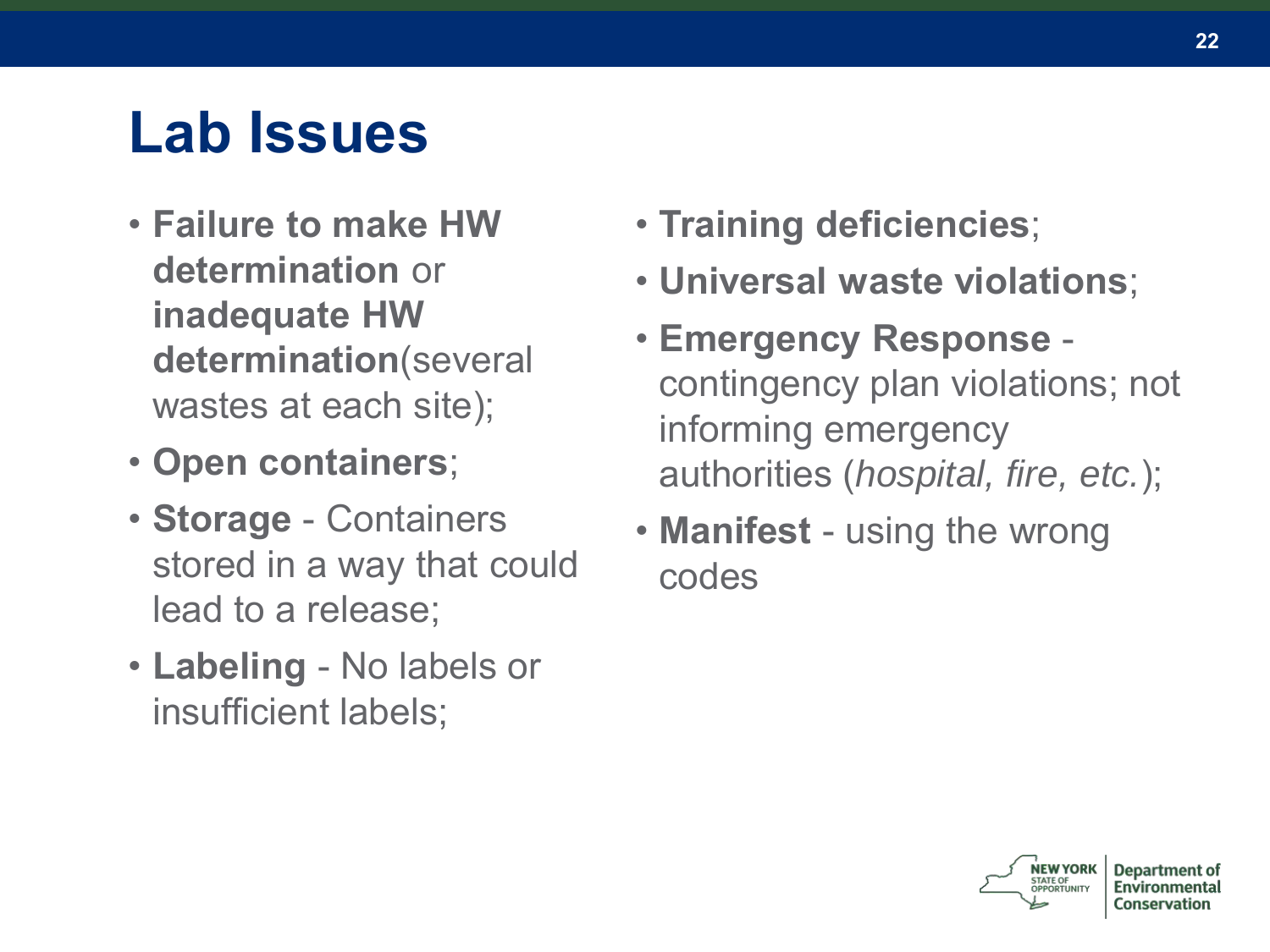# **Academic Labs**

- Since labs are usually used by students, lab safety training and management of wastes is more challenging.
- The level of training and experience of all users of the labs varies considerably.
- Undergraduate students may be in a particular lab only a few times each semester, and many different students use the same equipment during the semester.
- Most students are not able to make a hazardous waste determination at the time that the waste is generated.

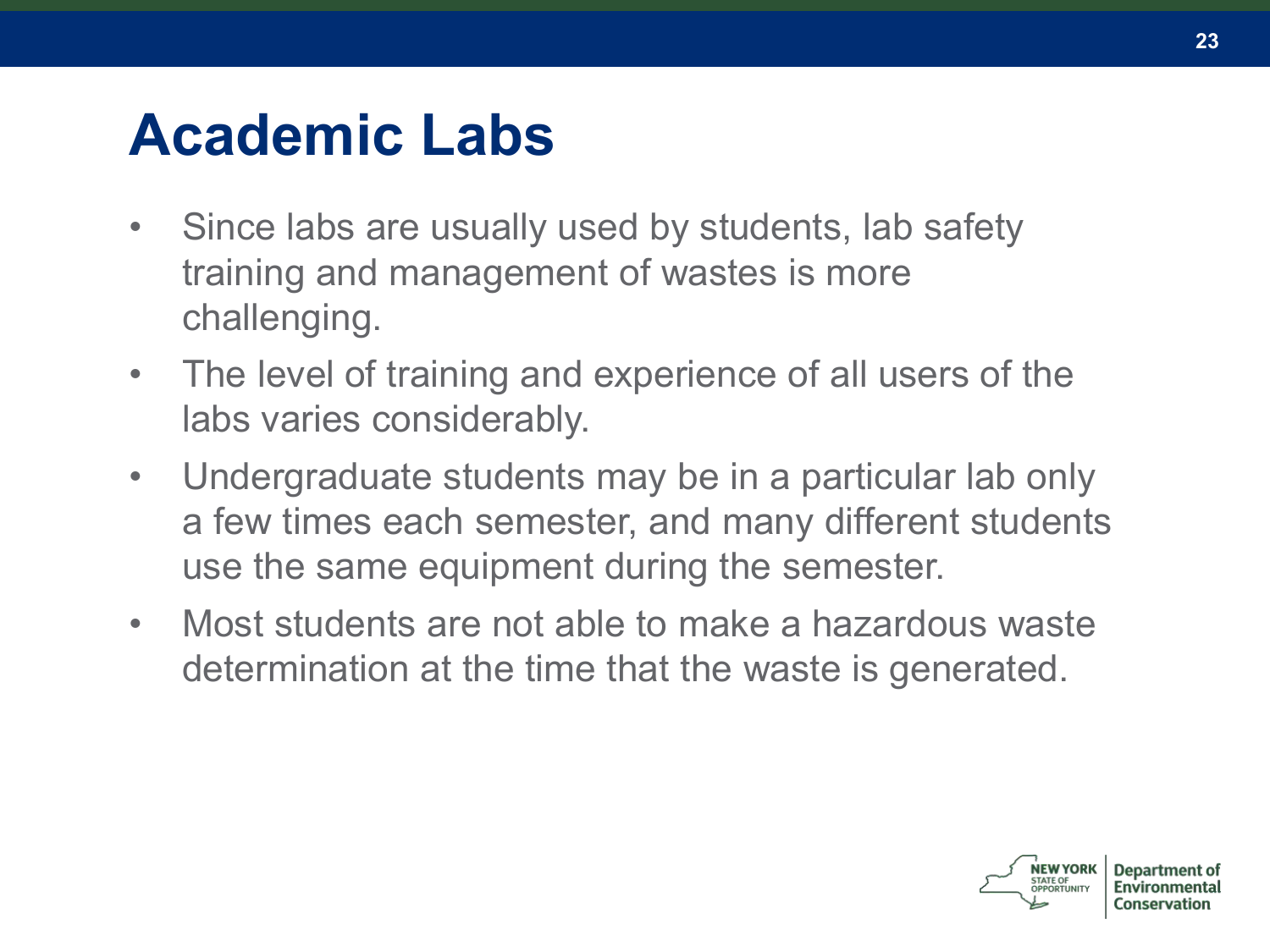# **Definitions and Key Information**

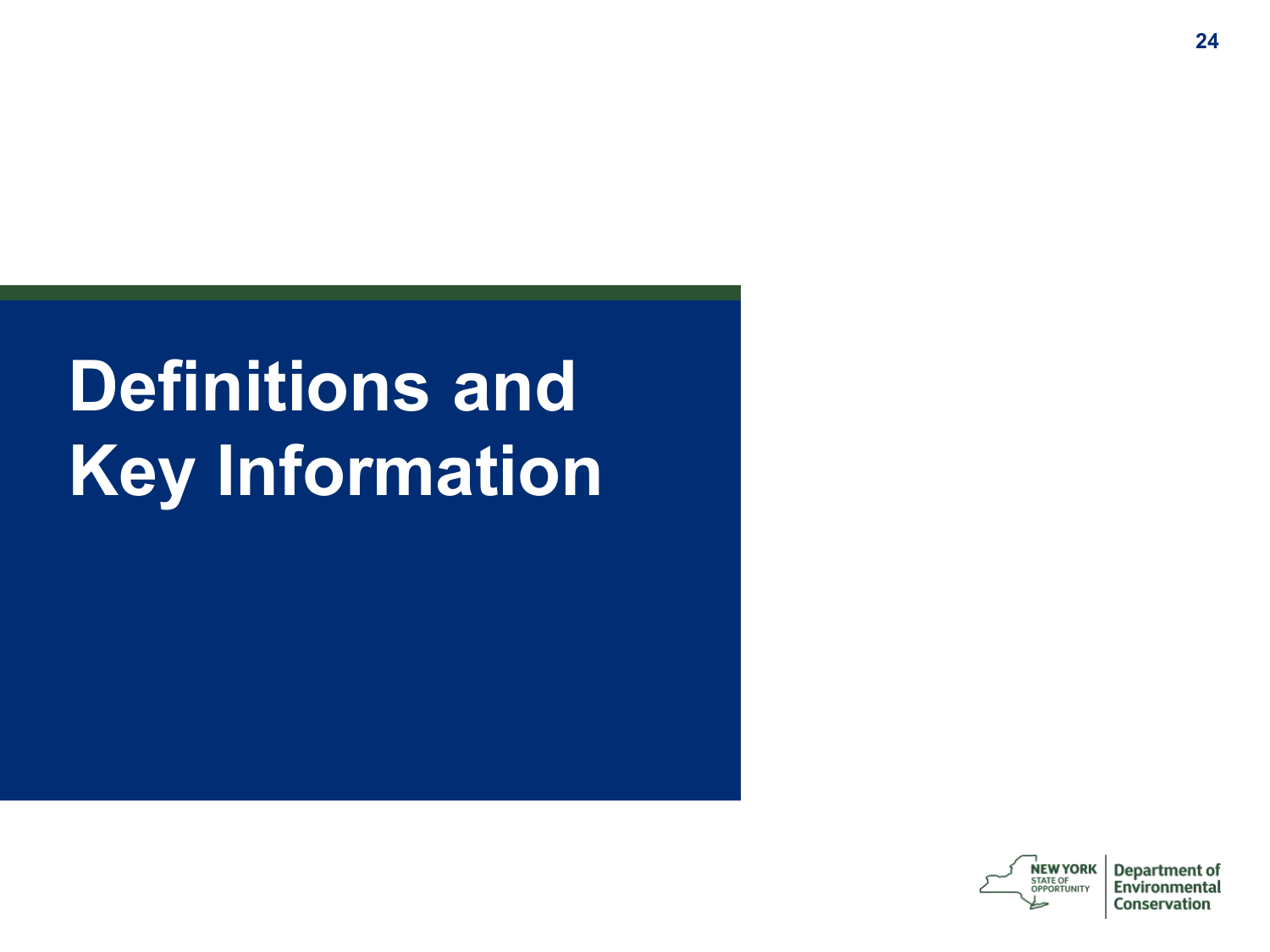#### **Location in the Regulations**

6 NYCRR 372.2(e)

(EPA's location is 40 CFR Part 262, Subpart K, rule is called "Subpart K" or "Academic Labs Rule")

Colleges and universities will be able to elect to "opt in." They can choose when to opt in and may opt out.

It is not mandatory.

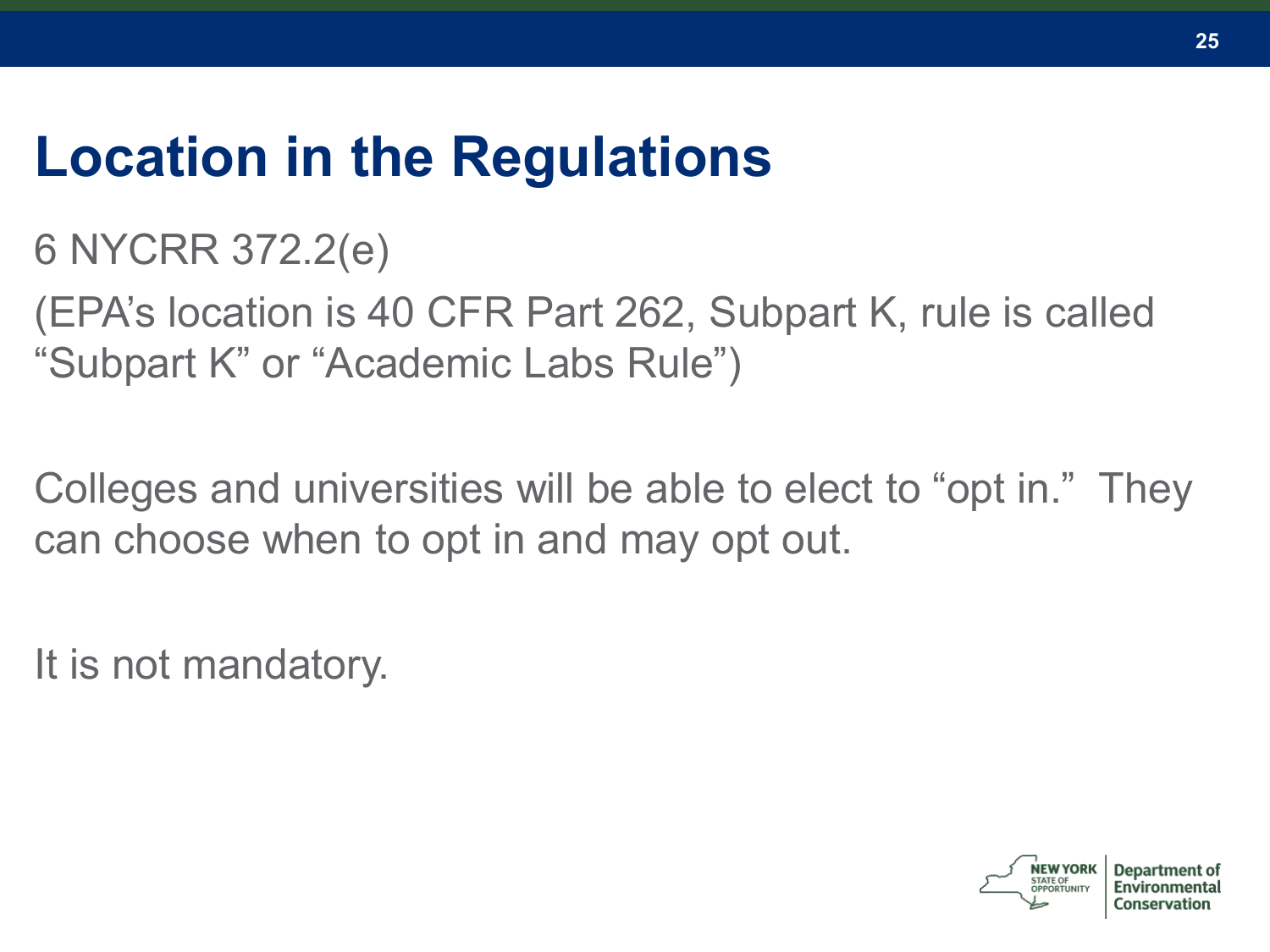#### **Definitions of Some Terms**

**Satellite accumulation area (SAA)** - area at or near the point of generation, under control of the operator, where hazardous waste may temporarily be stored.

**Conditionally exempt (CESQG), small (SQG) and large (LQG) quantity generators** – hazardous waste regulations are based on quantity of hazardous waste generated in a calendar month. Most colleges and universities are SQGs or LQGs, though some very small colleges are CESQGs.

**Central Accumulation Area-** designated hazardous waste storage area, where wastes are accumulated for up to 180 days (SQGs) or 90 days (LQGs)

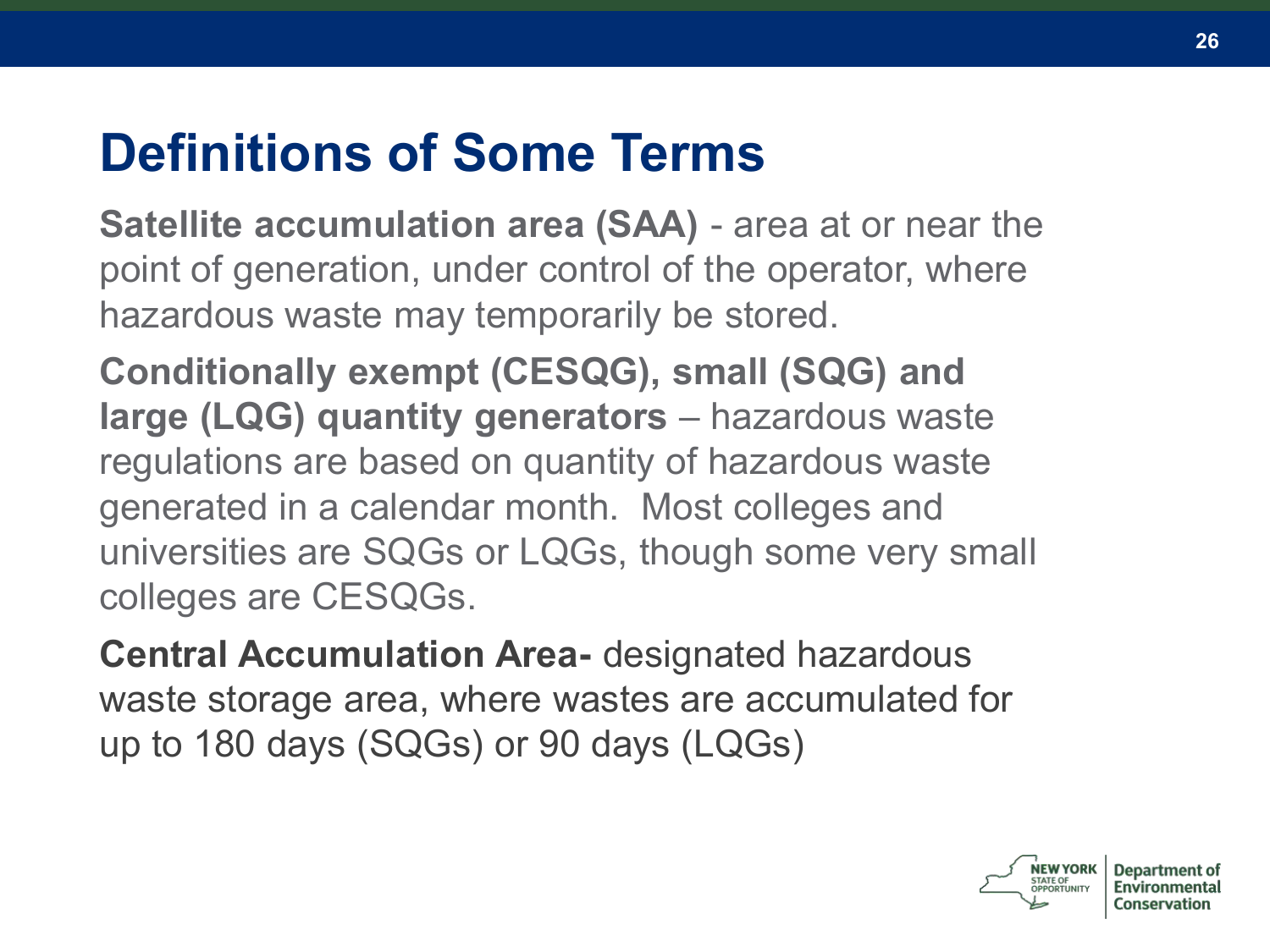#### **Definitions of Some Terms**

**Eligible academic entity** means a college or university, or non-profit research institute that is owned by or has a formal written affiliation agreement with a college or university, or a teaching hospital that is owned by or has a formal written affiliation agreement with a college or university.

**Laboratory** means an area owned by an eligible academic entity where relatively small quantities of chemicals and other substances are used on a non-production basis for teaching or research (or diagnostic purposes at a teaching hospital) and are stored and used in containers that are easily manipulated by one person.

**Working container** means a small container (i.e., two gallons or less) that is in use at a laboratory bench, hood, or other work station, to collect unwanted material from a laboratory experiment or procedure.

**STATE OF**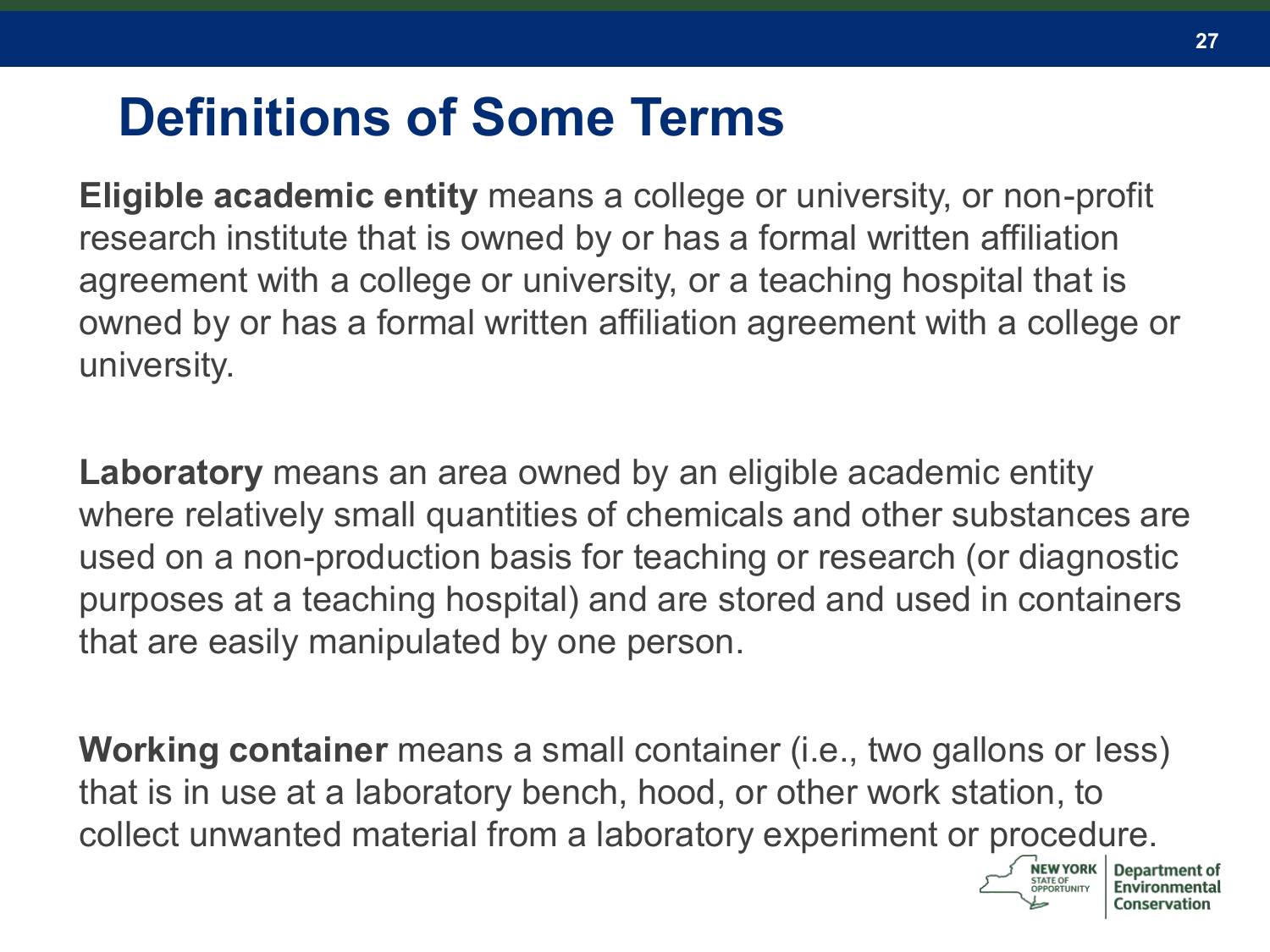# **Laboratory**

#### **Includes These Parts of an Eligible Academic Entity:**

- Photo laboratories
- Art studios
- Field laboratories
- Chemical stockrooms and preparatory laboratories that provide a support function to teaching or research laboratories
- Diagnostic laboratories at teaching hospitals

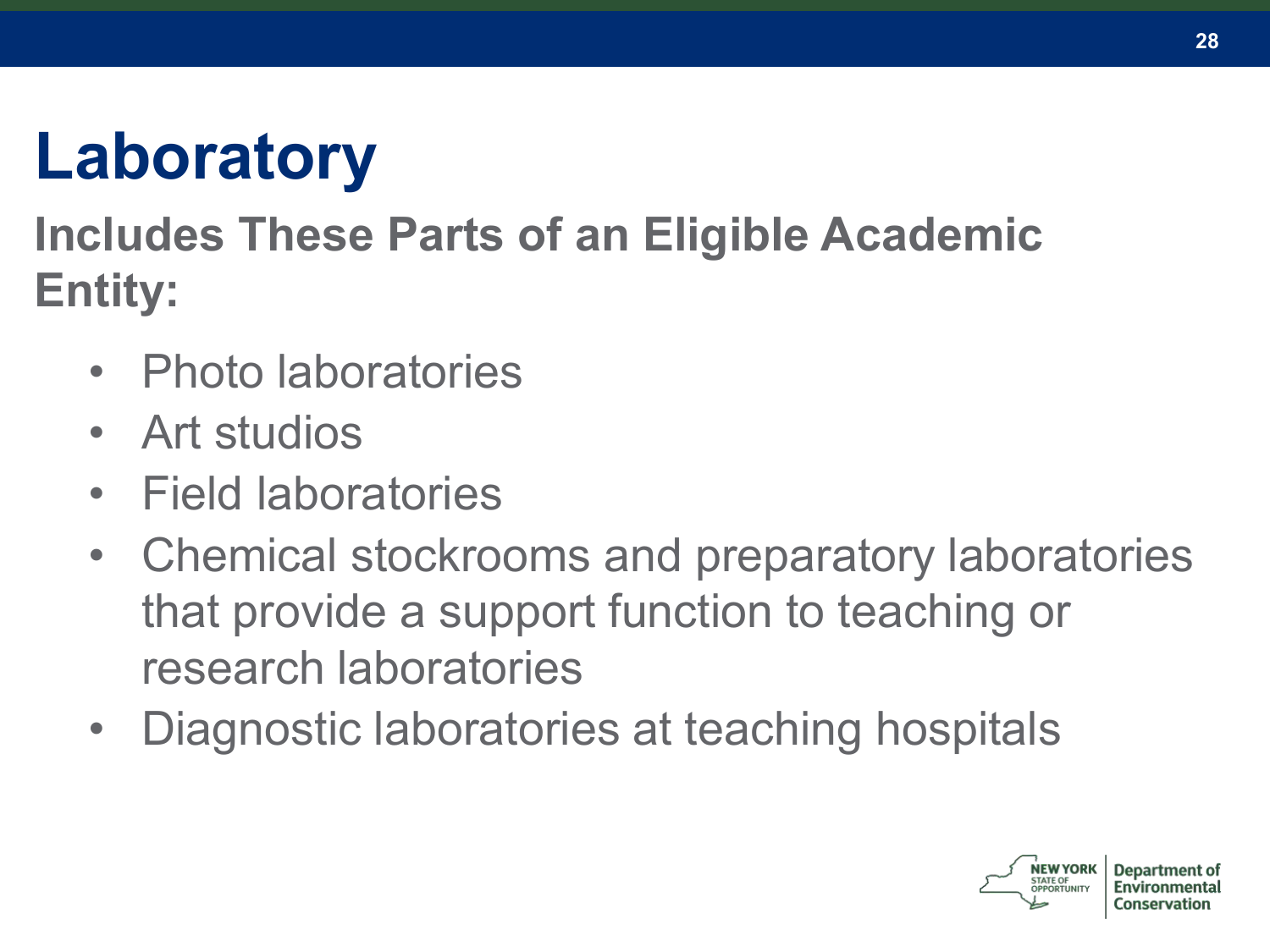### **Unwanted Material**

- Chemical, mixtures of chemicals, products of experiments or other material from a laboratory that is no longer needed, wanted or usable in the laboratory
- May include reactive acutely hazardous unwanted materials
- Materials that may eventually be determined not to be solid waste or a hazardous waste (e.g., may be reused elsewhere, or reclaimed or recycled in an exempt manner)

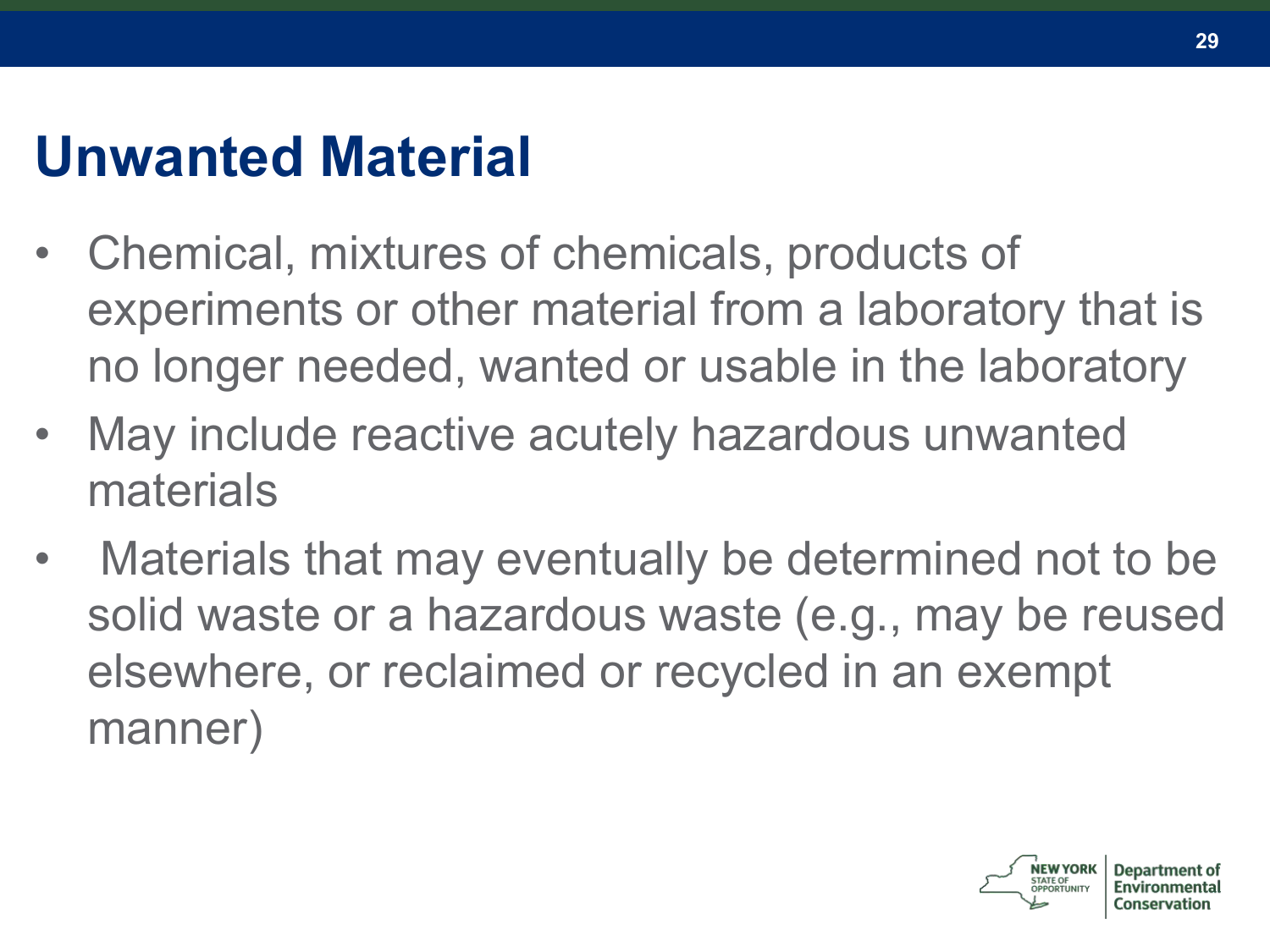## **Roles**

Laboratory worker' a person who handles chemicals and/or unwanted material in a laboratory, and may include:

- Faculty and staff
- Post-doctoral fellows
- Interns
- **Researchers**
- **Technicians**
- Supervisors/managers, and principal

**Does not include** undergraduate and graduate students *in a supervised classroom setting*

'Trained professional' means a person who has completed the applicable training requirements for LQGs or is knowledgeable about normal operations for SQGs and CESQGs.

A trained professional may be an employee of the eligible academic entity or may be a contractor or vendor who meets the requisite training requirements

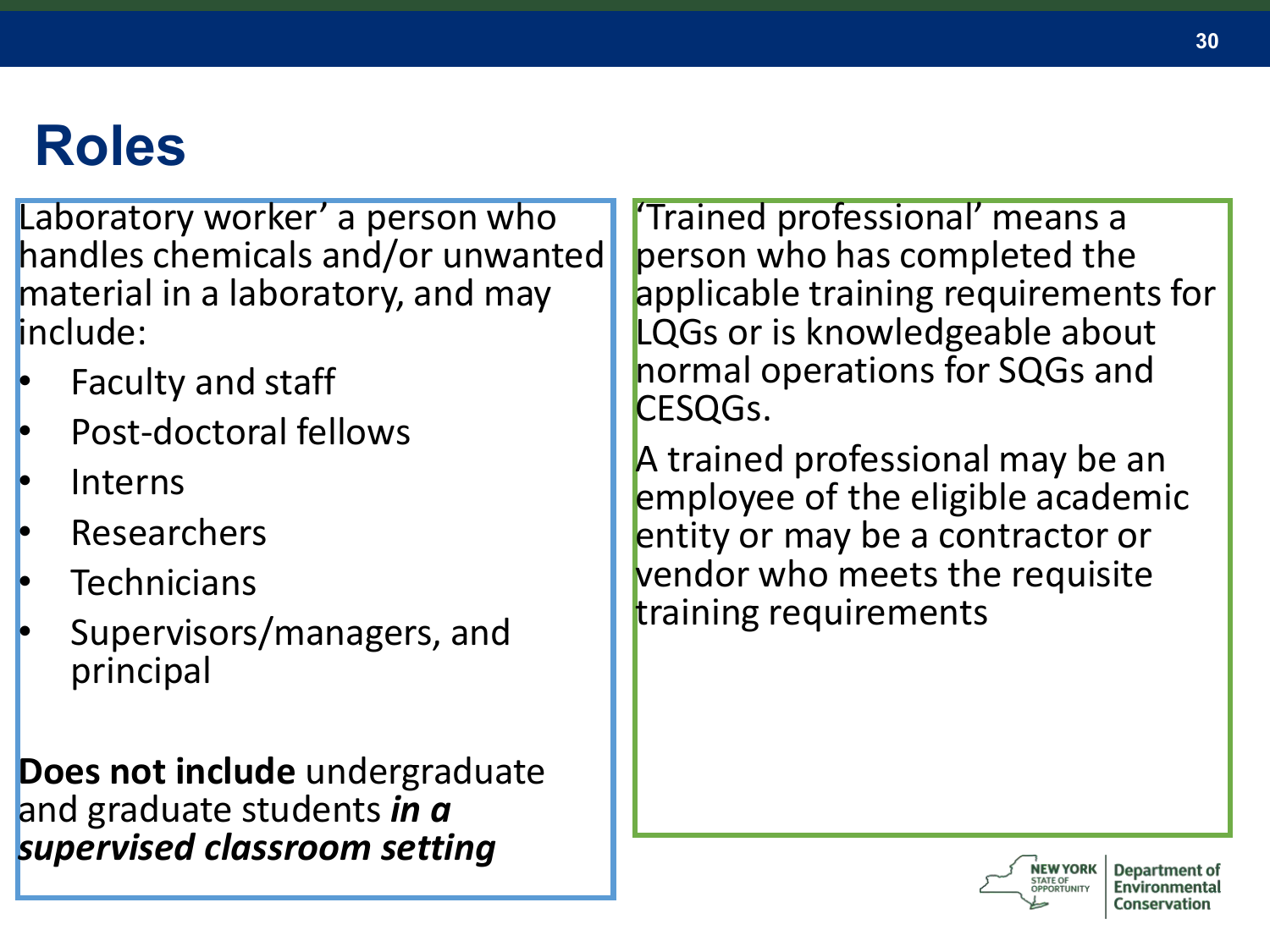

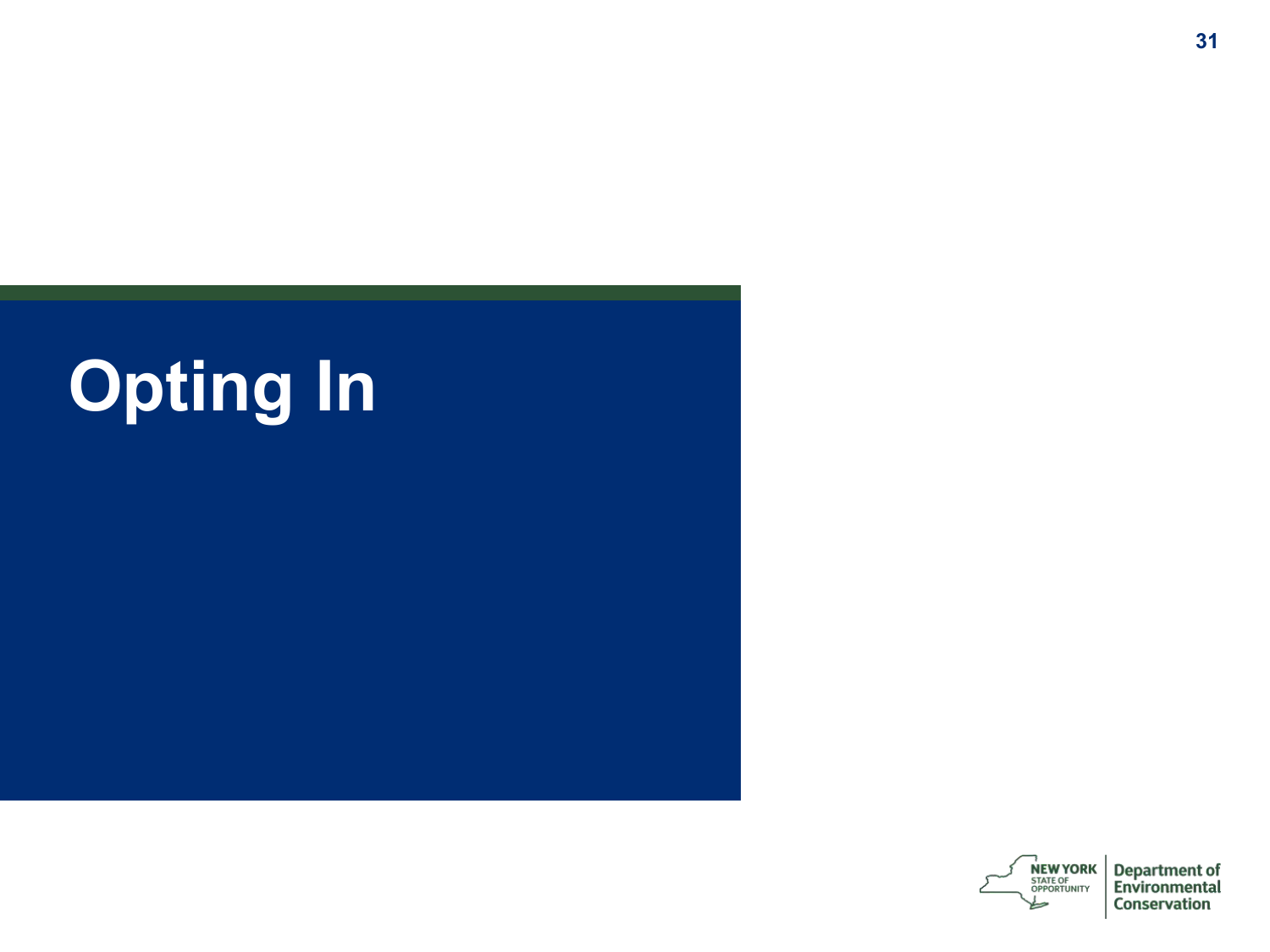# **Opting In**

- 1. Prepare to opt in determine how to meet the requirements, and prepare lab management plan
- 2. Submit or modify Site ID Form
- 3. Maintain notification and documentation on-site
- 4. Opt out by modifying Site ID Form
- All in **must use for all labs at the site**. Same terminology and means of meeting time limit at all labs at the site;
- Must opt in for each site (each contiguous piece of property that is operating under the same EPA ID Number)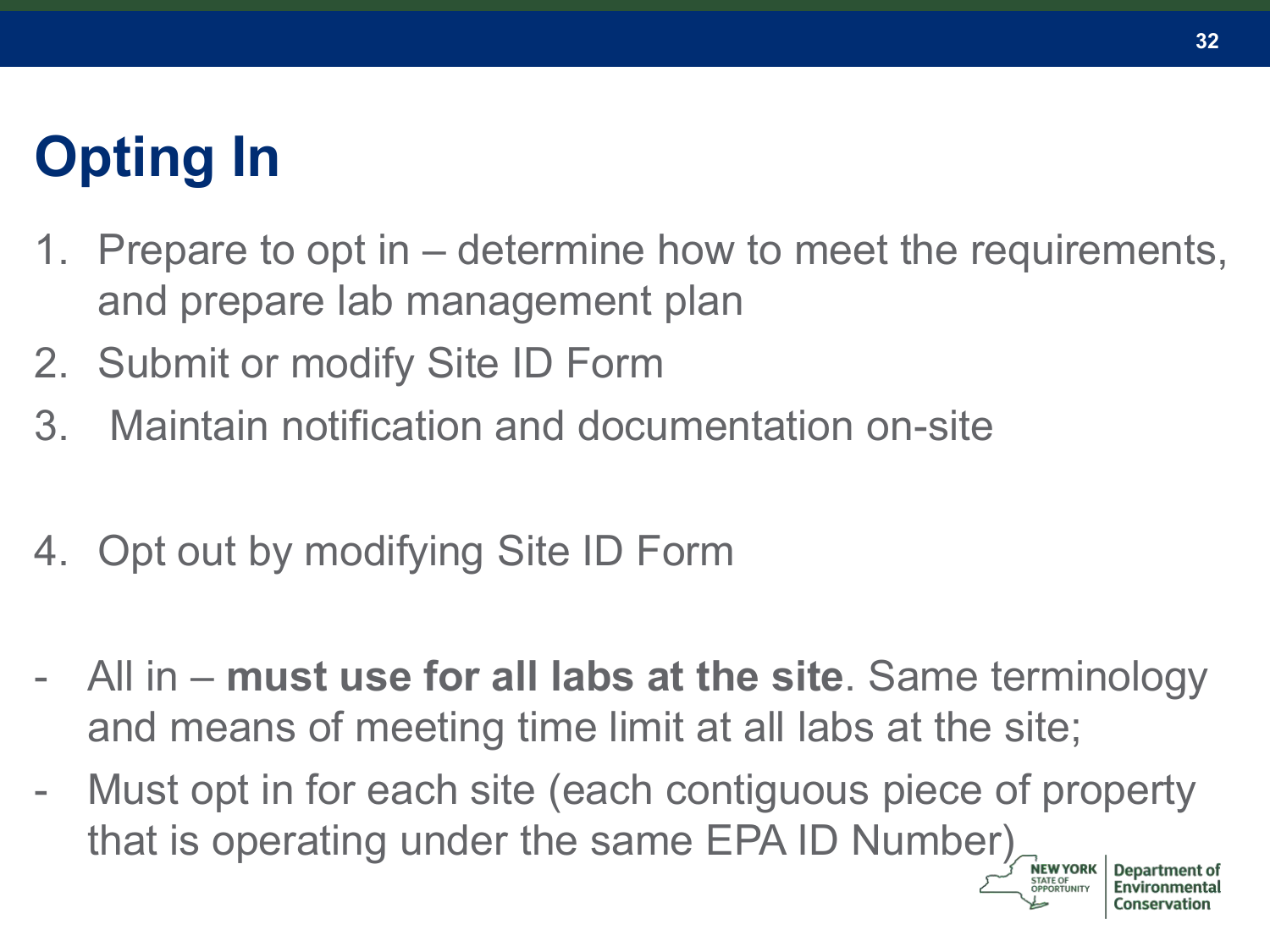# **Some Key Points**

- All in all labs at the site must operate under the lab rule if the site opts in.
- Same terminology and means of meeting time limit at all labs at the site, but other elements can be met differently at different labs.
- Must opt in by site  $-$  if multiple EPA ID numbers, each site that wants to opt in must individually notify.
- Can use the same Lab Management Plan for the whole college or university as long as each campus opts in.

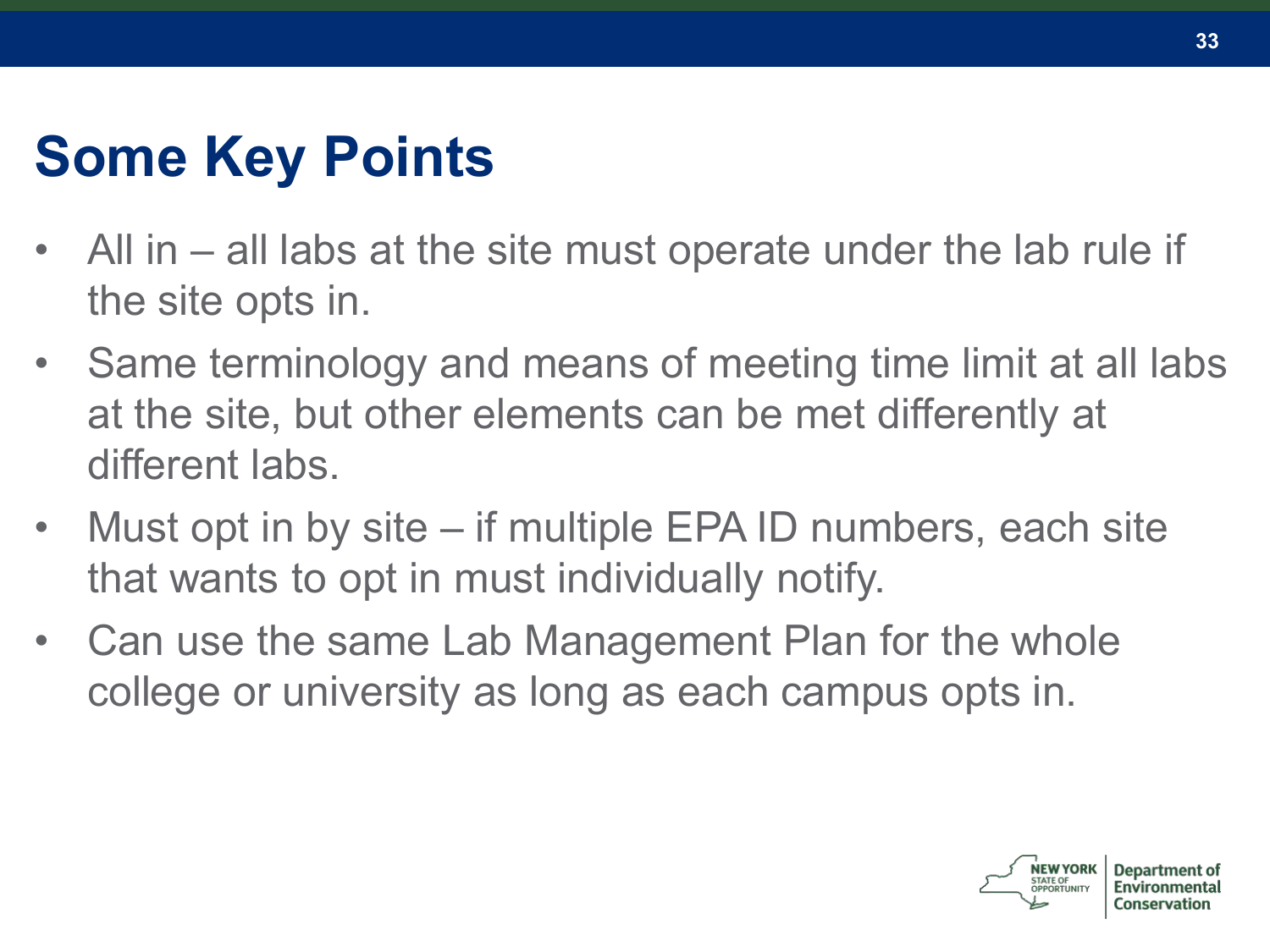**Academic Labs Rule vs Satellite Accumulation Areas**

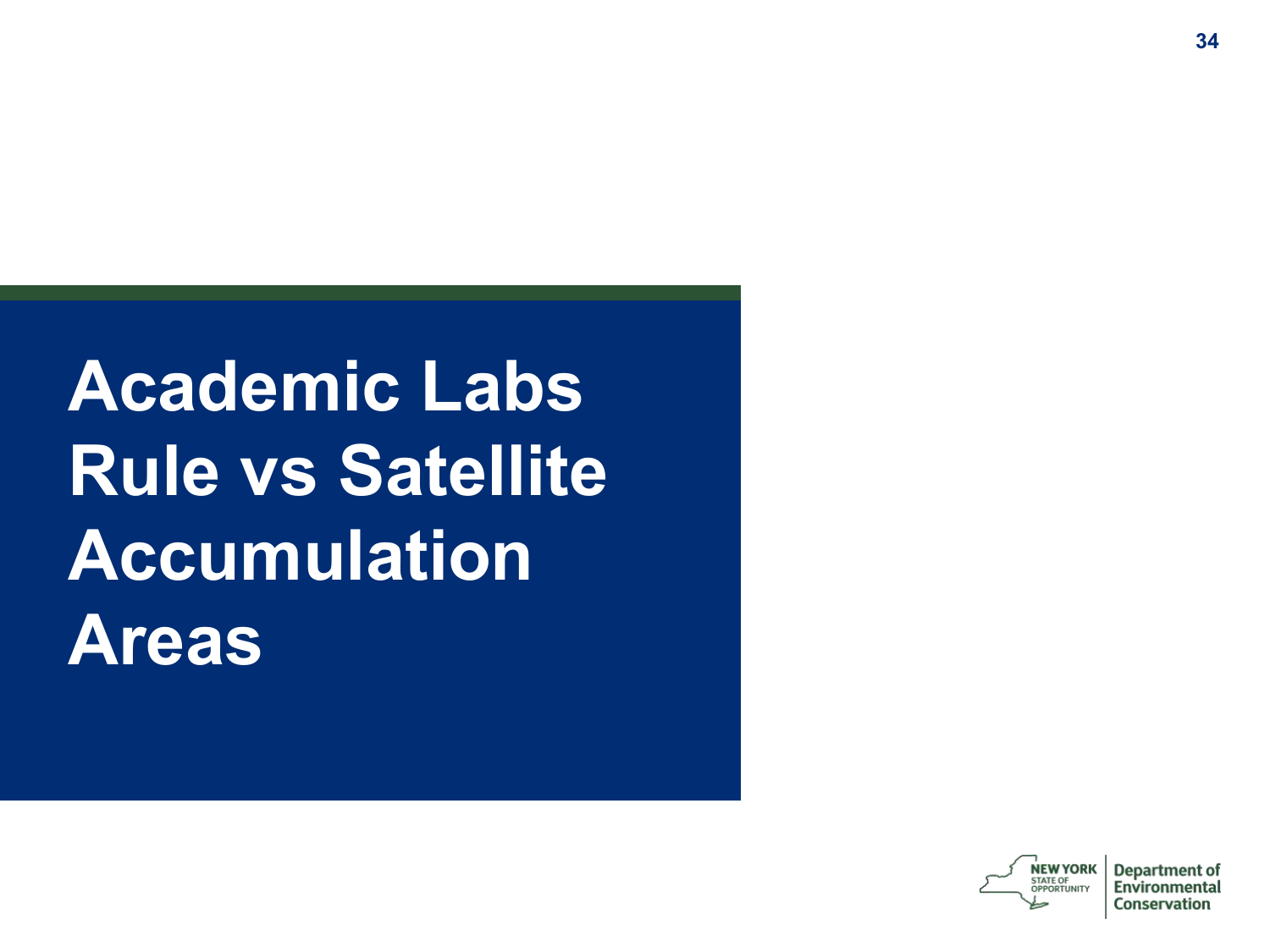# **Applicability**

# **Satellite Accumulation**

Any Small Quantity Generator or Large Quantity Generator, "at or near the point of generation"

#### **Academic Labs**

Any generator that is:

- •A college or university (C/U), or
- •A teaching hospital or non-profit research institute that is owned by or has a formal written affiliation agreement with a C/U

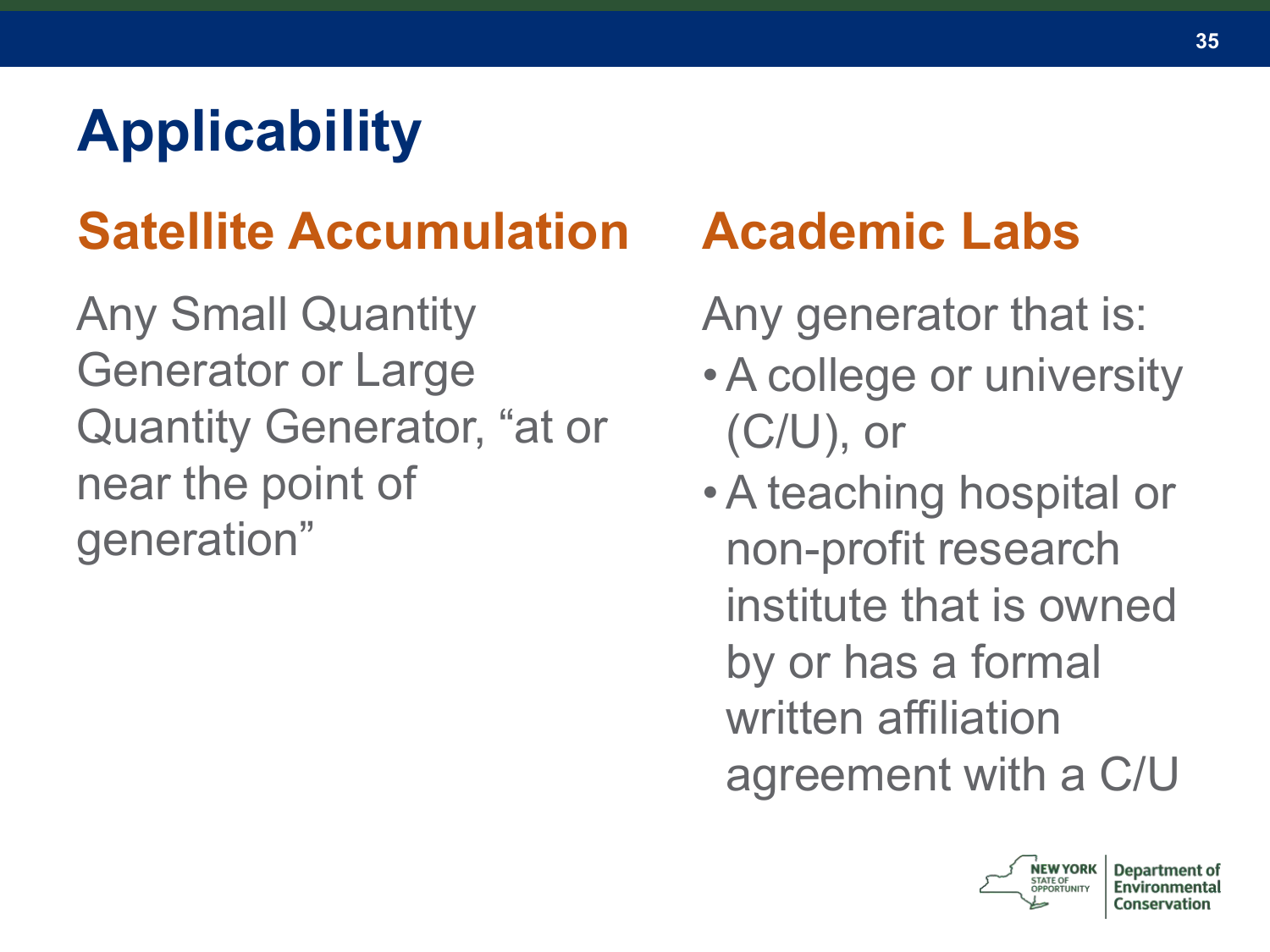# **Terminology**

### **Satellite Accumulation**

Hazardous waste

Acute hazardous waste

#### **Academic Labs**

Unwanted material

Reactive acutely hazardous unwanted material

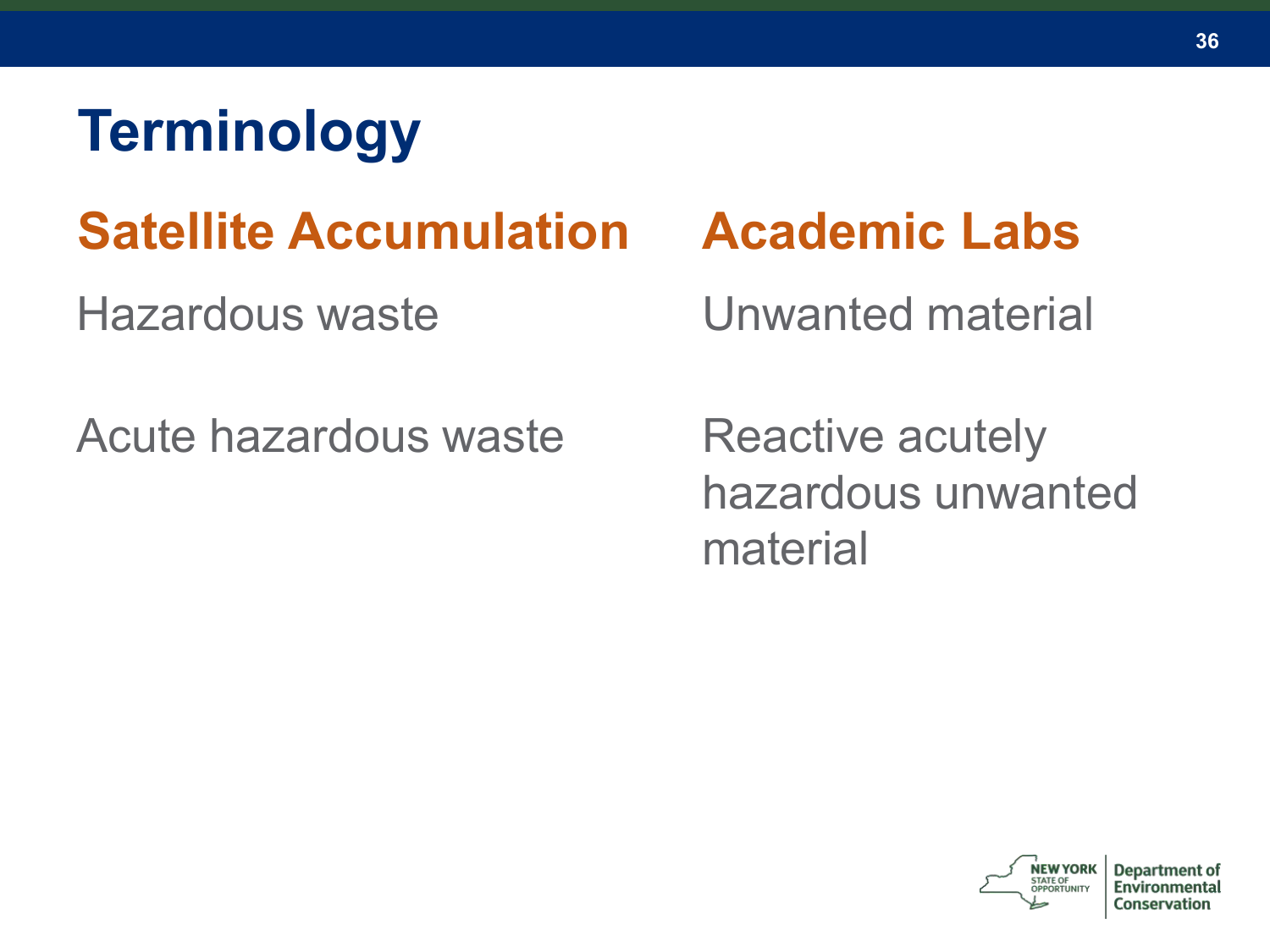### **Acute hazardous waste**

#### **Acute hazardous waste**

All 124 P-listed chemicals and any Acute F-listed chemicals have a 1 kg threshold

#### **Reactively Acute Unwanted Materials**

- P006 Aluminum phosphide
- P009 Ammonium picrate
- P065 Mercury fulminate
- P081 Nitroglycerine
- P112 Tetranitromethane
- P122 Zinc phosphide (>10%)

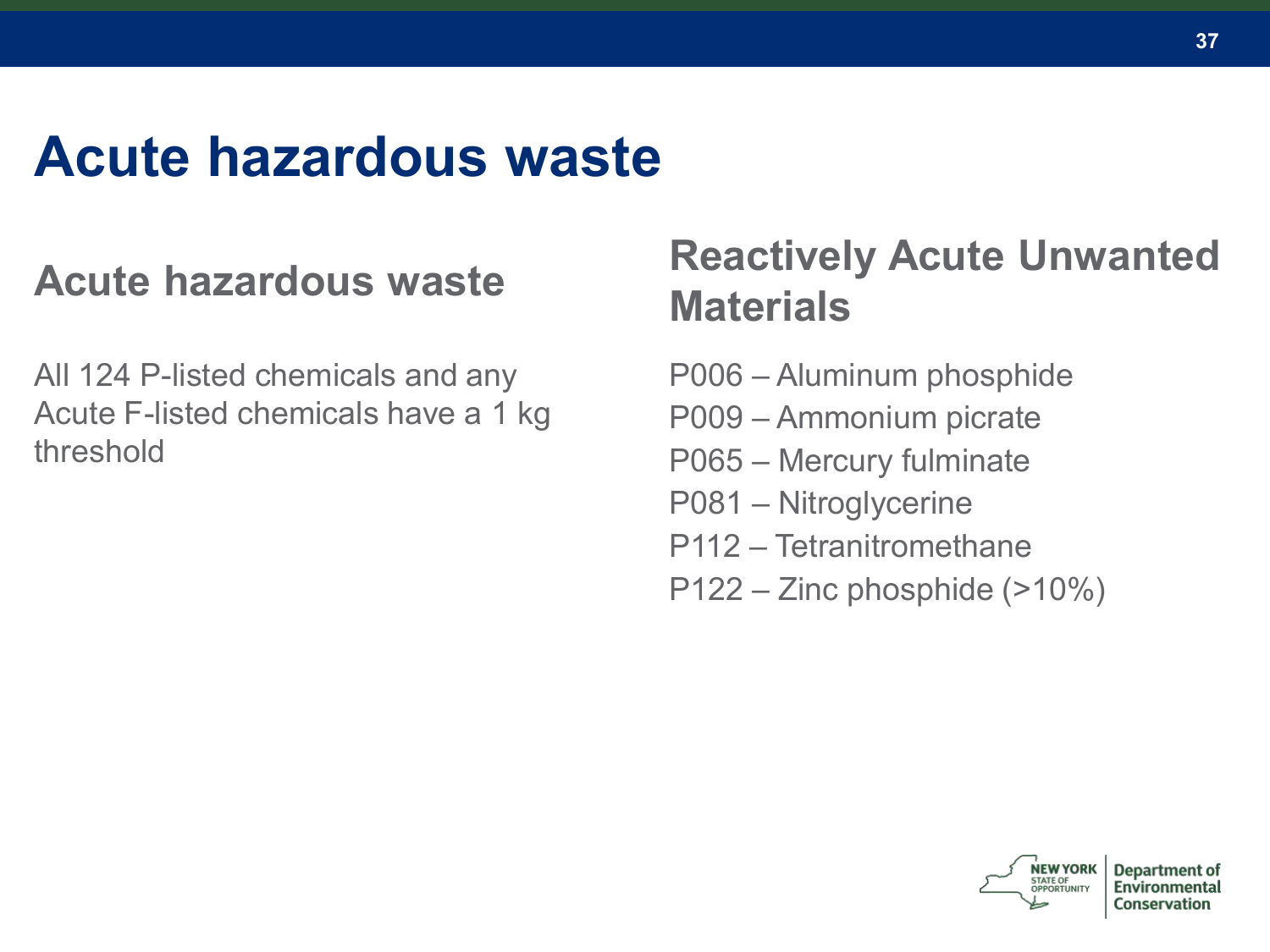# **Time and Quantity Limits**

### **Satellite Accumulation**

No time limit, unless maximum accumulation volumes are exceeded

55 gallons of hazardous waste Total of 1 quart (or 1 kg if solid\*) of 124 P-listed acute hazardous wastes

Time allowed to exceed maximum volumes – *3 calendar days*

### **Academic Labs**

Time Limit: One year or 55 gallons of unwanted material

Total of 1 quart of 6 P-listed reactive acutely hazardous unwanted materials (1 kg if solid)

Time allowed to exceed maximum volumes – *10 calendar days***NEW YORK**<br>STATE OF<br>OPPORTUNITY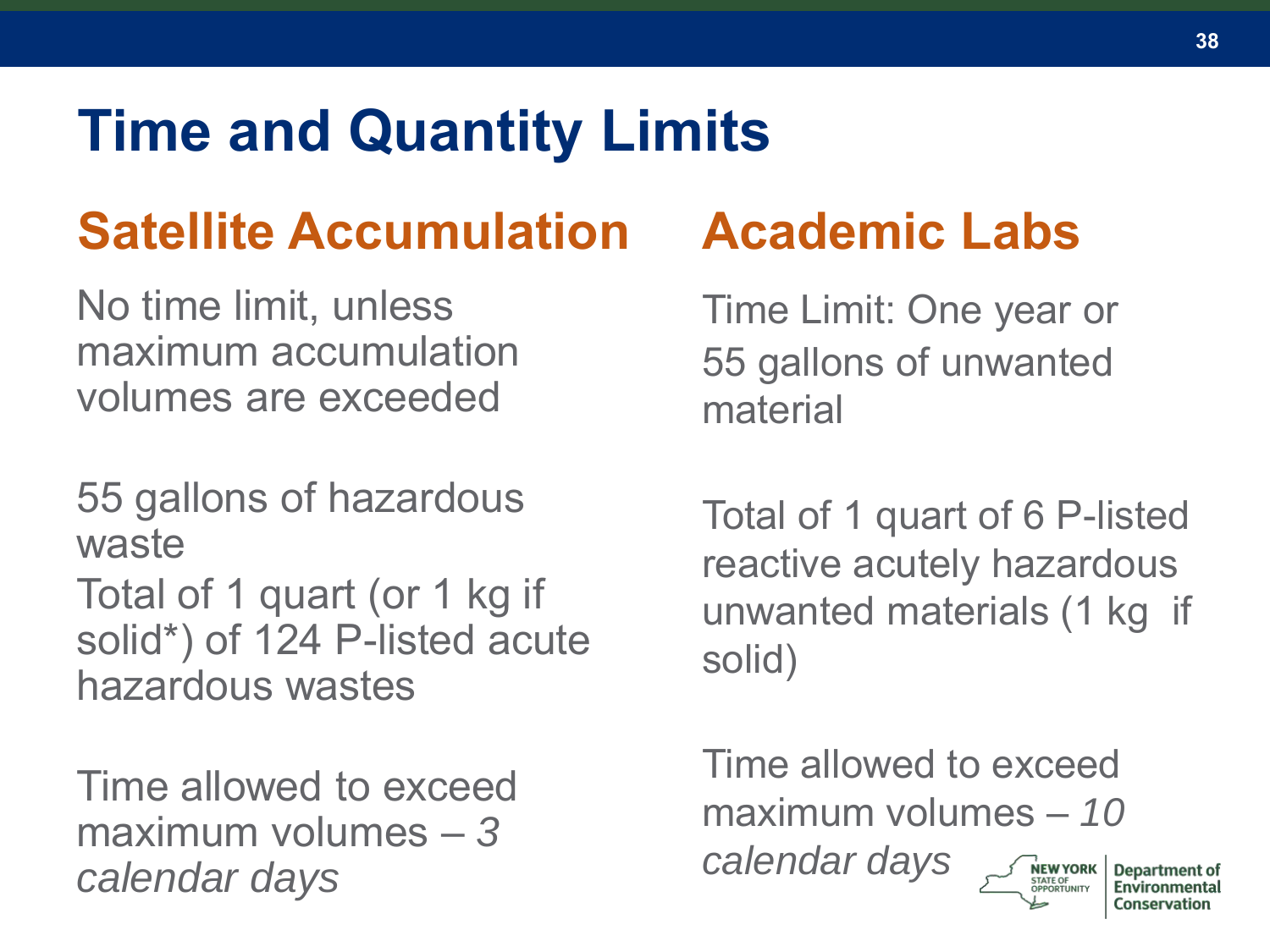# **Container Labeling**

#### **Satellite Accumulation**

"Hazardous waste" and "Other words that identify the contents of the container" Indication of hazards of the container

#### **Academic Labs**

#### "Affixed or Attached to" Labeling

- "Unwanted material" or "other equally effective term," **and** - Information re: contents of the container, and

#### "Associated with" Labeling\*

Sufficient information to make a hazardous waste determination, and Accumulation start date;

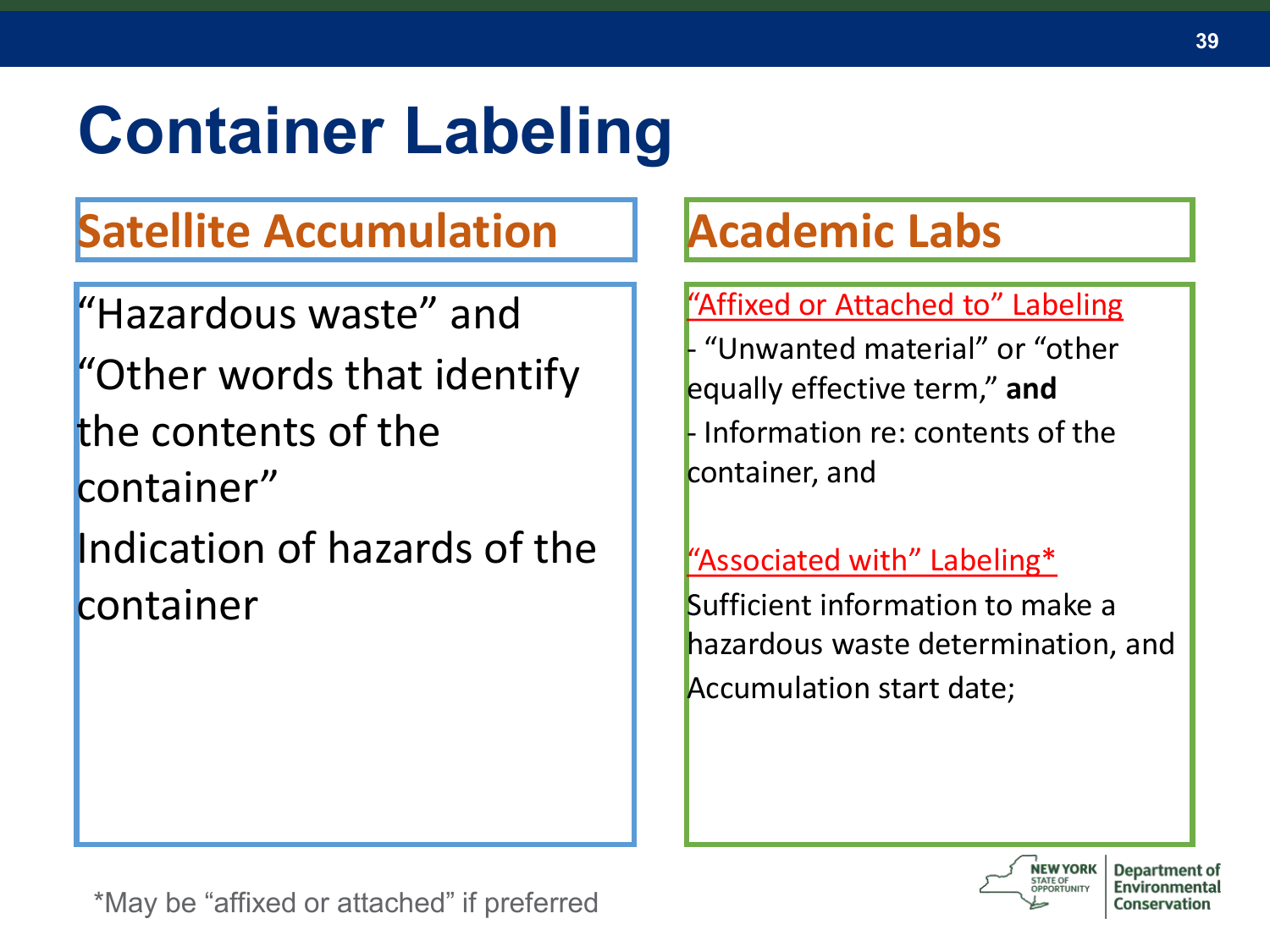### **Example of "Affixed or Attached to" Labels**



| <b>AZARDOUS</b><br><b>WASTE</b><br>NAME OF CHEMICAL<br>ACETONE<br>DICHLUROMET<br>ACETIC ACIDIOT |                                                       |
|-------------------------------------------------------------------------------------------------|-------------------------------------------------------|
| STATEMENT OF HAZARD (PG<br><b>Heartles</b><br>Tirele                                            |                                                       |
| PT.<br>Date Container Full 03-13-02                                                             |                                                       |
| <b>NEW YORK</b><br><b>STATE OF</b><br><b>OPPORTUNITY</b>                                        | <b>Department of</b><br>Environmental<br>Conservation |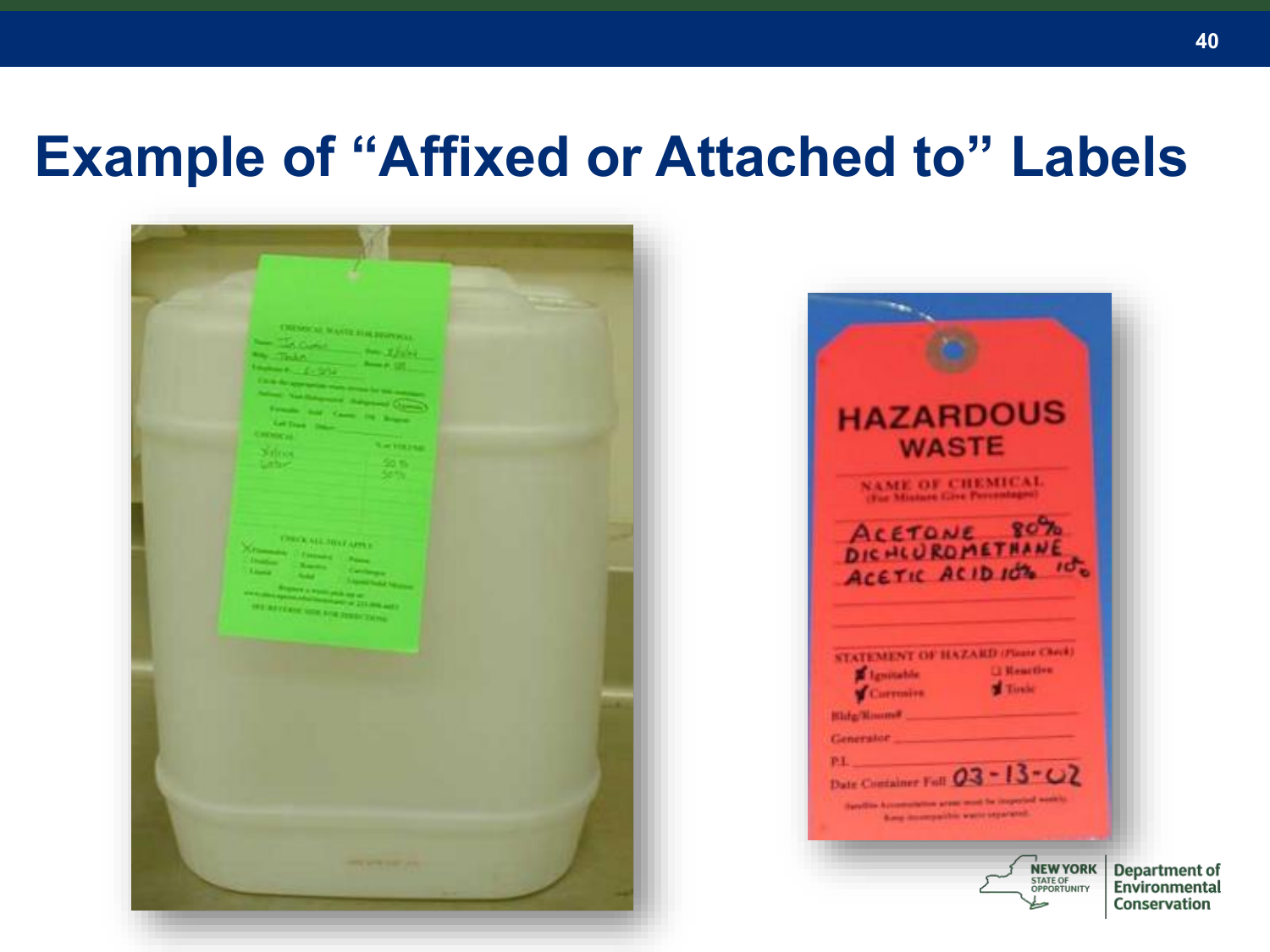### **Examples of "Associated With" Labels**

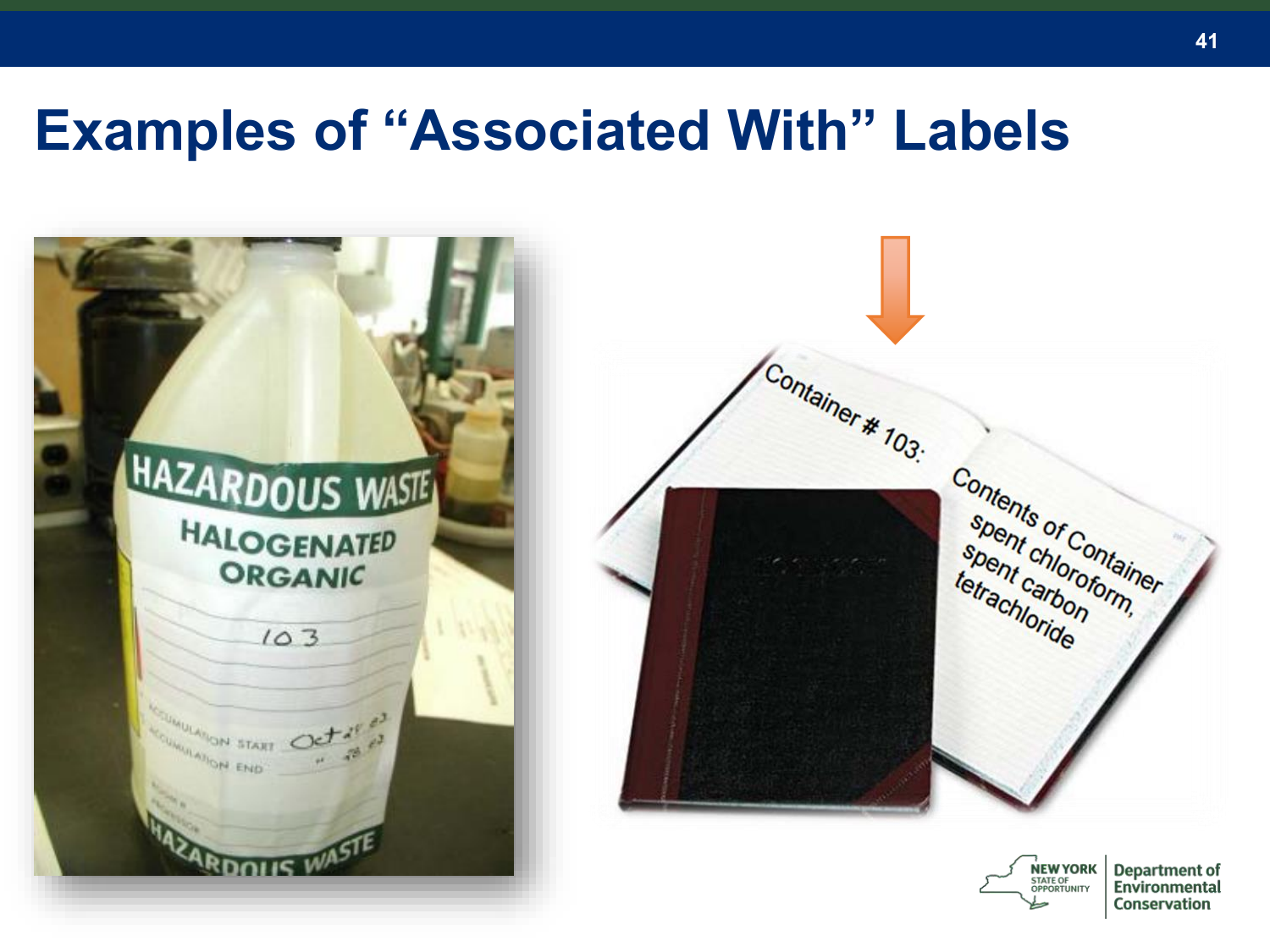### **Example of "Unwanted Materials" Labels**



**Source: Connecticut University**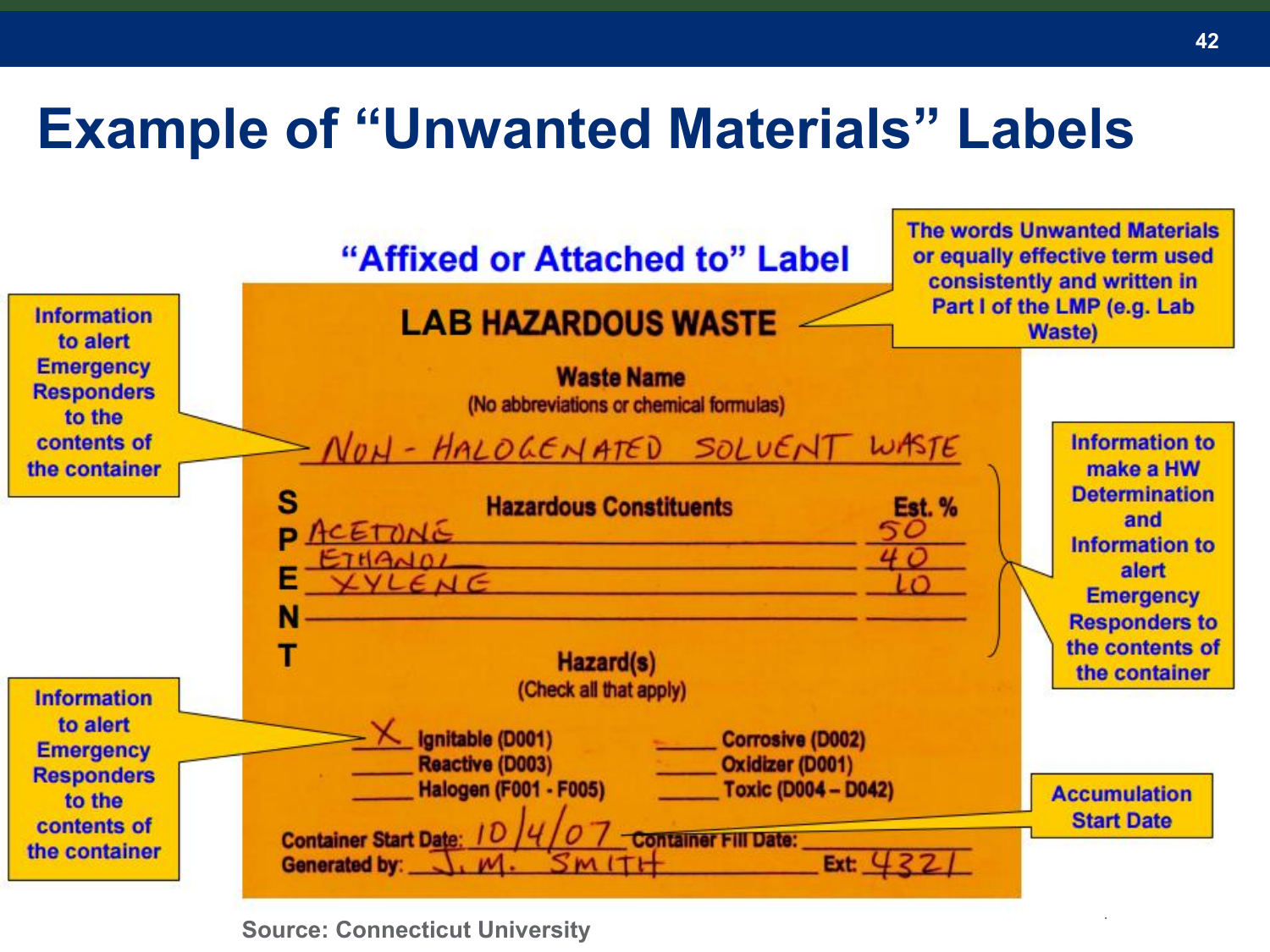### **Example of "Unwanted Materials" Labels**



**Source: University of Washington**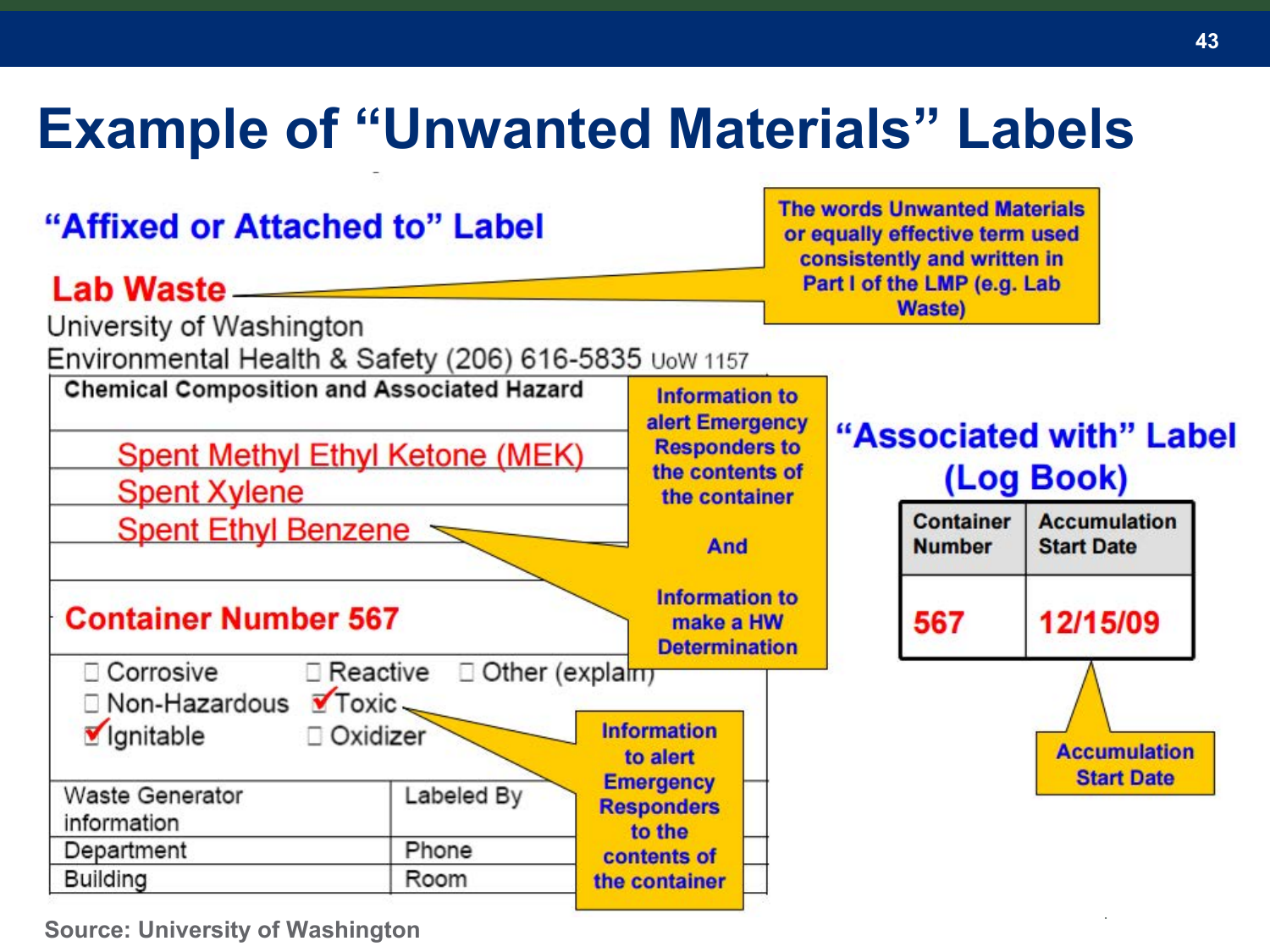### **Hazardous Waste Determinations**

### **Satellite Accumulation**

Determination made in the Satellite Accumulation Area when waste first generated

### **Academic Labs**

Choice of when and where to make the determination: 372.2(e) (11) "before the unwanted material is removed from the laboratory"; or (12) "at an onsite central accumulation area"; or (13) "at an on-site interim status facility or an on-site permitted TSDF" (Note: none are located in NY)



Denartm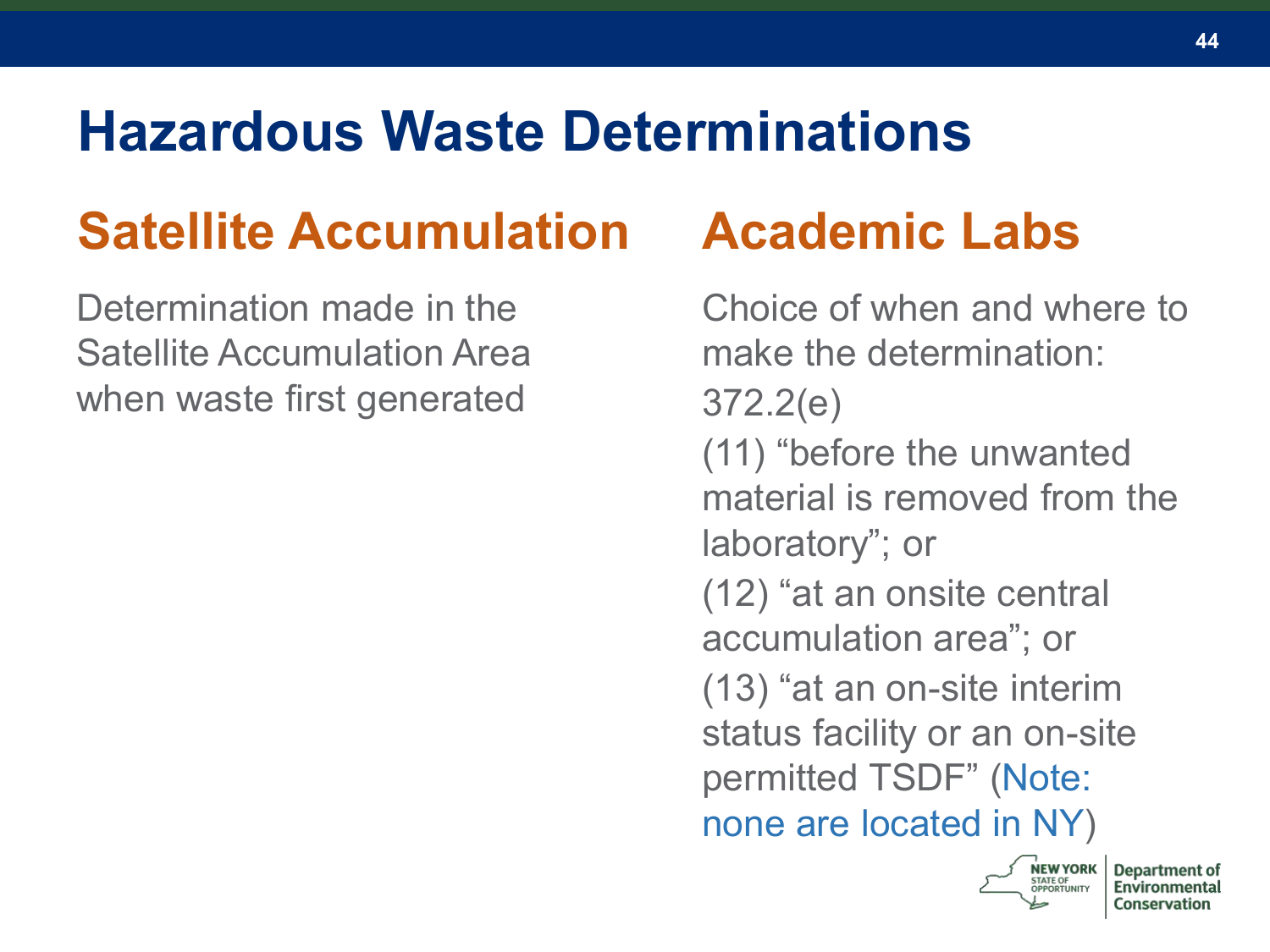### **Container Management**

### **Satellite Accumulation**

Containers must be in good condition Contents must be compatible with container

Containers must be kept closed except\*:

• When adding or removing waste

Transfer of containers between SAAs is **not** allowed, therefore on-site consolidation of containers may not occur without a 90/180-day area

\*the additional allowances will be added for SAA's in FedReg5

### **Academic Labs**

Containers must be in good condition

Contents must be compatible with container

Containers must be kept closed except:

- When adding, removing, or consolidating unwanted materials;
- Working containers may remain open until the end of shift or procedure, whichever is first;\*
- When venting is necessary to prevent dangerous situations\*

Transfer of containers between labs is allowed, therefore on-site consolidation of containers may occur without a 90/180-day area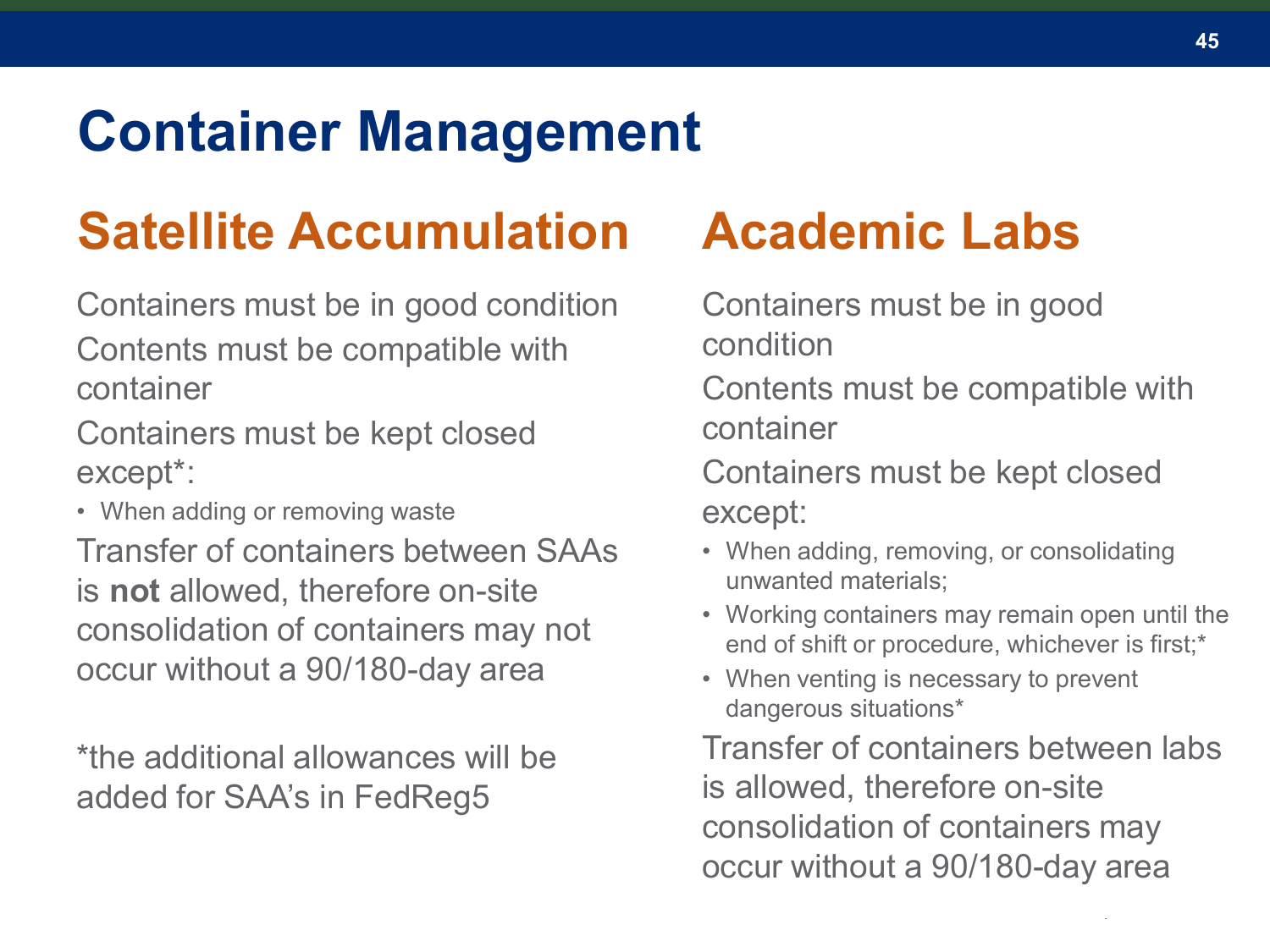# **Training**

### **Satellite Accumulation**

Relevant to their responsibilities Training required for personnel outside of SAA

### **Academic Labs**

Training that is "commensurate with duties" is required for lab workers and students in labs Training required for personnel outside of lab ("trained professionals")



**Department of** 

Conservation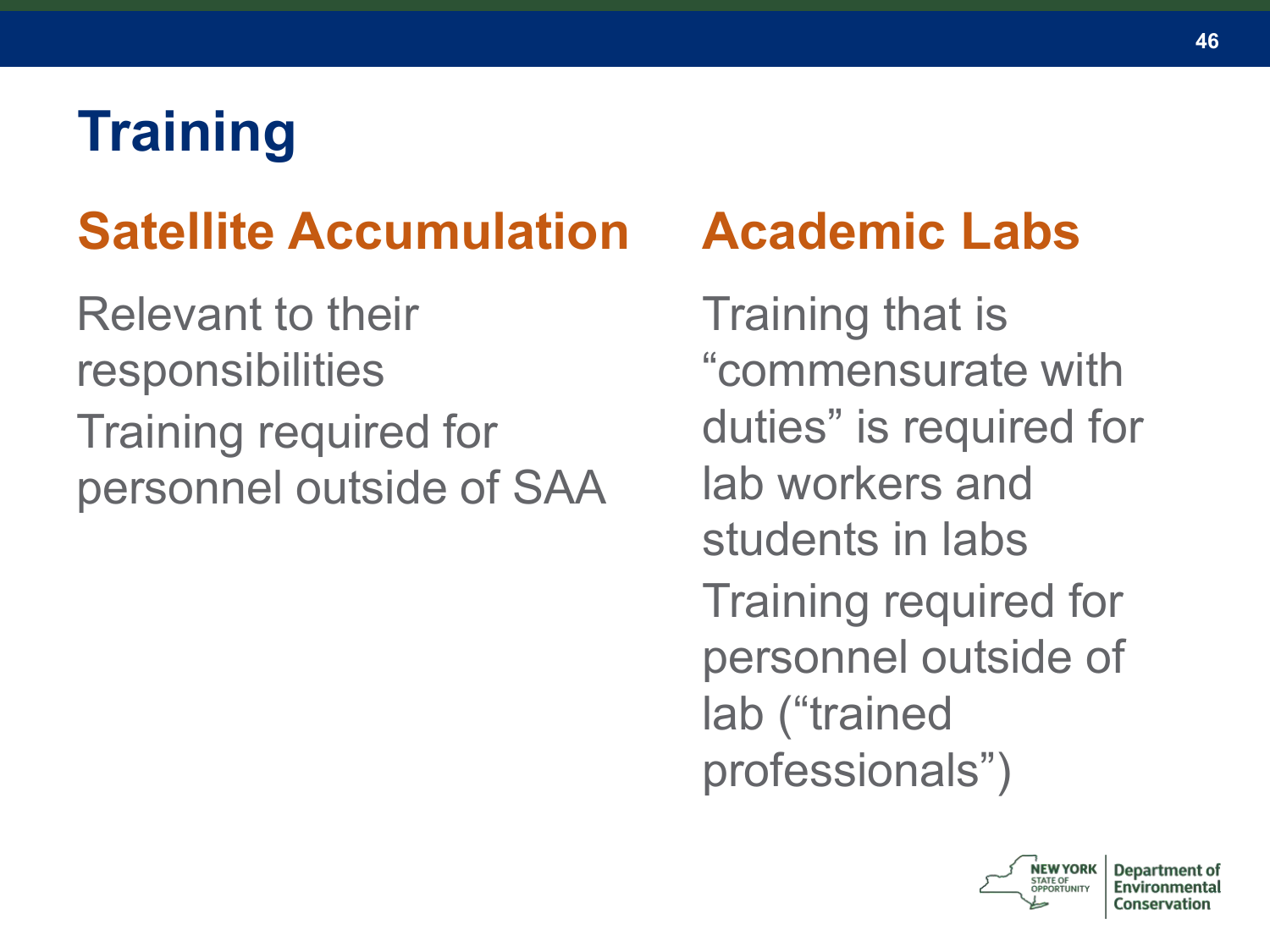### **Lab Clean-Outs**

### **Satellite Accumulation**

Maximum volumes are easily exceeded and excess volumes must be removed within 3 days Often results in an increase

in generator status (episodic generation)

### **Academic Labs**

Incentives provided to conduct clean-outs (limited to once per lab per 12 months):

- 30 days to conduct a clean-out;
- Do not have to count hazardous waste from a clean-out toward generator status if it is an UNUSED commercial chemical product (*i.e.,* Por U-listed, or characteristic)

tal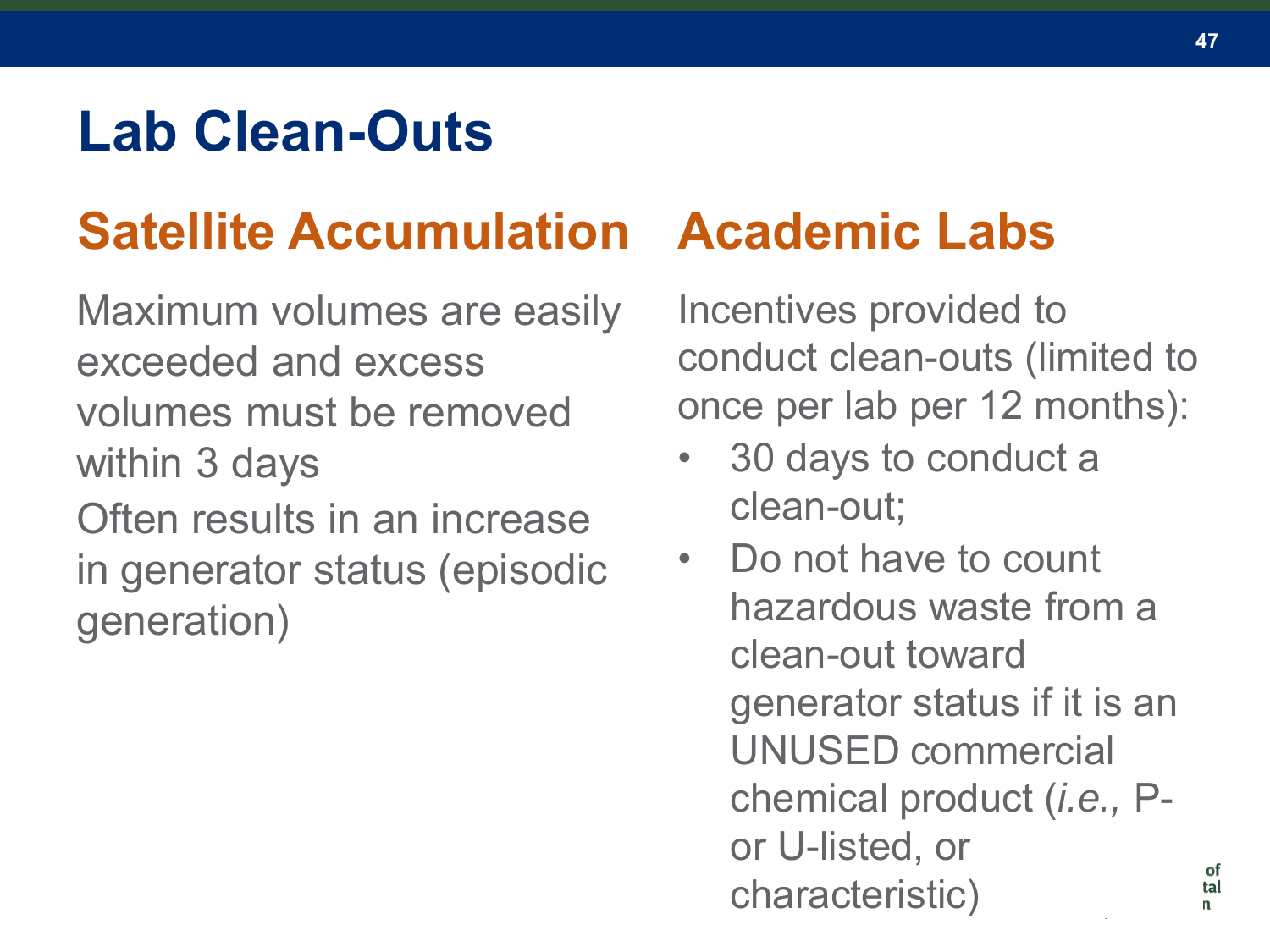# **Lab Management Plan (LMP)**

# **Satellite Accumulation**

None required

### **Academic Labs**

- 2-Part LMP required with 9 elements
- Developing plan is a collaborative process
- Each element describes how the Lab Rule requirements will be met. The lab must follow the plan for the first part; can deviate from the second part of plan if all requirements are met.



Conservation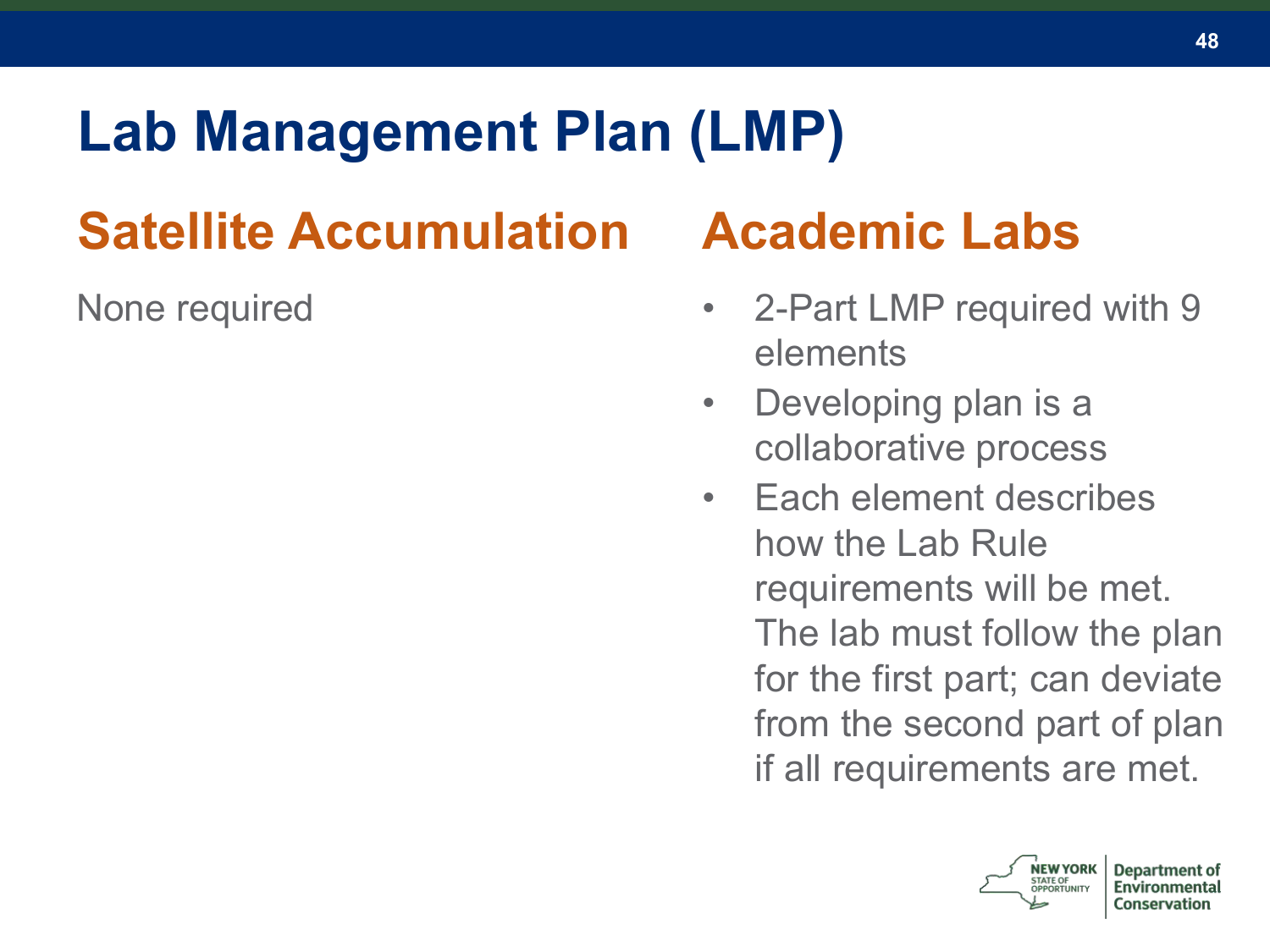# **Non-Laboratory Wastes**

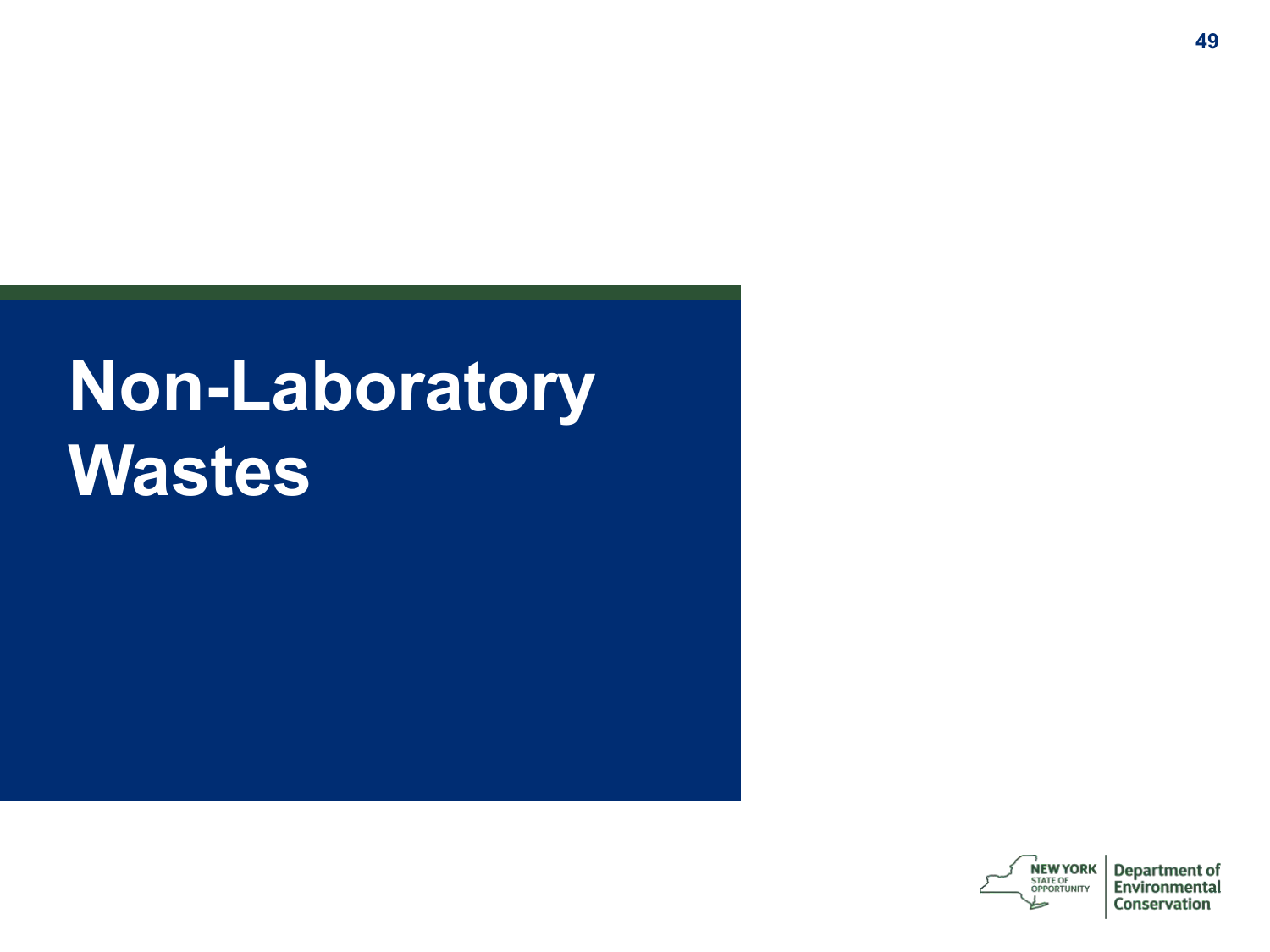Batteries, lamps, etc. generated in the lab can be handled as lab wastes. However, once they are moved to the CAA, they must continue to be managed as hazardous wastes.

Alternately, they can be managed as universal waste from point of generation (e.g., in the lab) onward.

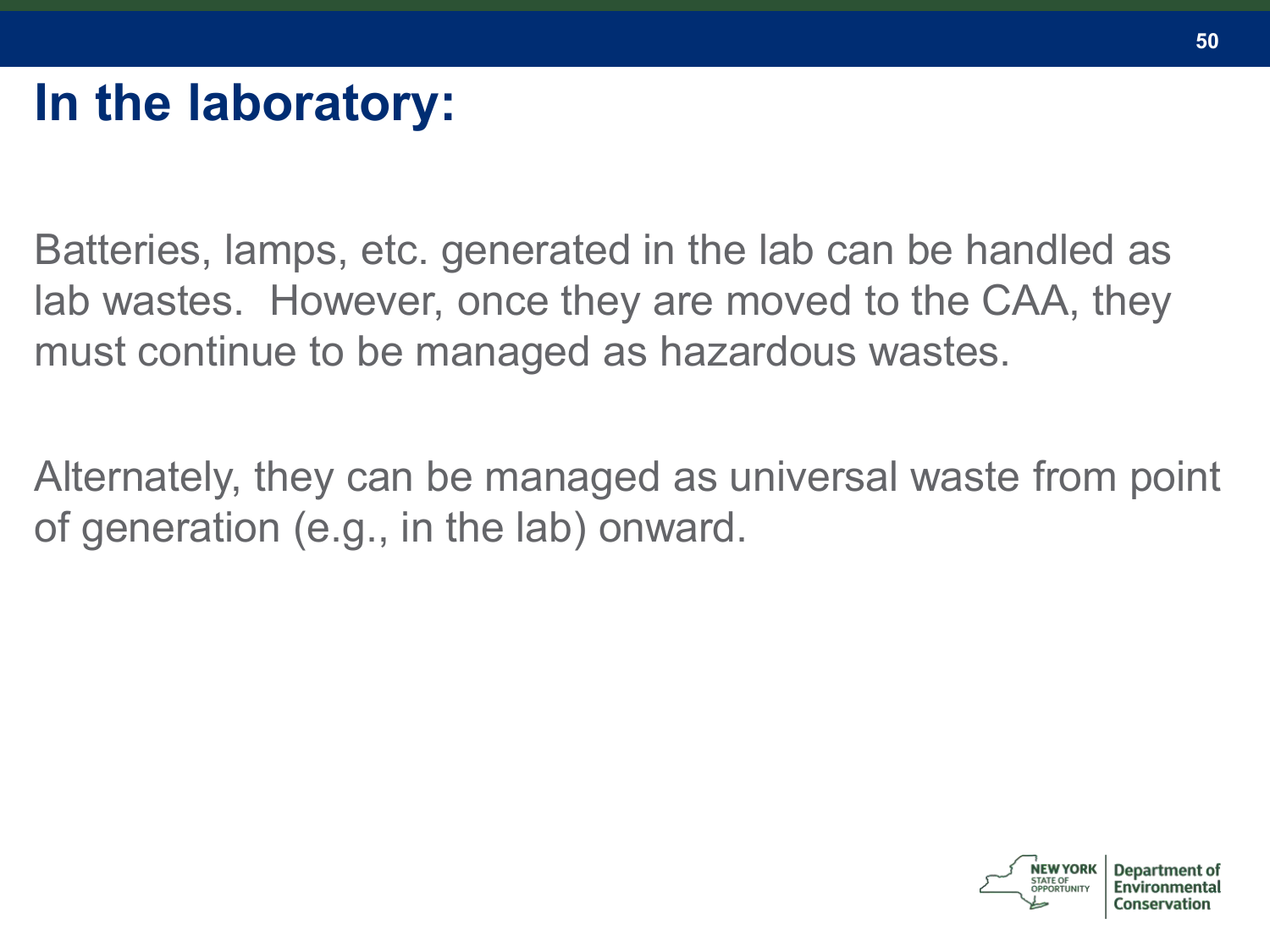### **Other non-lab wastes**

Wastes generated in other areas are fully regulated.

- Chemicals from stockrooms that don't support labs;
- Vehicle maintenance waste;
- Machine shops;
- Print shops:
- Commercial photo processing;
- Power plants

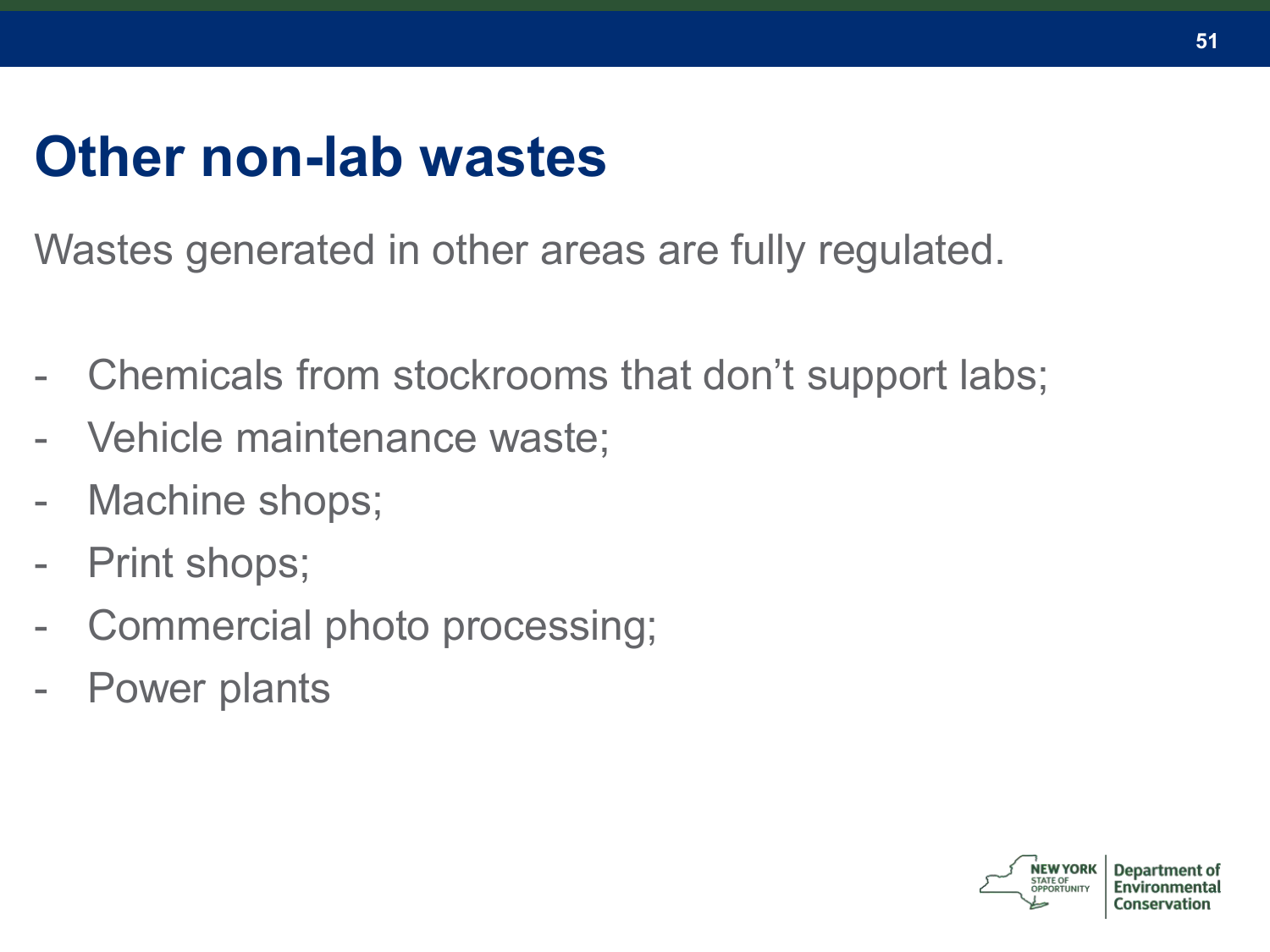### **Generator Status – Fees and Waste Reduction Plans**

| Generator status when<br>counting all waste,<br>including unused CCPs<br>generated during lab<br>cleanout | <b>Generator status</b><br>when <b>not</b> counting<br>unused CCPs<br>generated during<br>lab cleanout | Follow on-<br>site<br>accumulati<br>on<br>requirement<br>s for: | Follow off-site<br>transportation<br>and disposal<br>requirements<br>for: |
|-----------------------------------------------------------------------------------------------------------|--------------------------------------------------------------------------------------------------------|-----------------------------------------------------------------|---------------------------------------------------------------------------|
| <b>LQG</b>                                                                                                | <b>CESQG</b>                                                                                           | <b>CESQG</b>                                                    | <b>LQG</b>                                                                |
| <b>LQG</b>                                                                                                | SQG                                                                                                    | SQG                                                             | <b>LQG</b>                                                                |
| SQG                                                                                                       | <b>CESQG</b>                                                                                           | <b>CESQG</b>                                                    | SQG                                                                       |

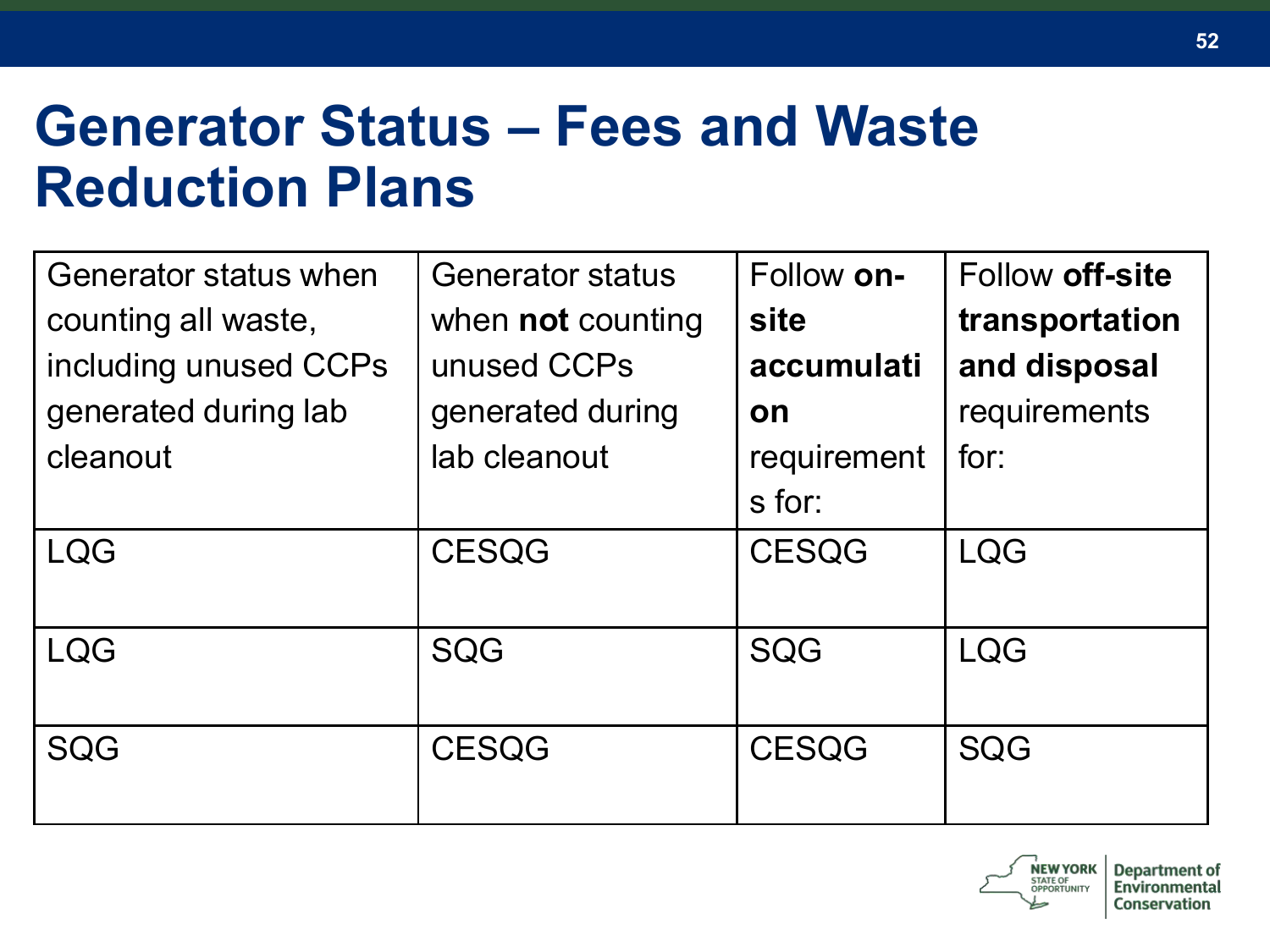# **Lab Management Plans**

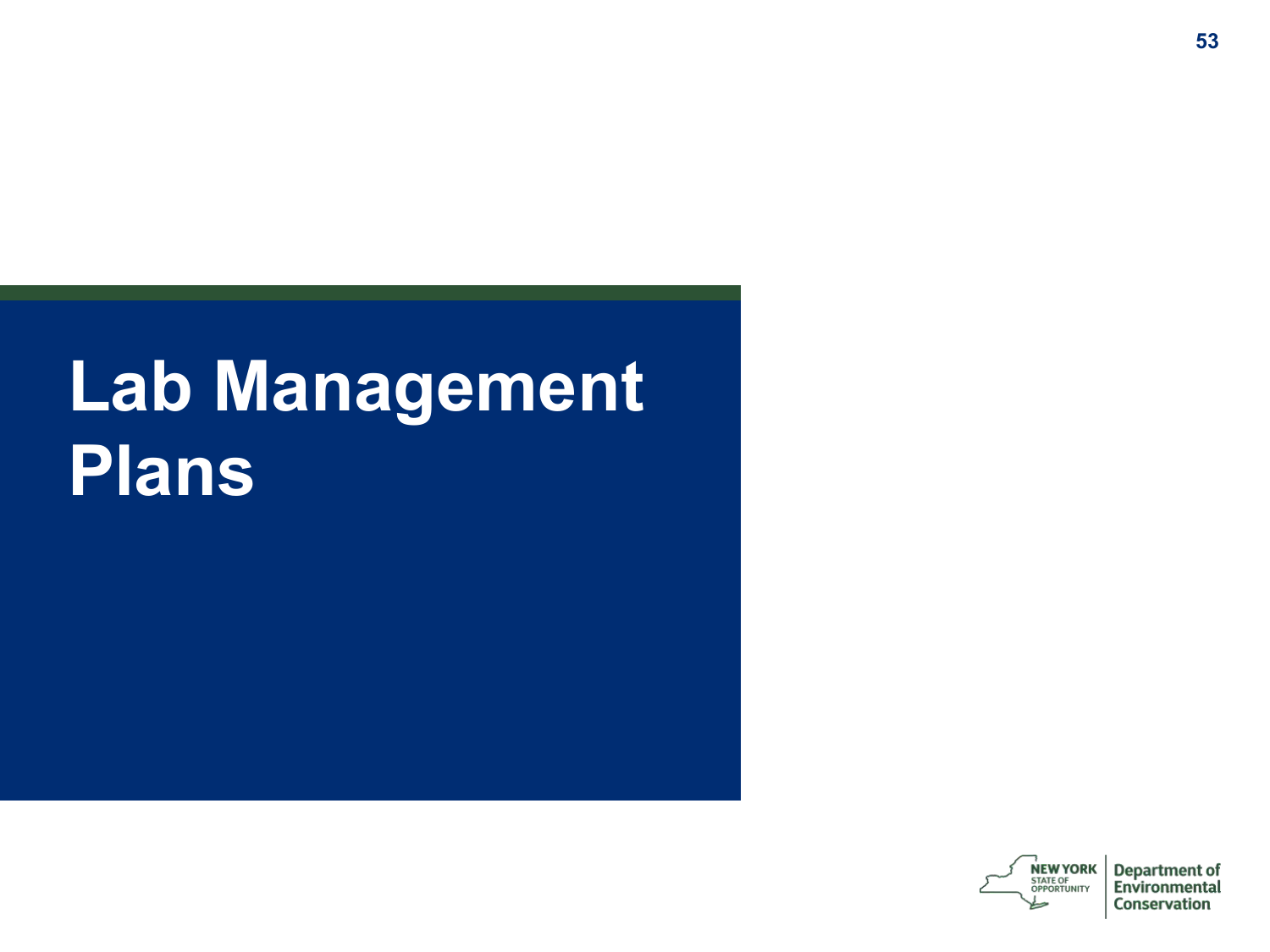### **The basics**

- Getting Started
- Where must it be kept
- When must it be written and updated
- What must it contain



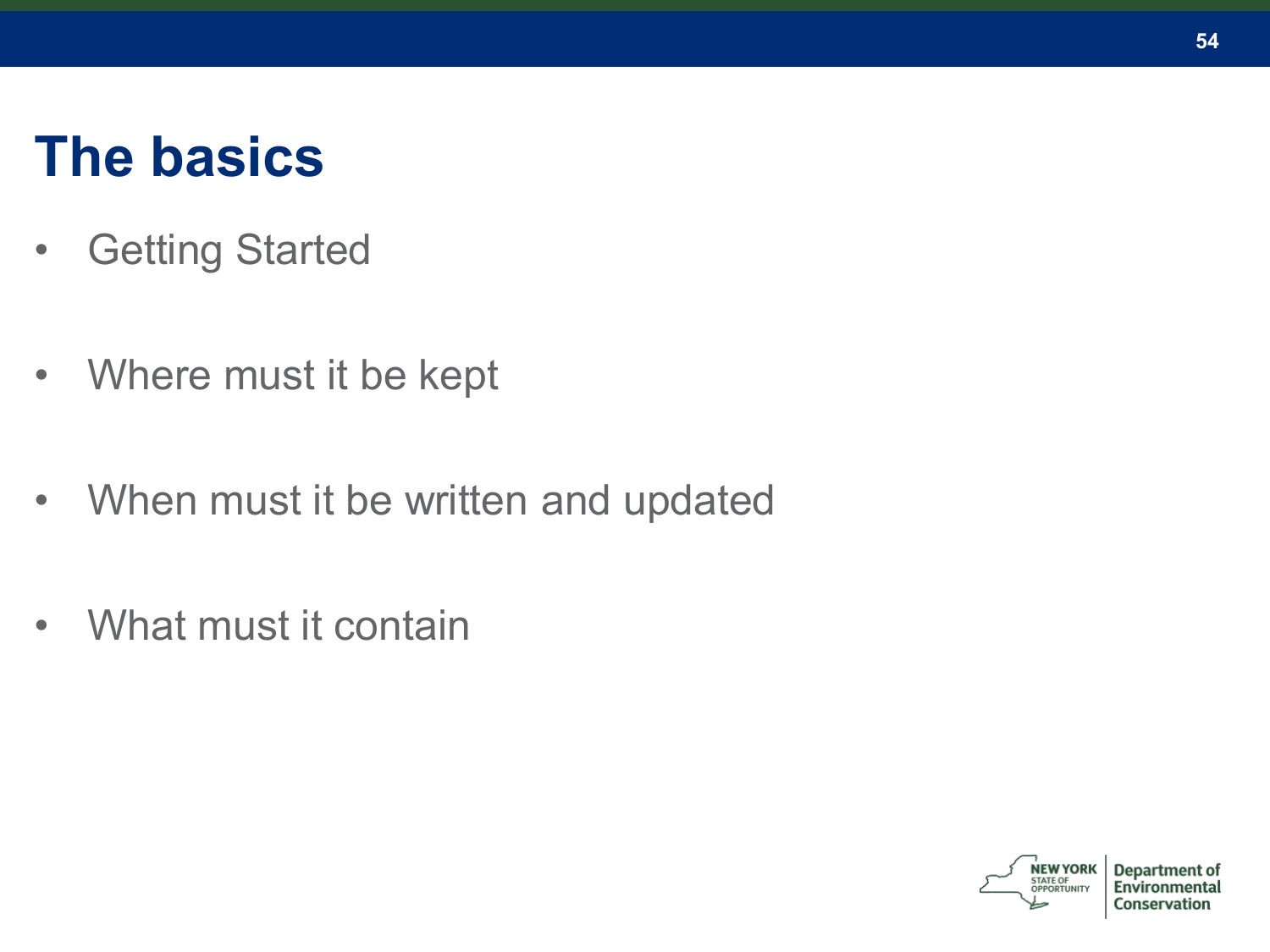# **Getting Started**

Identify who will be involved: -who will write the lab management plan -who will train lab workers and students

Set a timeline to write the plan, train personnel and begin implementing the plan

Write the lab management plan – if you have more than one site, can use same plan for all sites that opt in or have sitespecific plans

When you are ready to implement the plan, notify EPA

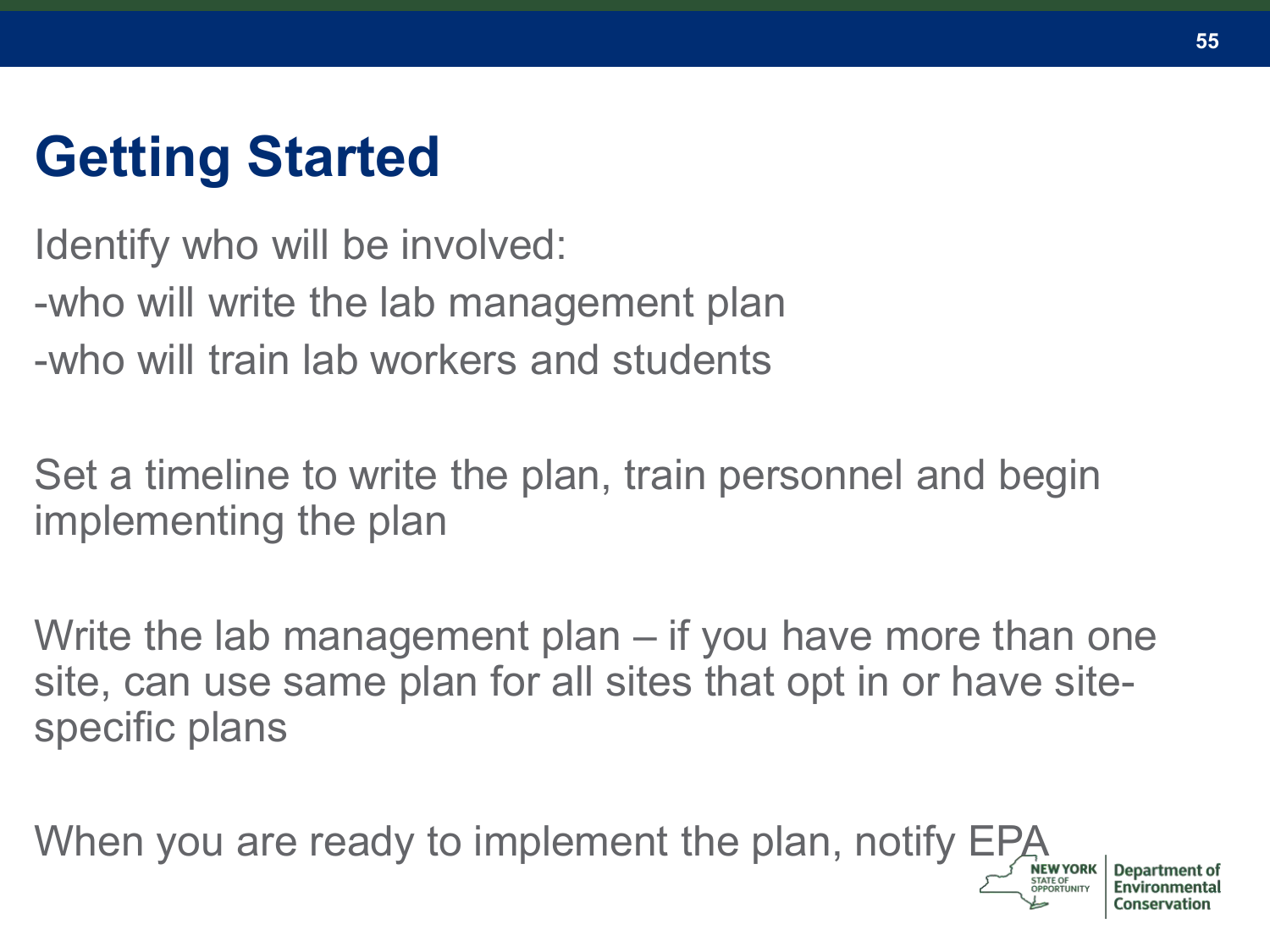### **More About the LMP**

Must be accessible and made available to all lab workers, students, or any others at the academic entity who request it.

Must be updated whenever necessary and at least once every 5 years. If changes are made to the required elements, LMP must be updated before implementing those changes.

DEC inspectors may request plans annually or before or during a hazardous waste inspection.

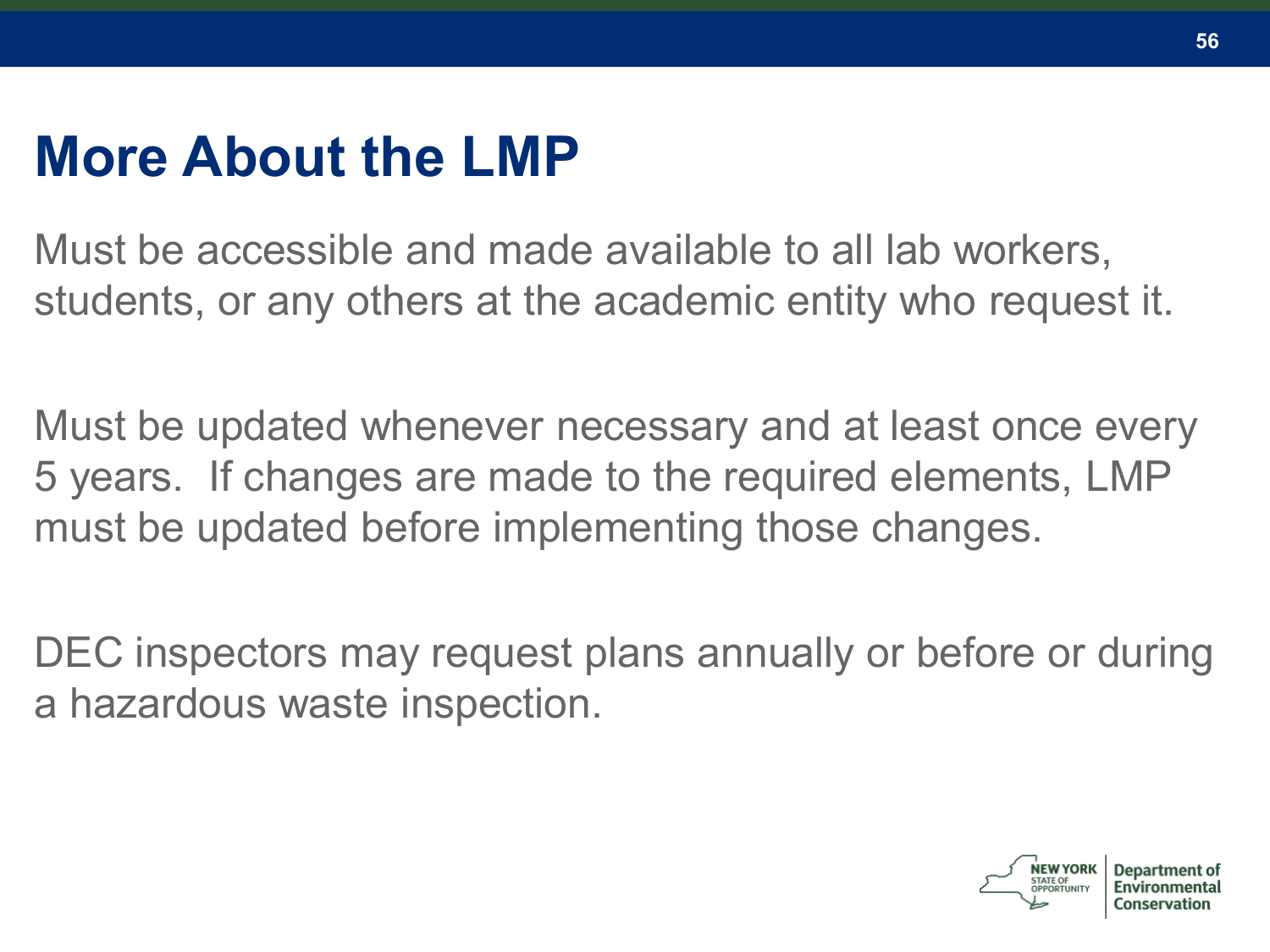# **Contents of the LMP**

- Part I Enforceable
- Must follow the written plan

Part II – Best Management Practices

• Must reasonably address these;

Note that in the LMP Part II, academic institutes describe their intended practices from a range of choices. They may deviate from the plan by following another option but must still be in compliance with the Academic Labs Rule (examples will follow)

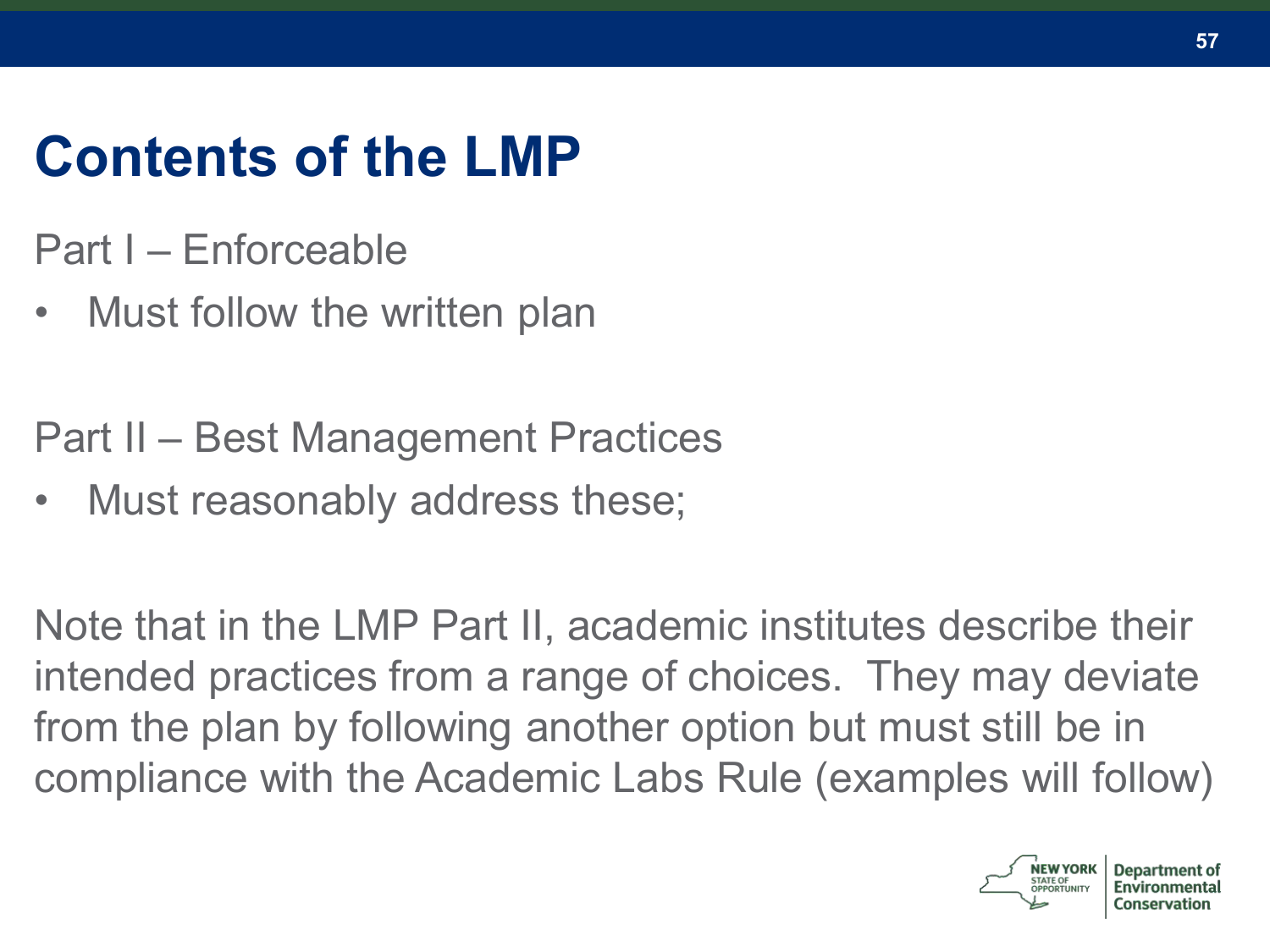# Part I **Enforceable**



**Department of** Environmental Conservation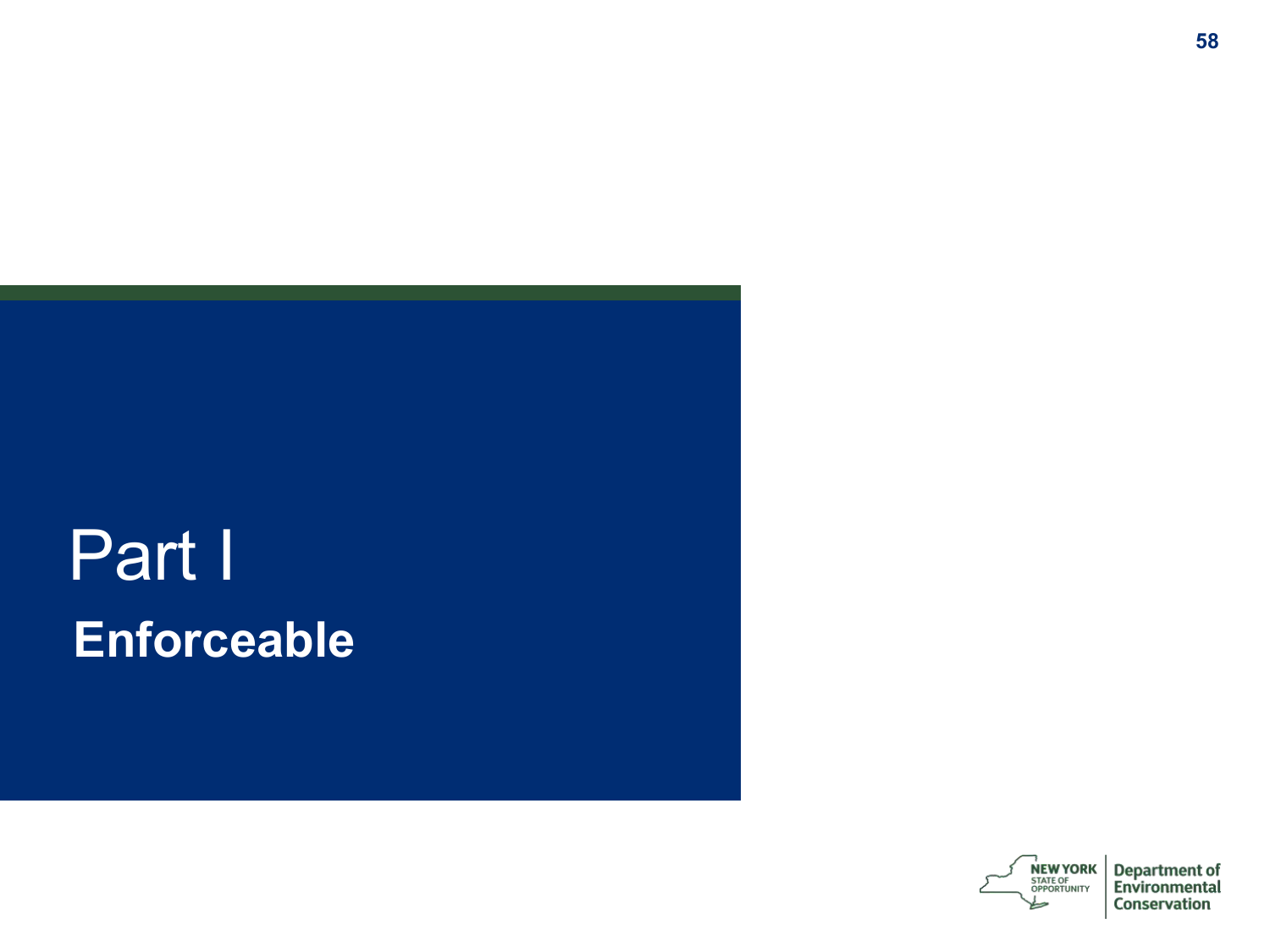## **1- Container Labeling Procedure**

- What term will be used? "Unwanted material" or an equally effective term.
- How will information that is associated with the container be conveyed? Will all information be on the attached label, or will another method be used?

Examples: log book, bar code, spreadsheet

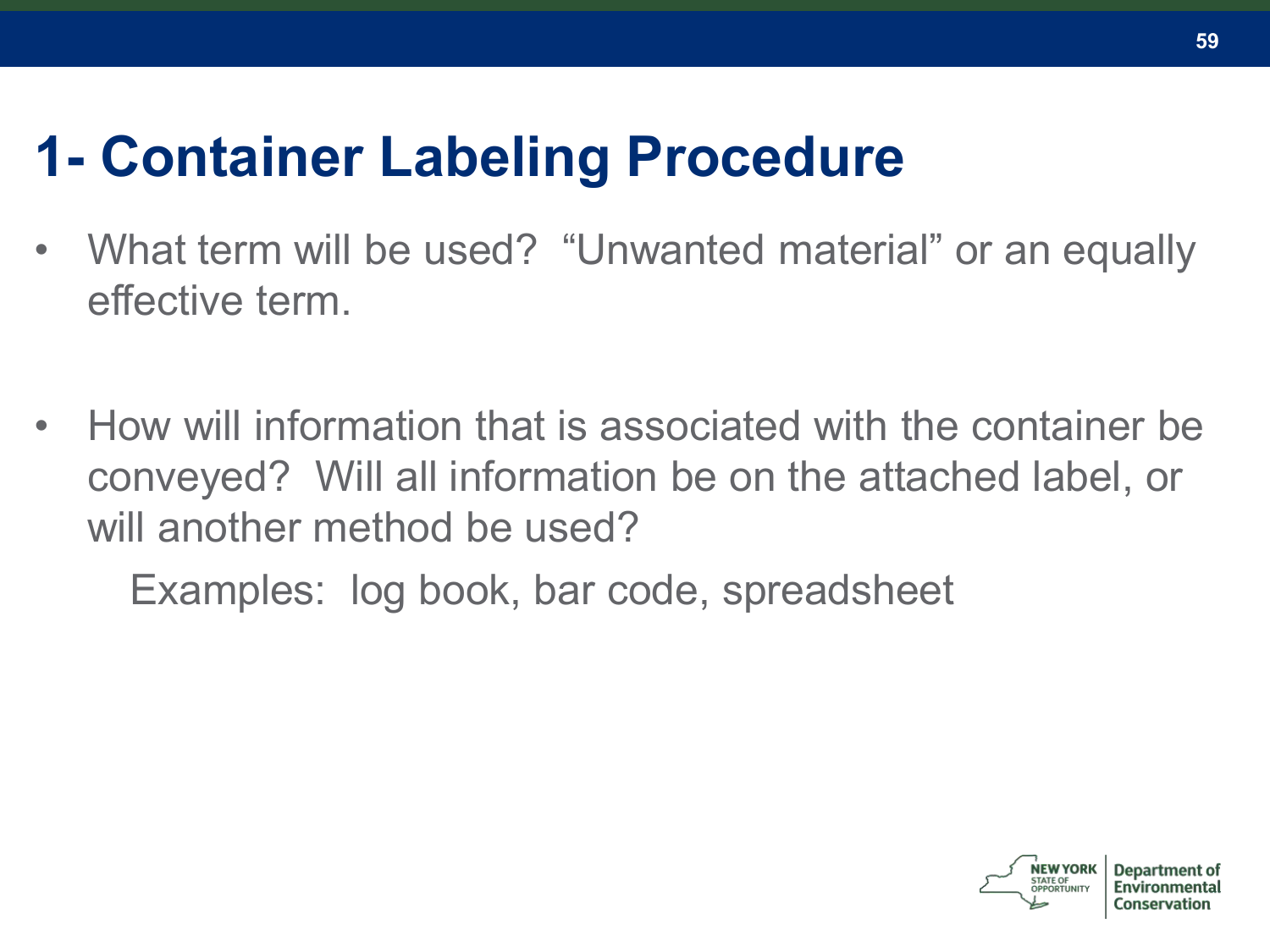### **2 – When to remove unwanted material**

- Regular schedule (12 months or less); or
- Rolling 12-month schedule (within 12 months of each container's accumulation start date)

• Whichever method is chosen must be used at all labs on the site.

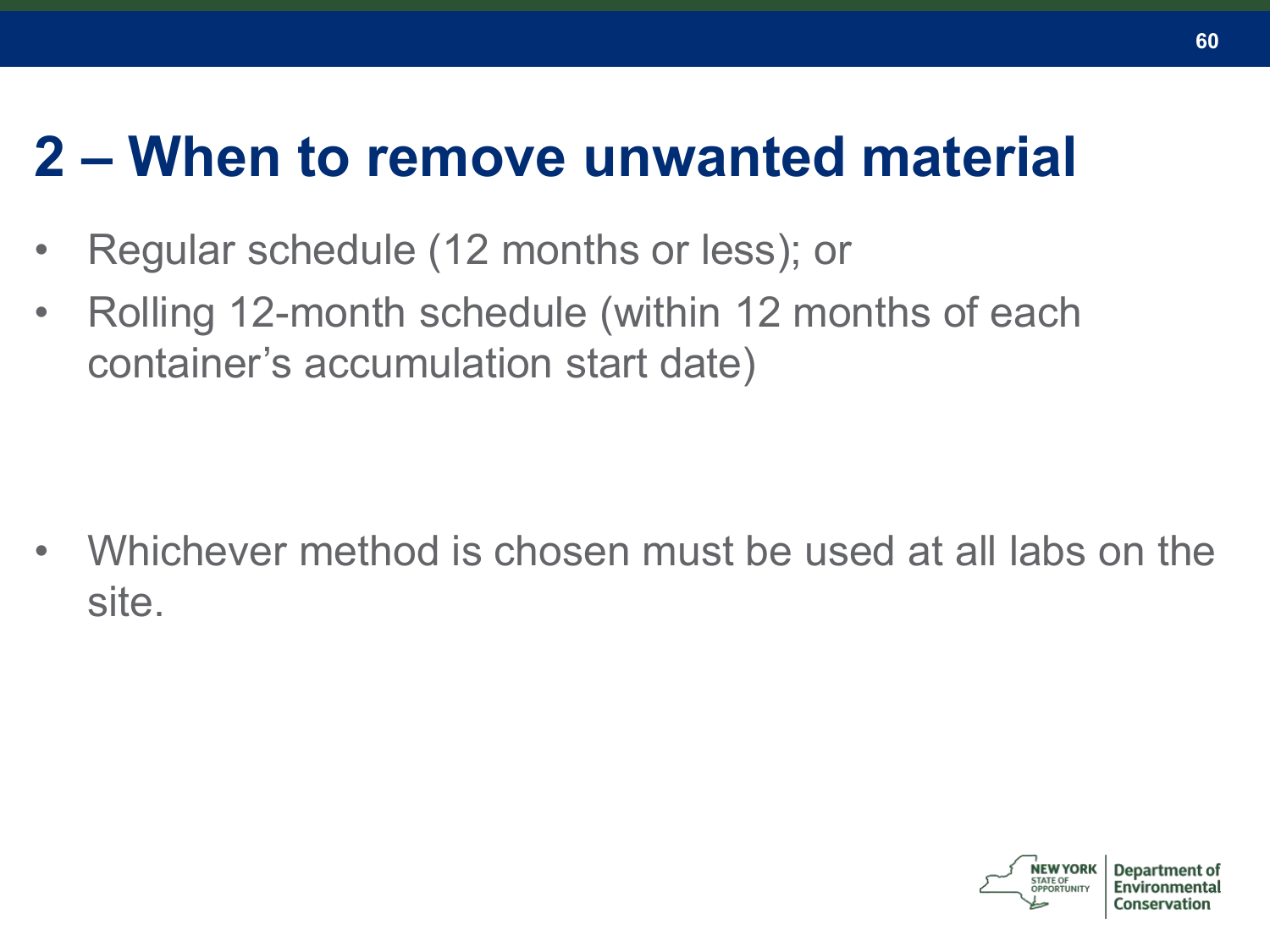# **Part II**

#### **Best Management Practices**



Department of Environmental Conservation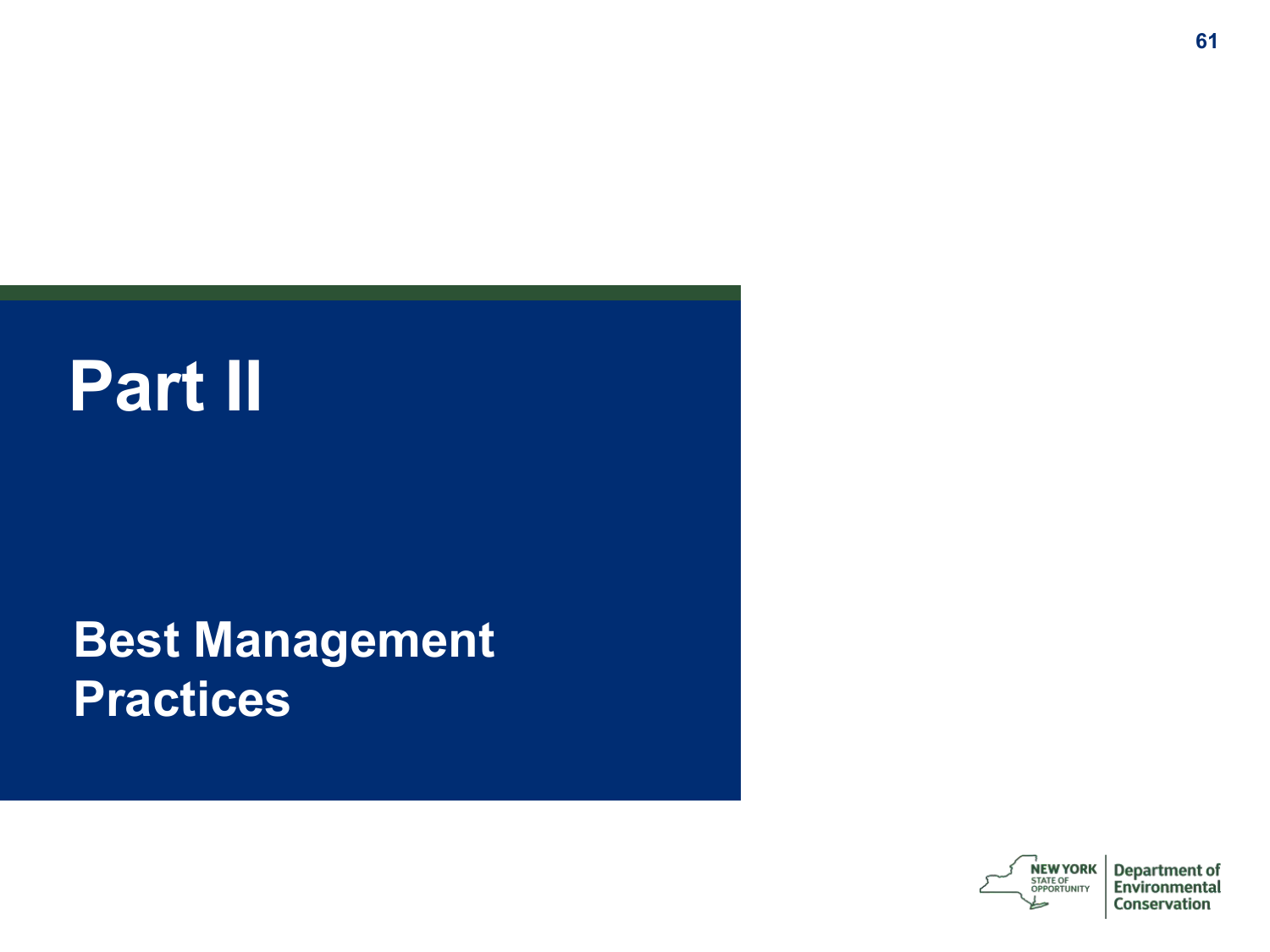### **Element B1: Procedures for:**

- Labeling containers of unwanted material in the laboratory
- Managing containers of unwanted material in the laboratory
- Managing containers of unwanted materials attached to inline equipment such as HPLCs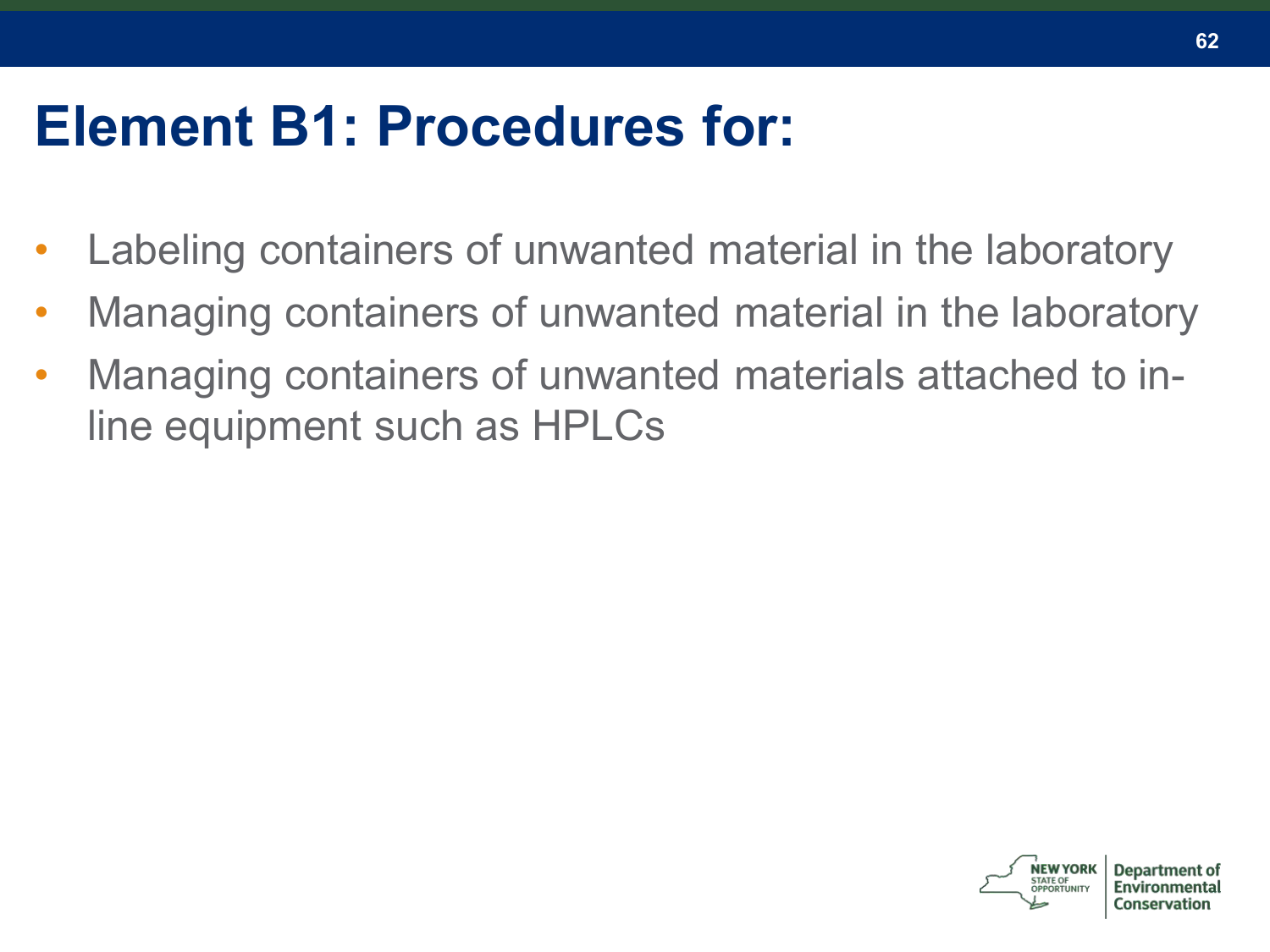### **Elements B2 & B3: Training**

Element B2: Training to students and laboratory workers.

**Element B3:** Training to trained professionals to ensure safe on-site transfers of unwanted materials.

How will training be provided (e.g., on-line, classroom, handouts, in-person training)? Describe the content and level of training for various types of lab personnel. How frequently will training be provided? LQGs must document training.

**STATE OF**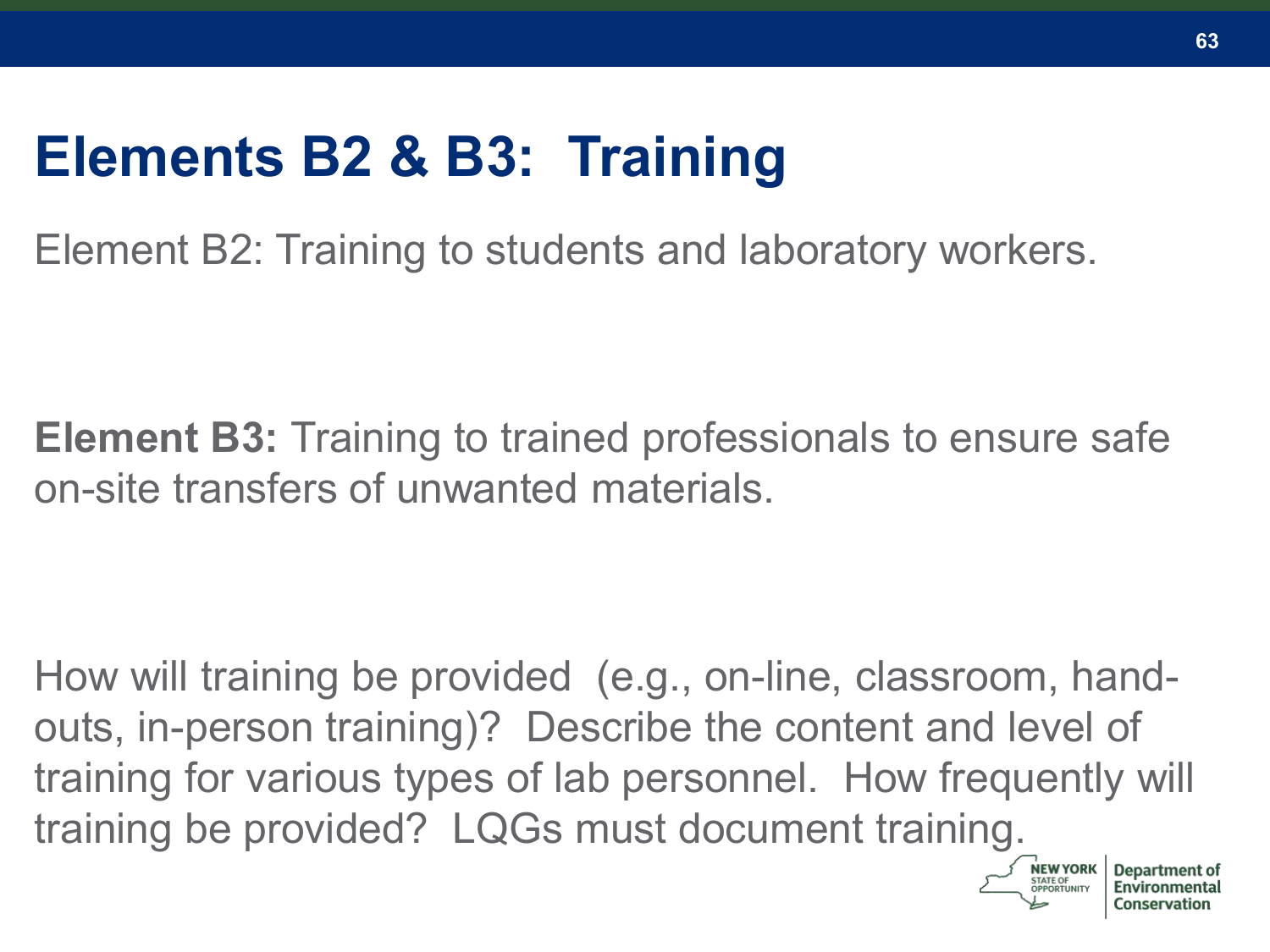### **Element B4: Procedures**

**Element B4:** A schedule for removing unwanted materials from the laboratory that will ensure compliance with the choice in Part I, element 2 of the LMP.

- Describe procedures for laboratory to alert appropriate personnel (*e.g.,* EH&S staff) when unwanted materials need to be removed from the laboratory due to reaching the volume limits of *55 gallons* of unwanted materials or *1 quart*  of acutely reactive unwanted materials or 1 kg of solid acutely reactive materials.
- Describes procedures to ensure that the appropriate personnel will respond within *10 calendar days*.

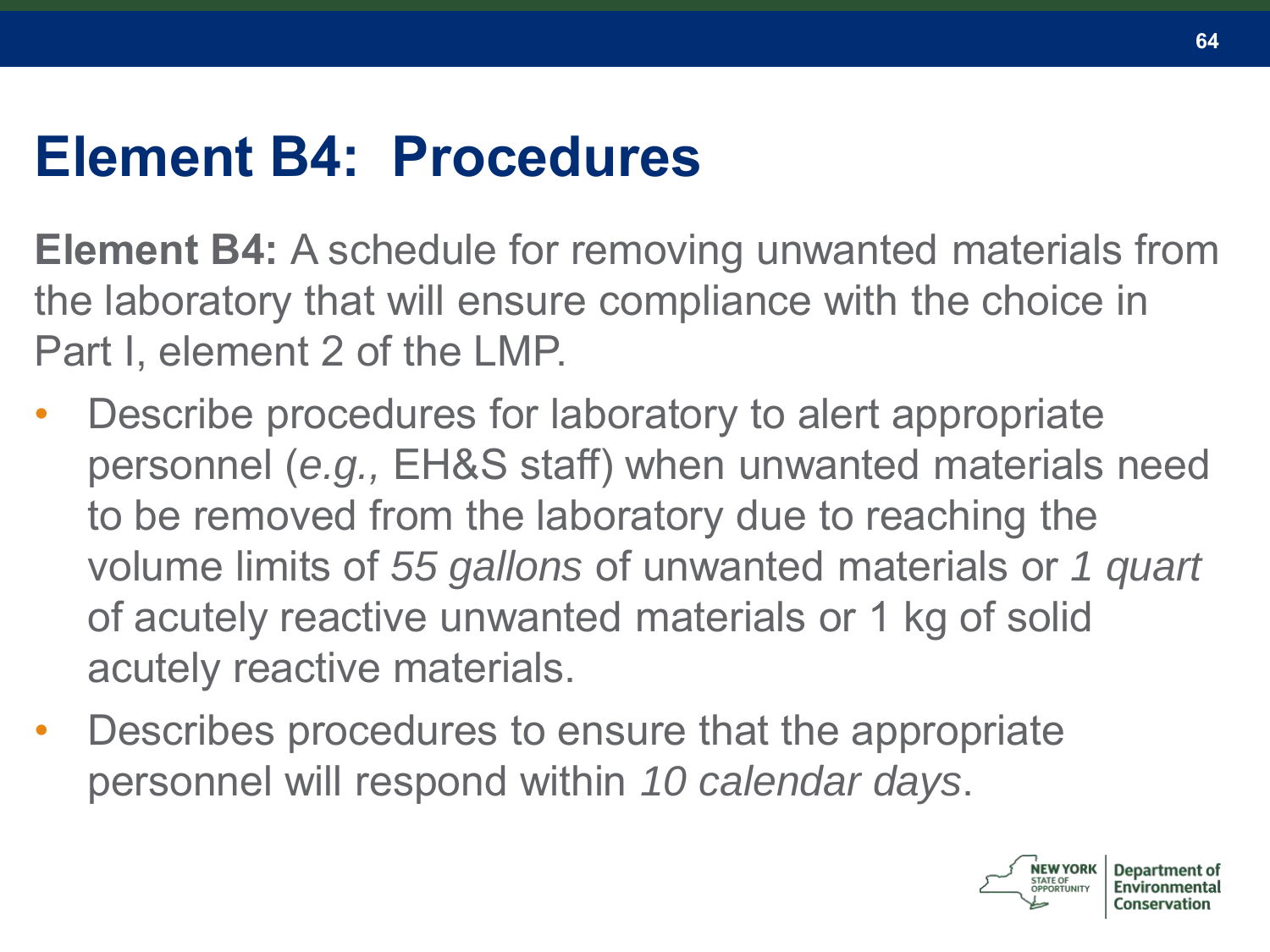### **Element B5: Determination Procedures**

**Element B5:** Describes the process that will be used to make hazardous waste determinations, including who will be involved in what part of the process.

Where will the determinations be made? Who will make the determinations?

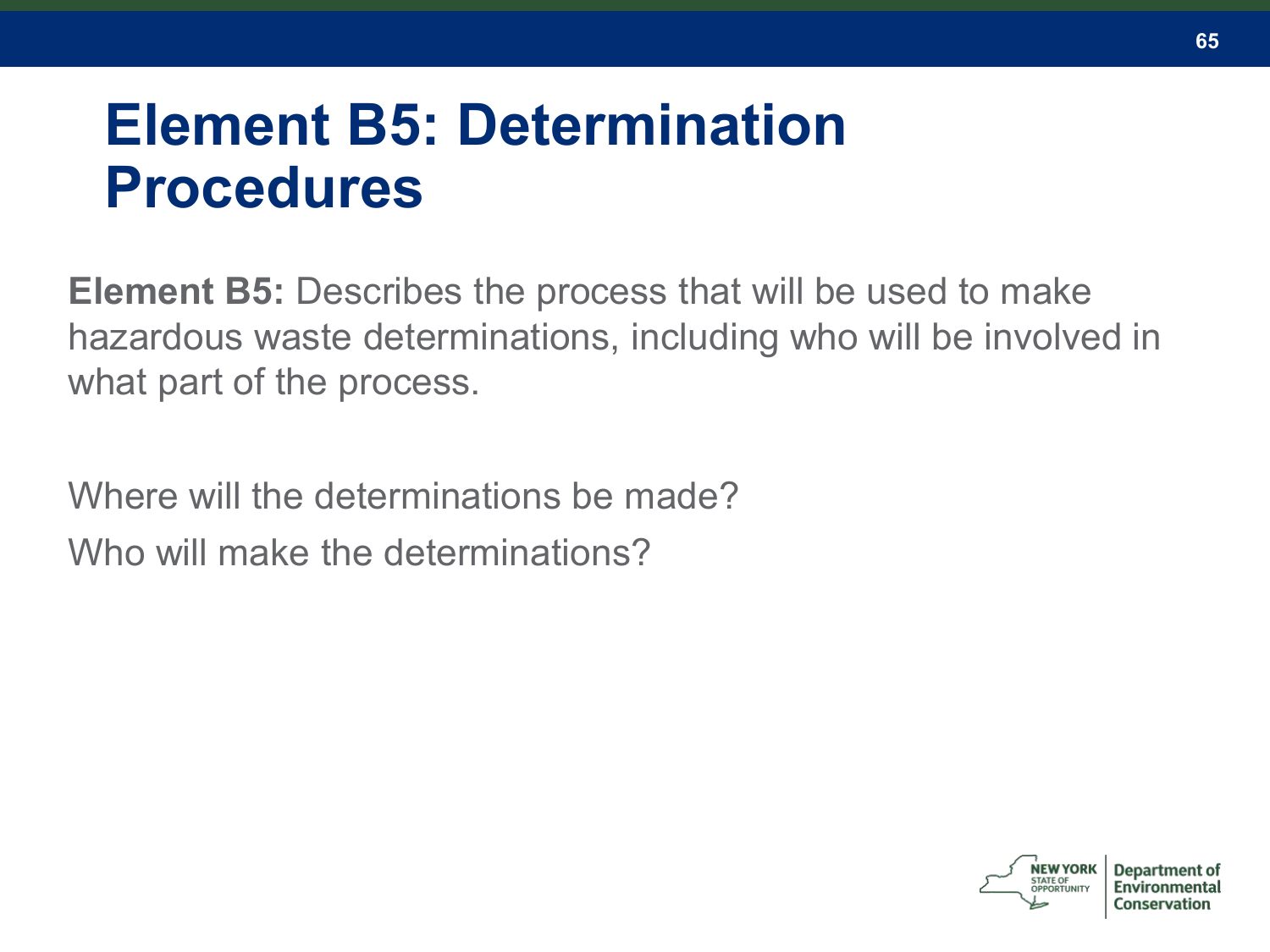### **Element B6: Lab Cleanouts**

Indicates whether the institution intends to conduct laboratory clean-outs. If so, describes how laboratory clean-outs will be conducted and documented.

Develop schedule and identify personnel who will conduct the clean-out. Develop standard procedures.

How will the cleanups be documented? For instance, electronically or on paper. Where will documentation be stored?

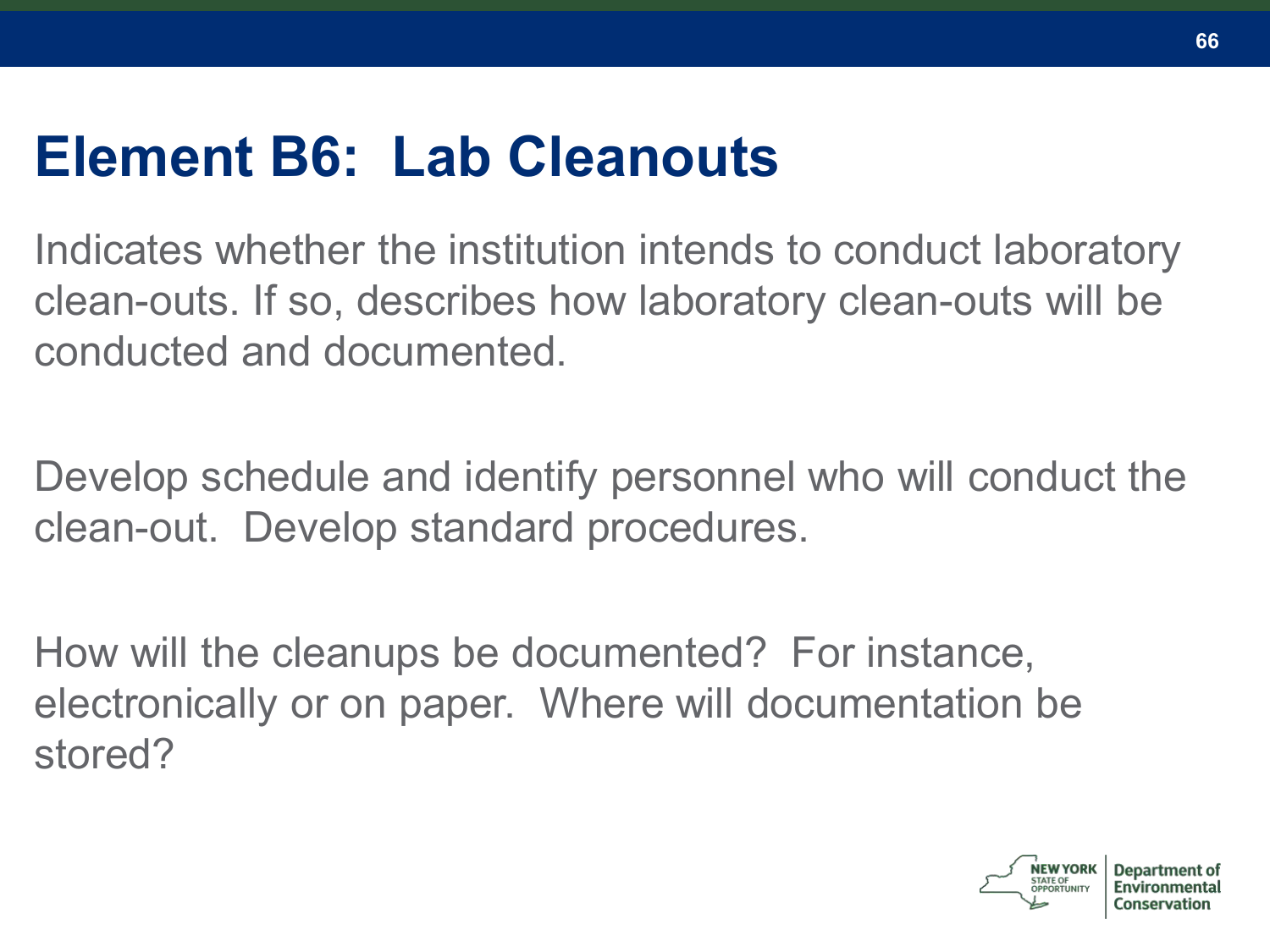# **Element B7: Emergency Prevention**

**Element B7:** Describes intended best practices for emergency prevention, including:

- Procedures for emergency prevention, notification, and response, appropriate to the hazards in the laboratory; and
- A list of chemicals that the eligible academic entity has, or is likely to have, that become more dangerous when they exceed their expiration date and/or as they degrade; and
- Procedures to safely dispose of chemicals that become more dangerous when they exceed their expiration date and/or as they degrade; and
- Procedures for the timely characterization of unknown chemicals.

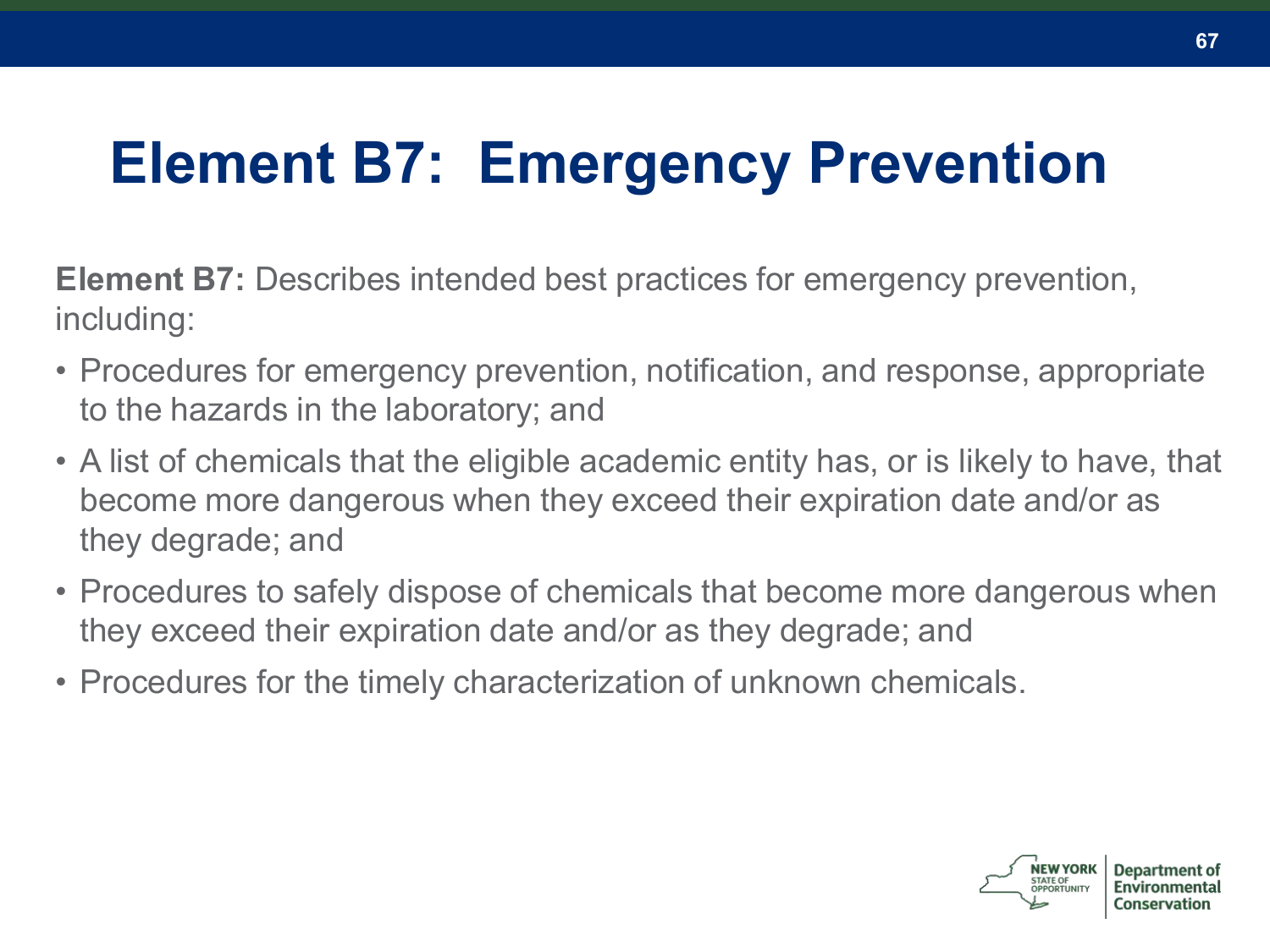# **Laboratory Clean-Outs**

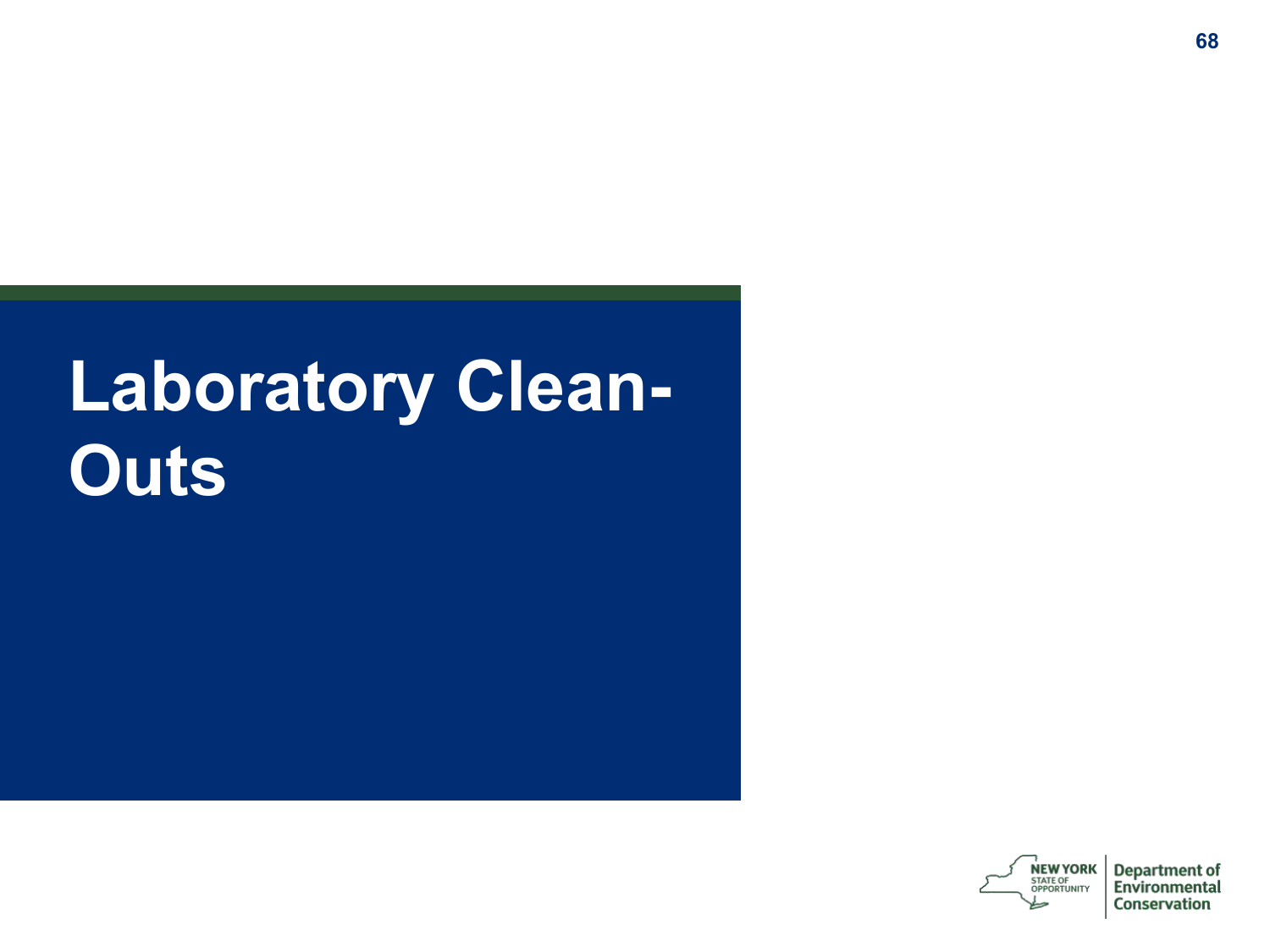## **Lab Clean-Outs**

"Laboratory clean-out' means an evaluation of the inventory of chemicals and other materials in a laboratory that are no longer needed or that have expired and the subsequent removal of those chemicals or other unwanted materials from the laboratory.

A clean-out may occur for several reasons. It may be on a routine basis (e.g., at the end of a semester or academic year) or as a result of a renovation, relocation, or change in laboratory supervisor/occupant.

A regularly scheduled removal of unwanted material as required by paragraph 372.2(e)(9) of this subdivision, does not qualify as a laboratory clean-out.



Denartment of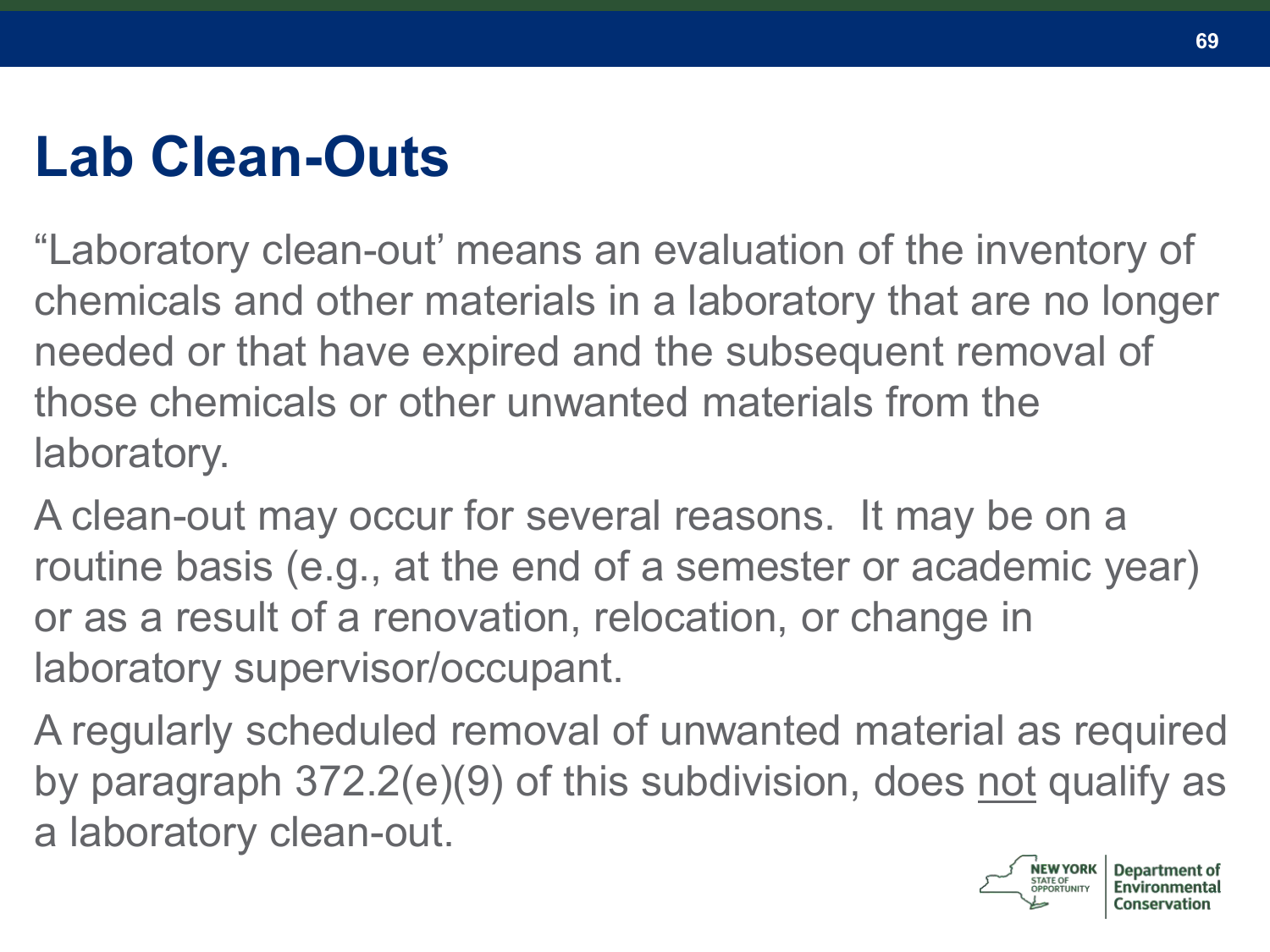### **Details**

30 Day clock begins when you start activities such as inventory and sorting

Each lab at a site may have an annual cleanout, but cleanouts aren't mandatory.

Records should be kept to show that a cleanout is only conducted once per year per lab.

May exceed the 55 gallons, 1 quart or 1 kg limit during the cleanout

At the end of the cleanout, all lab clean-out waste must have been removed to on on-site CAA or sent off-site for disposal.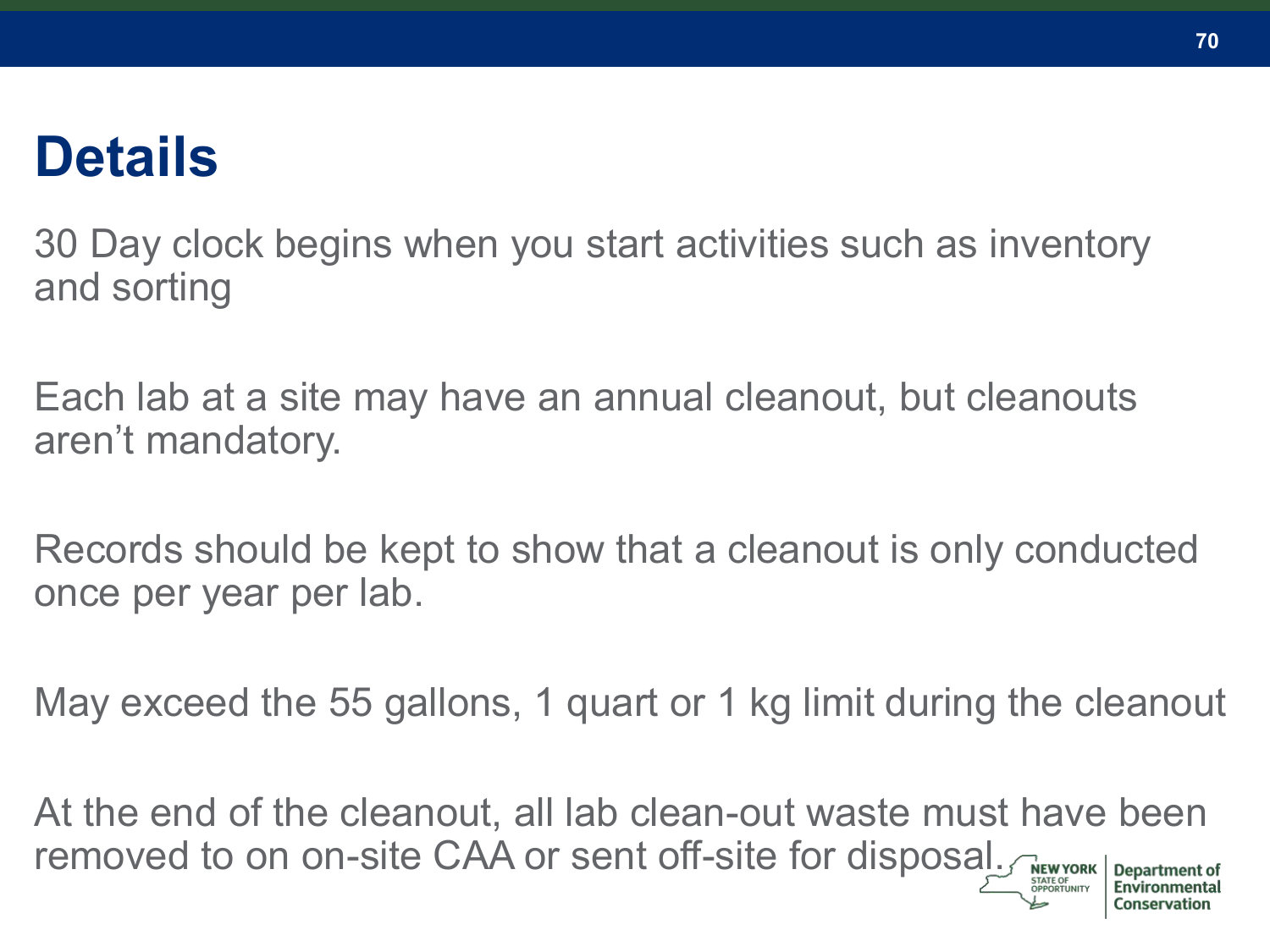# **Lab Clean-Out**

### **The biggest benefit to lab clean-outs?**

- 1. During a laboratory cleanout, laboratories do not have maximum a volume limit on the amount of unwanted materials generated in the laboratory, only a time limit that unwanted materials may remain in the laboratory (30 days); and
- 2. Laboratories are not required to count hazardous wastes that are unused commercial chemical products (i.e., P- and U- listed HW and unused characteristic HW) generated during the designated laboratory clean-out period towards their generator status.

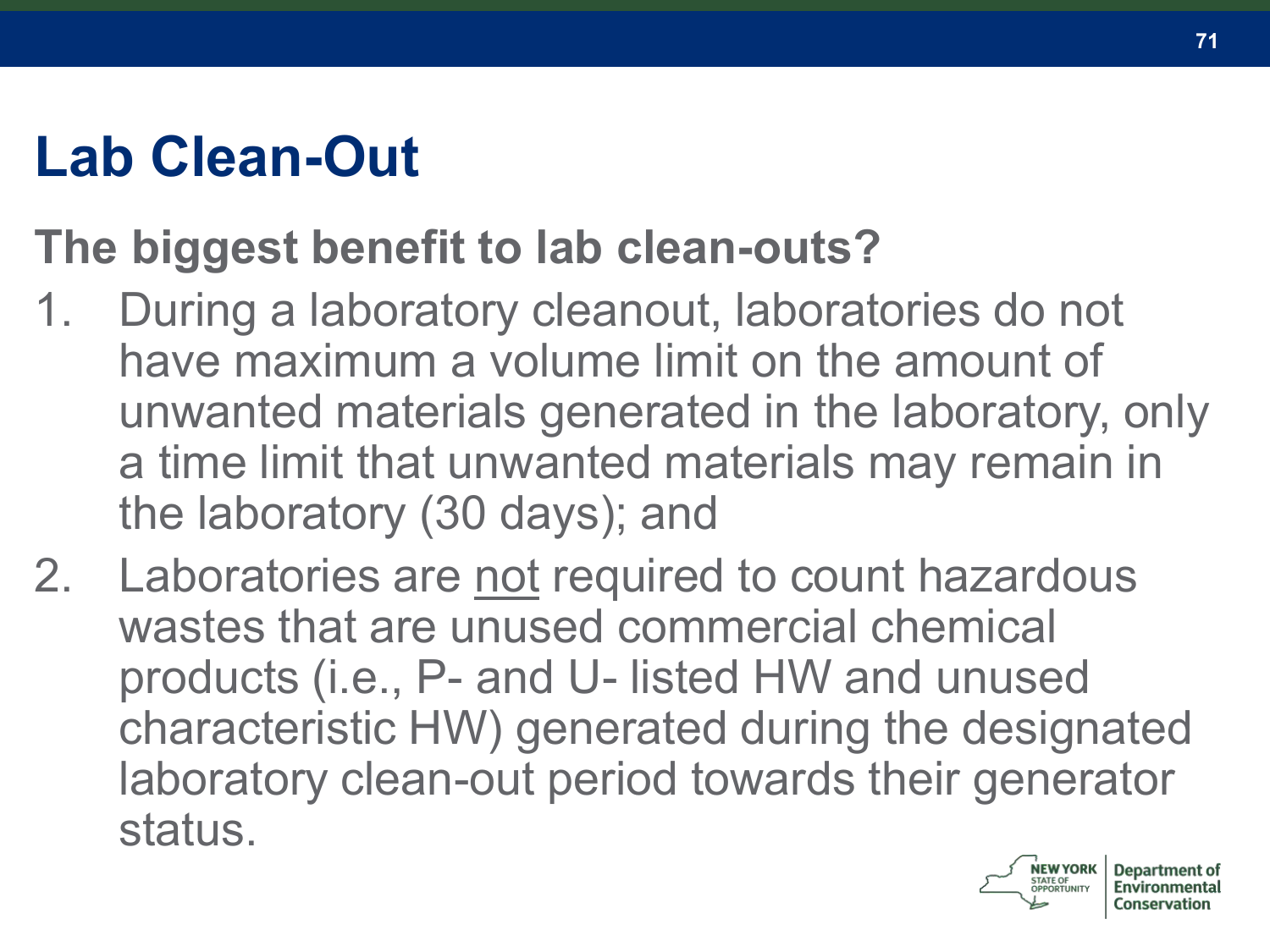### **In the Central Accumulation Area**

Both lab cleanout wastes and wastes originating from other areas of the academic entity can be accumulated in the CAA.

However, wastes from an annual cleanup should be kept segregated from other hazardous waste to avoid confusion when counting to determine on-site generator status.

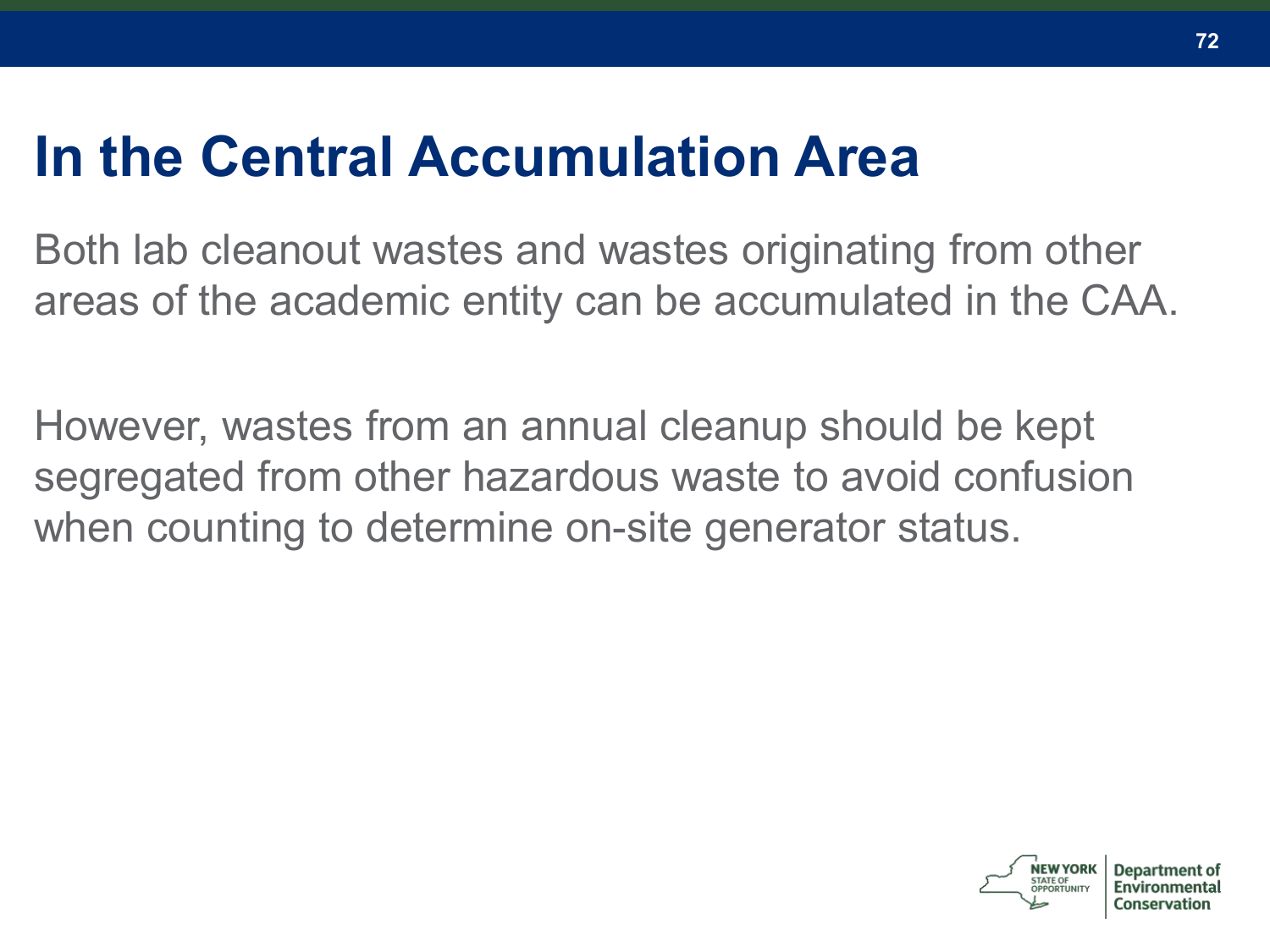## **Documenting and Manifesting Clean-out Waste**

Records:

- Identify the laboratory cleaned out
- Identify start and end date of the clean-out
- Indicate the volume of lab clean-out waste

Use box 14 of the Manifest to:

Indicate that portion (or all of the waste if applicable) that is from a laboratory clean-out.

*It is up to the academic laboratory to ensure that the manifests being used to ship clean-out waste clearly identify which materials are from the Cleanout. Similarly, not clean-out wastes should be listed on separate lines in Section 9.* 

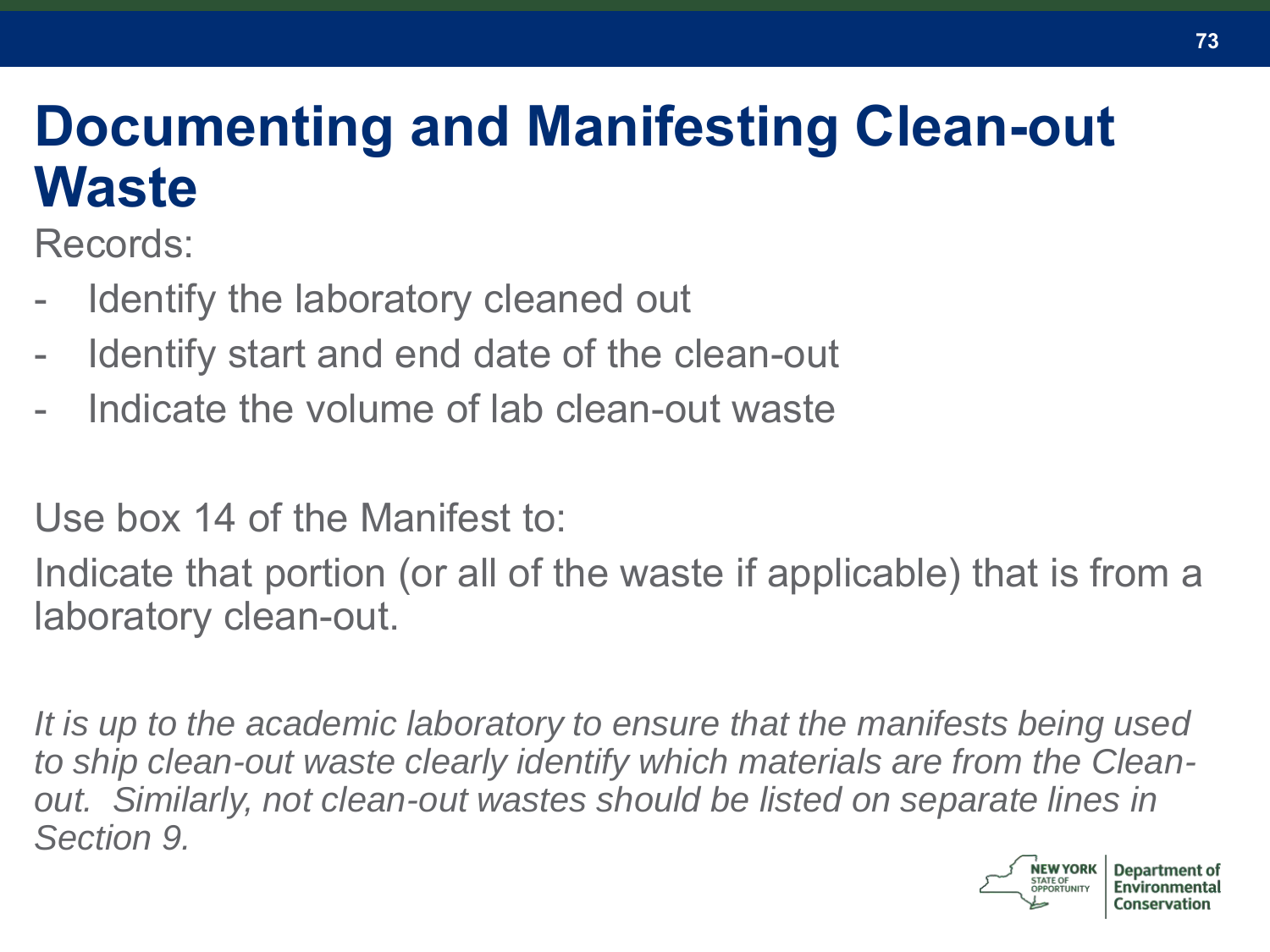## **For More Information**

More information on the Academic Labs Rule:

https://www.epa.gov/hwgenerators/managing-hazardous-wasteacademic-laboratories-rulemaking

NYS Hazardous Waste Updates: <http://www.dec.ny.gov/regulations/117108.html>